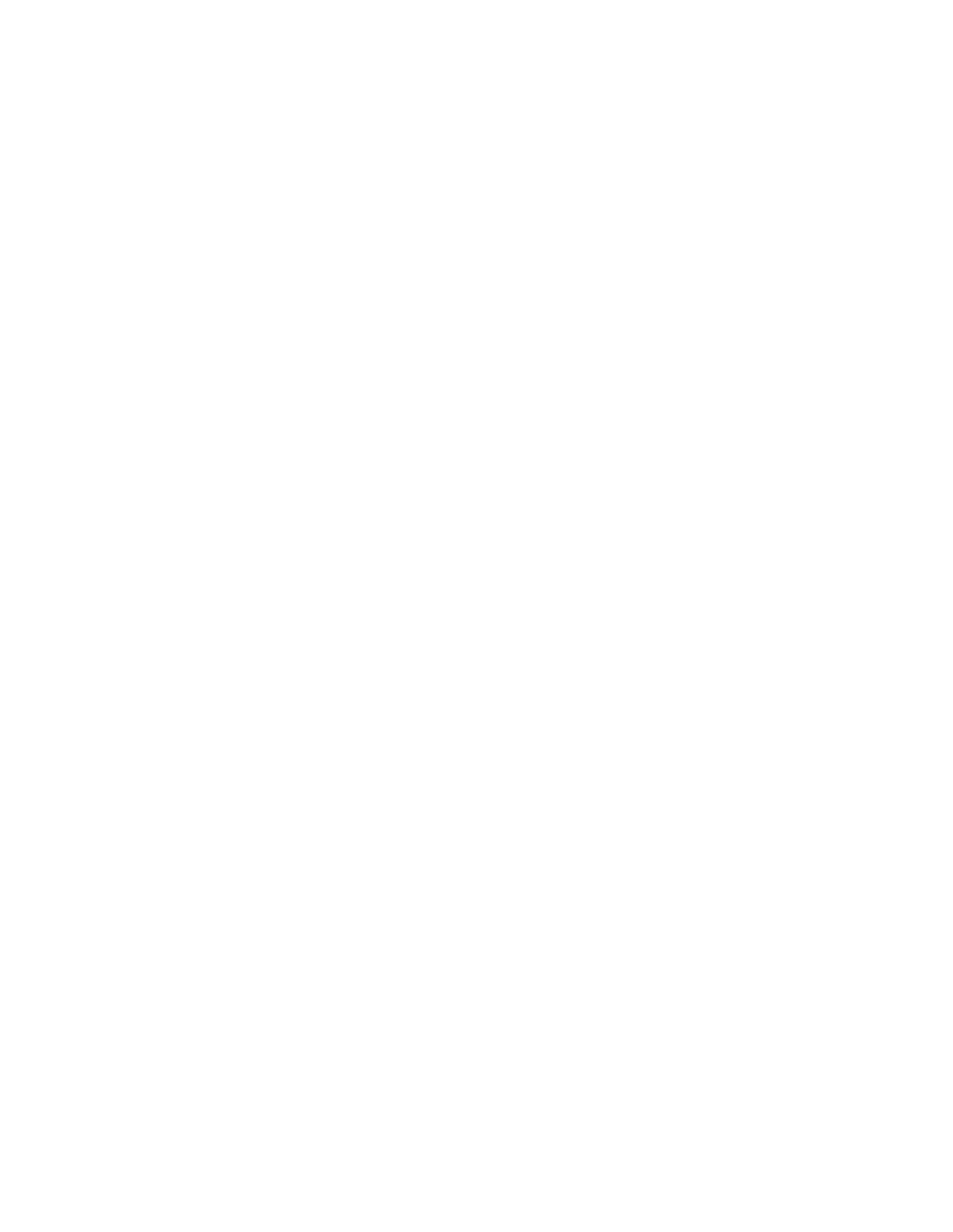

#### **COMMONWEALTH OF AUSTRALIA**

Office of the Commissioner for Complaints Level 8, 123 Lonsdale Street, Melbourne VIC 3000 MDP 115 GPO Box 1245, Melbourne VIC 3001 Tel: 1800 500 294, (03) 9665 8033, Fax: (03) 9663 7369 ABN: 83 605 426 759

The Hon Kevin Andrews MP Minister for Ageing Parliament House CANBERRA ACT 2601

Dear Minister

Pursuant to my obligations under section 10.34 A of the *Committee Principles 1997* I hereby submit my second Annual Report on the operation of the Complaints Resolution Scheme for the period 1 July 2001 to 30 June 2002.

Under section 10.101 of the Principles I am also required to give you a report, for presentation to the Parliament, which coordinates the reports on activities of Complaints Resolution Committees during the year. I have included that report as part of my Annual Report (see especially parts 6 and 7).

Yours sincerely

**ROB KNOWLES** Commissioner for Complaints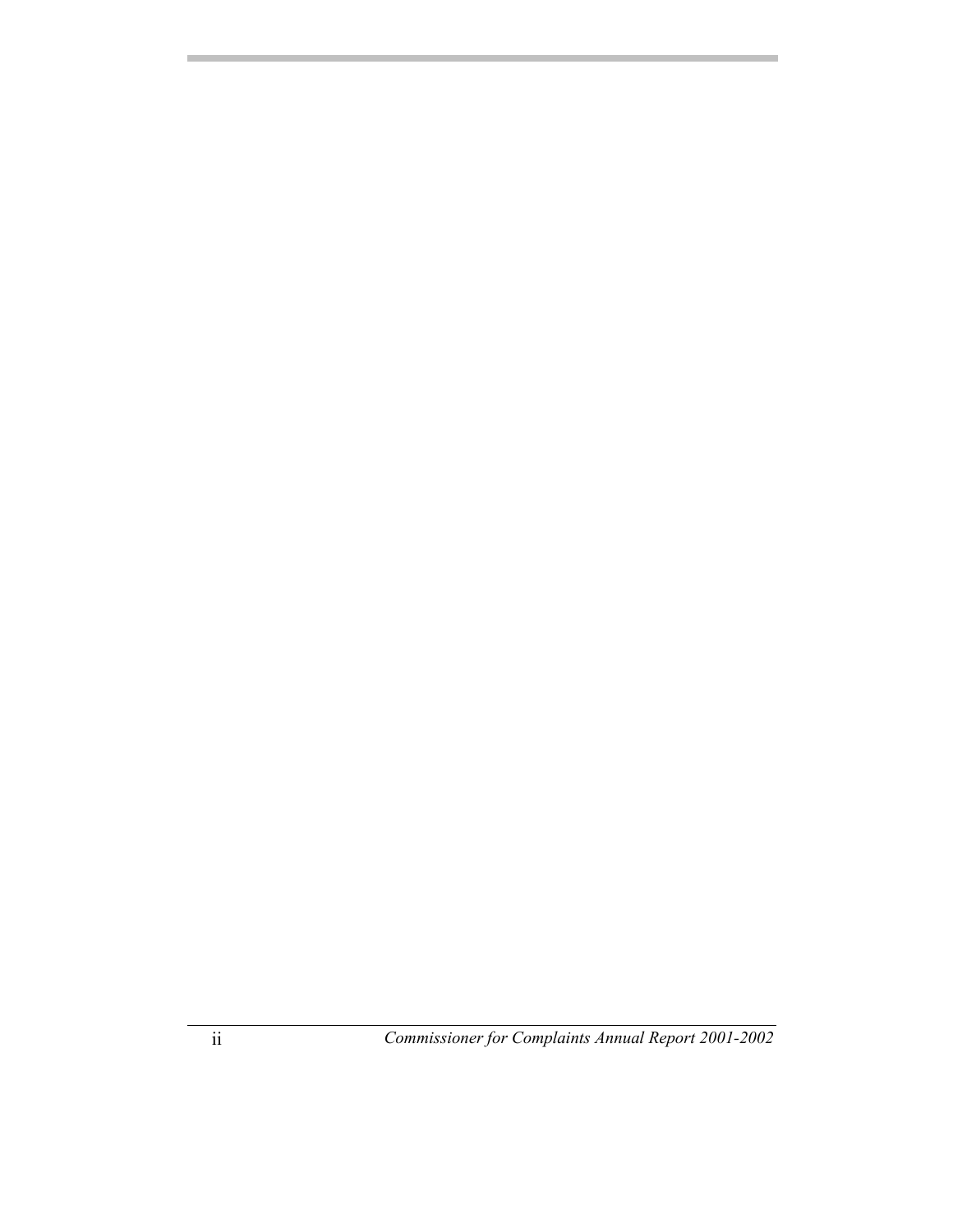## **Commissioner's Introduction**

In recent years, many large organisations in both the public and private sectors have embraced total quality management principles, part of which involves establishing and maintaining a complaints mechanism. In the residential aged care sector, the establishment of an internal complaints mechanism is also a requirement of accreditation. A key challenge for my Office, and indeed for the Complaints Resolution Scheme, is to build a culture of acceptance of complaints within the aged care industry.

It is something of a cliché to say that complaints should be welcomed for the lessons they can teach. However, complaints and complainants are a rich source of raw material that can be used in a positive way to improve the standards and quality of care rather than be seen as unwelcome intrusions in the day to day delivery of services or as a threat to administration.

I believe this is important, not only to build a platform for complaints to be used as a quality improvement mechanism, but also to overcome long-standing feelings of fear and concern about retaliation and the perception that complaints may be viewed as a personal attack on the integrity of staff.

Complainants have a variety of objectives in making their grievances known. In my experience it is not common for a complainant to be motivated by prejudice or malice. Some complainants may be cantankerous, others hold unrealistic expectations and there are those whose complaints are made out of feelings of grief or guilt. This does not mean that their complaints are not justified, but it can mean that it may be very difficult to satisfy them. They all, however, want to be taken seriously, to have their views - and the fact that they had reason to complain – acknowledged, and for the individual or the organisation to be prepared to take action.

A simple apology can be a very important objective for some complainants. If an apology is not provided, or is delayed, the complainant is less likely to be satisfied. All too often a failure to say 'sorry' at an early stage is the reason for complaints proceeding further through the system than is really necessary or appropriate. Apologies can be given without an admission of blame or liability in relation to the substance of the complaint.

At the same time apologies should not be used to simply brush complainants off. An apology, however gracious, without answers or follow-up action and information, is not going to be a sufficient response to the most serious complaints, and can too easily be used as an attempt to excuse everyone.

It is clear that the fear of litigation often produces a defensive unhelpful response to complainants - perhaps on the basis of legal advice - which leaves complainants with an even deeper sense of grievance and distrust. In my view, this defensive response in fact increases the risk of litigation.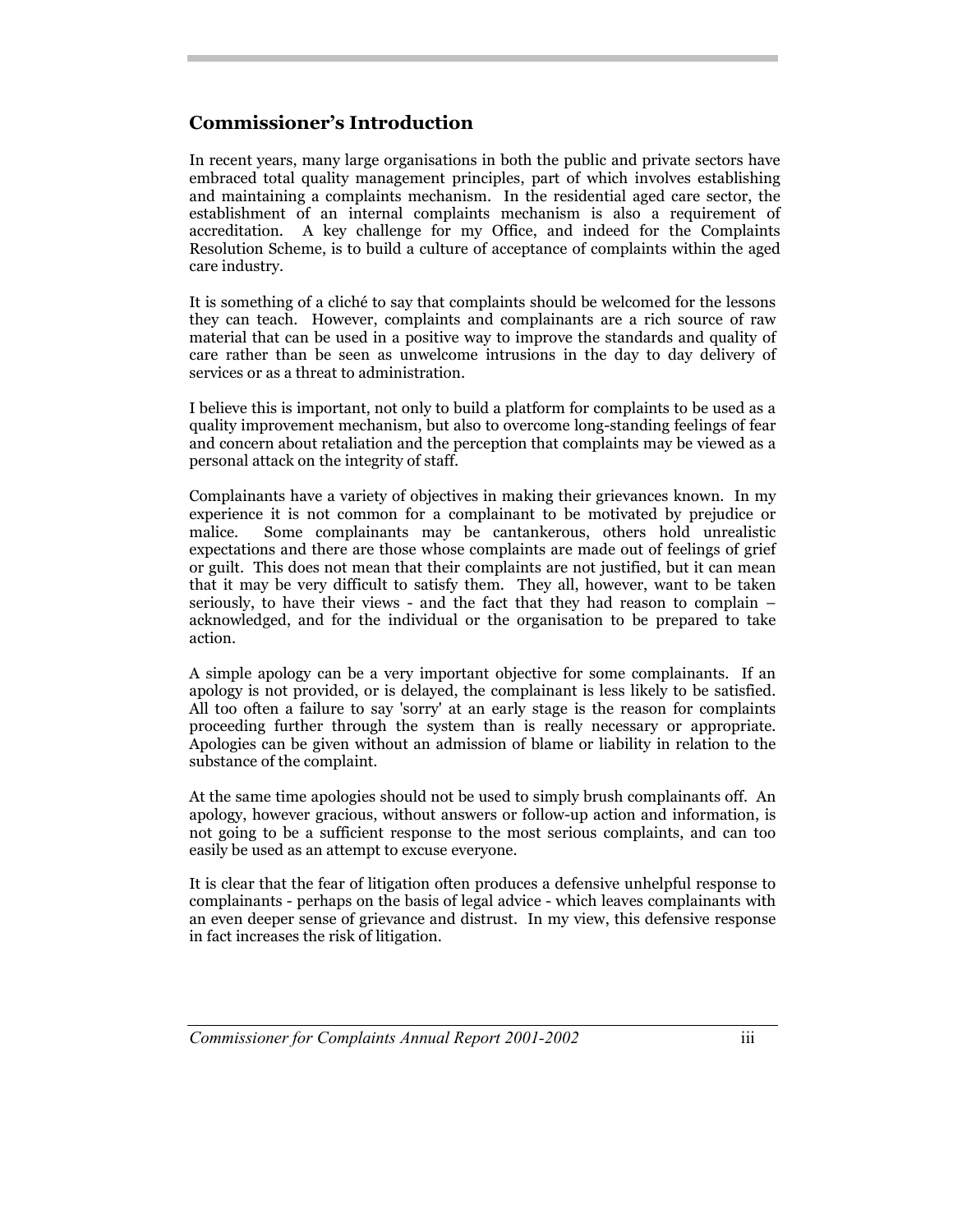Complainants also want information, an explanation of what happened and why. This information must be in a language that the complainant can understand. If an explanation attempts to deny the complainant's experience of events it is unlikely to be accepted. Explanations can also degenerate into the form of making excuses.

Complaints can be used positively to improve services. The contribution that complaints can make is now part of the conventional wisdom of quality management and they present practical opportunities to test and evaluate the policies and practices implemented by the facility. Complaints can help identify or confirm individual or systemic problems. By providing effective responses to complainants, service providers can also maintain and enhance their own reputation. The damage done to the reputation of providers by not adequately responding to complainants has been demonstrated in other service sectors.

I continue to place emphasis on the need to resolve complaints as early as possible, without sacrificing either thoroughness or competence. Too often in modern life there is an imbalance between the values adopted by organisations and the values demonstrated in their day to day operations, and I believe that for trust to exist each party must be fair and open in their dealings with each other.

Good administrators readily adopt measures that promote improvements in service delivery. I very much welcome and applaud the heightened awareness of service providers and the various initiatives directed at improved service delivery, including a commitment to transparent, effective internal complaint handling. These initiatives can only serve to benefit everybody, not the least the service providers themselves whose work is enhanced by the satisfaction of delivering a high standard of care and whose efforts are rewarded by improved consumer relationships.

During the year I have been grateful for the support of David Graham, Jane Bailey and Stephen Taylor, Aged and Community Care Division, Department of Health and Ageing. I would also like to acknowledge the officers of the Complaints Resolution Scheme who provide a valuable community service, sometimes in difficult circumstances, and who consistently strive to improve and enhance their own work practices.

I would also like to sincerely thank and pay tribute to the dedication and competence of my staff who have provided me with full support throughout the year.

**Rob Knowles Commissioner for Complaints**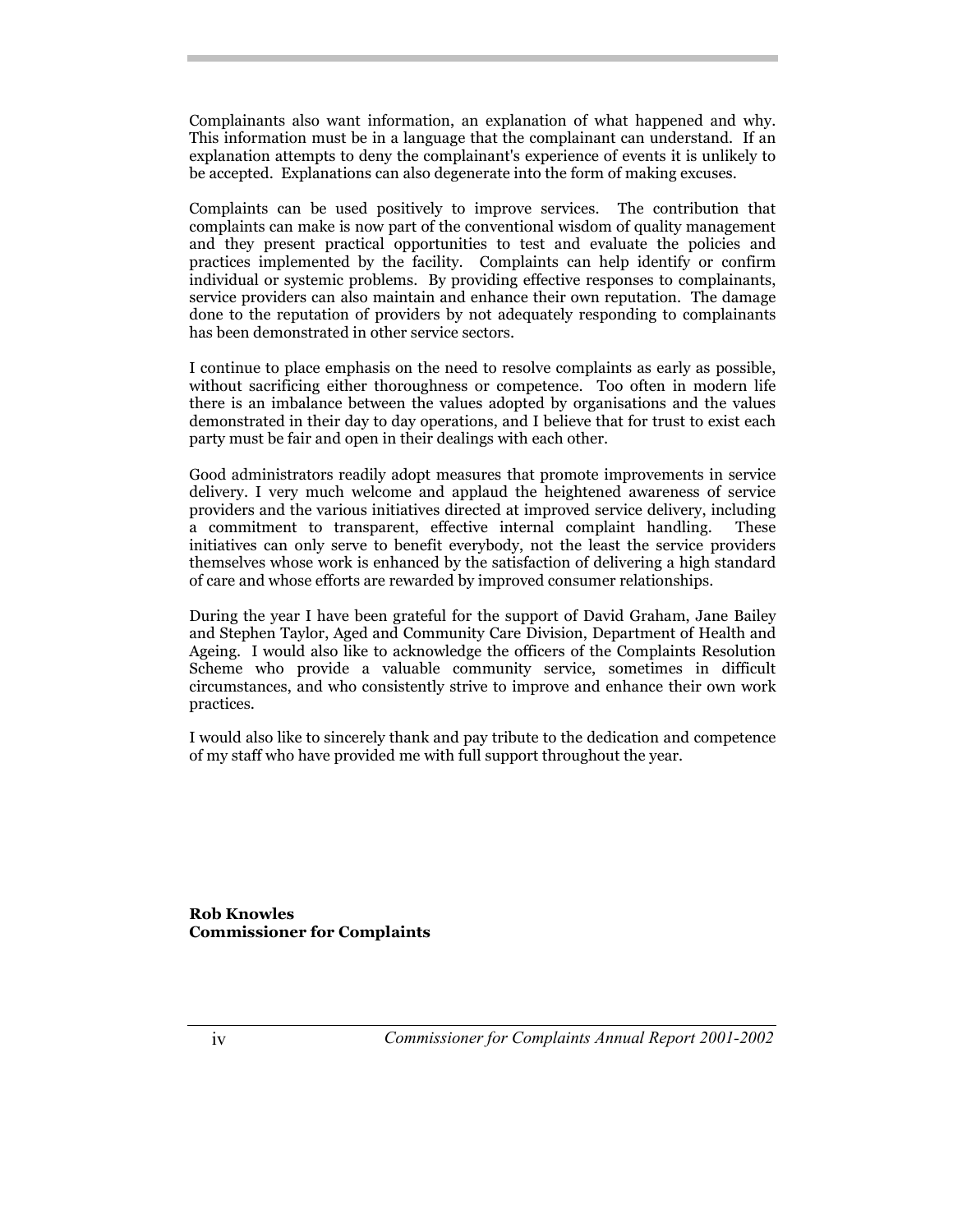## **Table of Contents**

| 1.        | <b>COMMISSIONER'S INTRODUCTION</b><br><b>MANDATE AND ORGANISATION</b>                                                                                     | Ш<br>1                       |
|-----------|-----------------------------------------------------------------------------------------------------------------------------------------------------------|------------------------------|
| 1.1<br>2. | <b>Background</b><br><b>ROLE OF THE COMMISSIONER</b>                                                                                                      | 1<br>$\overline{\mathbf{3}}$ |
| 2.1       | <b>About the Office</b>                                                                                                                                   | 4                            |
| 2.2       | <b>Budget</b>                                                                                                                                             | 5                            |
| 2.3       | <b>Demand</b>                                                                                                                                             | 5                            |
| 2.4       | <b>Achievements</b>                                                                                                                                       | 6                            |
| 2.4.1     | Supervising chairpersons and other members of committees                                                                                                  | 6                            |
| 2.4.2     | Coordinate and review complaints received by the Secretary and provide advice to the<br>Secretary on all appeals against the non-acceptance of complaints | 6                            |
| 2.4.3     | Oversight the effectiveness of the Scheme                                                                                                                 | 6                            |
| 2.4.4     | Deal with complaints about the operation of the Scheme                                                                                                    | 7                            |
| 2.4.5     | Manage the determination process, including the review of determinations                                                                                  | 8                            |
| 2.4.6     | Promoting an understanding and acceptance of the Scheme                                                                                                   | 8                            |
| 2.4.7     | Advise the Minister on matters relevant to the operation of the Scheme                                                                                    | 8                            |
| 3.        | THE COMPLAINTS RESOLUTION SCHEME                                                                                                                          | 8                            |
| 3.1       | The objectives of the Complaints Resolution Scheme                                                                                                        | 9                            |
| 3.2       | The role of Complaints Resolution Officers                                                                                                                | 10                           |
| 3.2.1     | The nature of complaints                                                                                                                                  | 10                           |
| 3.2.2     | Site visits                                                                                                                                               | 11                           |
| 3.2.3     | Non-acceptance of complaints                                                                                                                              | 11                           |
| 3.3       | The role of mediators                                                                                                                                     | 11                           |
| 3.4       | The role of Complaints Resolution Committees                                                                                                              | 12                           |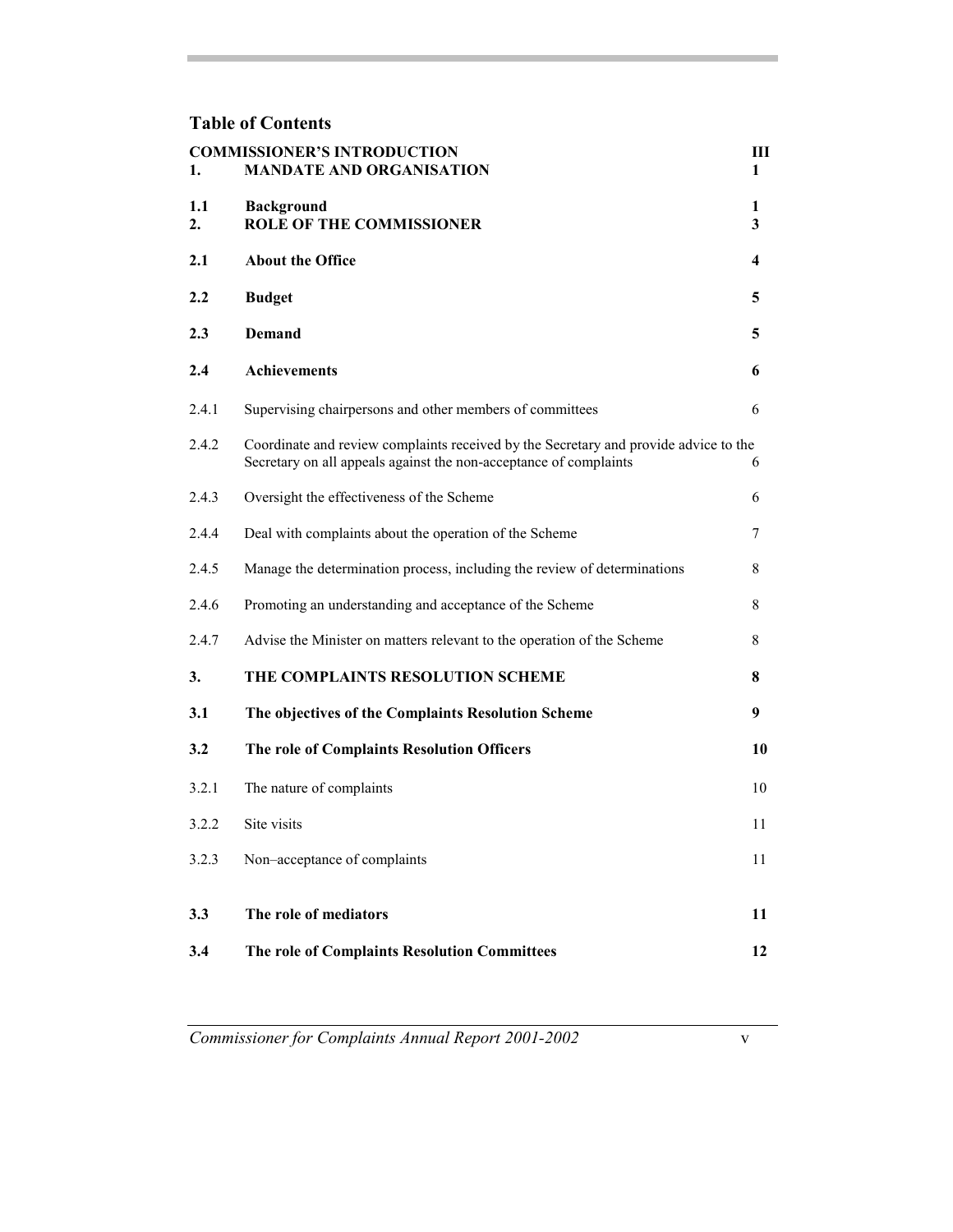| 3.5     | <b>The role of Determination Review Panels</b>                                  | 13 |
|---------|---------------------------------------------------------------------------------|----|
| 3.6     | The role of the Approved Provider                                               | 13 |
| 3.6.1   | Responsibilities under the Act                                                  | 13 |
| 3.6.2   | Responsibilities under the Aged Care Principles                                 | 14 |
| 3.6.2.1 | Quality of Care Principles 1997 - Accreditation Standards                       | 14 |
| 3.6.2.2 | User Rights Principles 1997 - Charter of Residents' Rights and Responsibilities | 15 |
| 4.      | <b>QUALITY ASSURANCE</b>                                                        | 15 |
| 4.1     | <b>Database</b>                                                                 | 15 |
| 4.2     | <b>Performance Indicators</b>                                                   | 15 |
| 4.3     | <b>Satisfaction Surveys</b>                                                     | 16 |
| 4.4     | <b>Service Charter</b>                                                          | 16 |
| 5.      | <b>COMPLAINTS RESOLUTION COMMITTEE</b>                                          | 17 |
| 5.1     | Legislative framework and committee selection                                   | 17 |
| 5.1.1   | Committee appointments                                                          | 17 |
| 5.1.2   | Convening a Complaints Resolution Committee                                     | 17 |
| 6.      | <b>CHAIRPERSONS' REPORTS</b>                                                    | 18 |
| 6.2.1   | <b>Determination Reviews</b>                                                    | 21 |
| 7.      | <b>TRENDS AND ISSUES</b>                                                        | 23 |
| 7.1     | <b>Ageing in Place</b>                                                          | 24 |
| 7.2     | <b>Security of tenure</b>                                                       | 25 |
| 7.3     | Access to appropriate care                                                      | 25 |
| 7.4     | <b>Restricted access</b>                                                        | 25 |
| 7.5     | <b>Complaint handling</b>                                                       | 25 |
| 8.      | <b>CONCLUDING REMARKS</b>                                                       | 26 |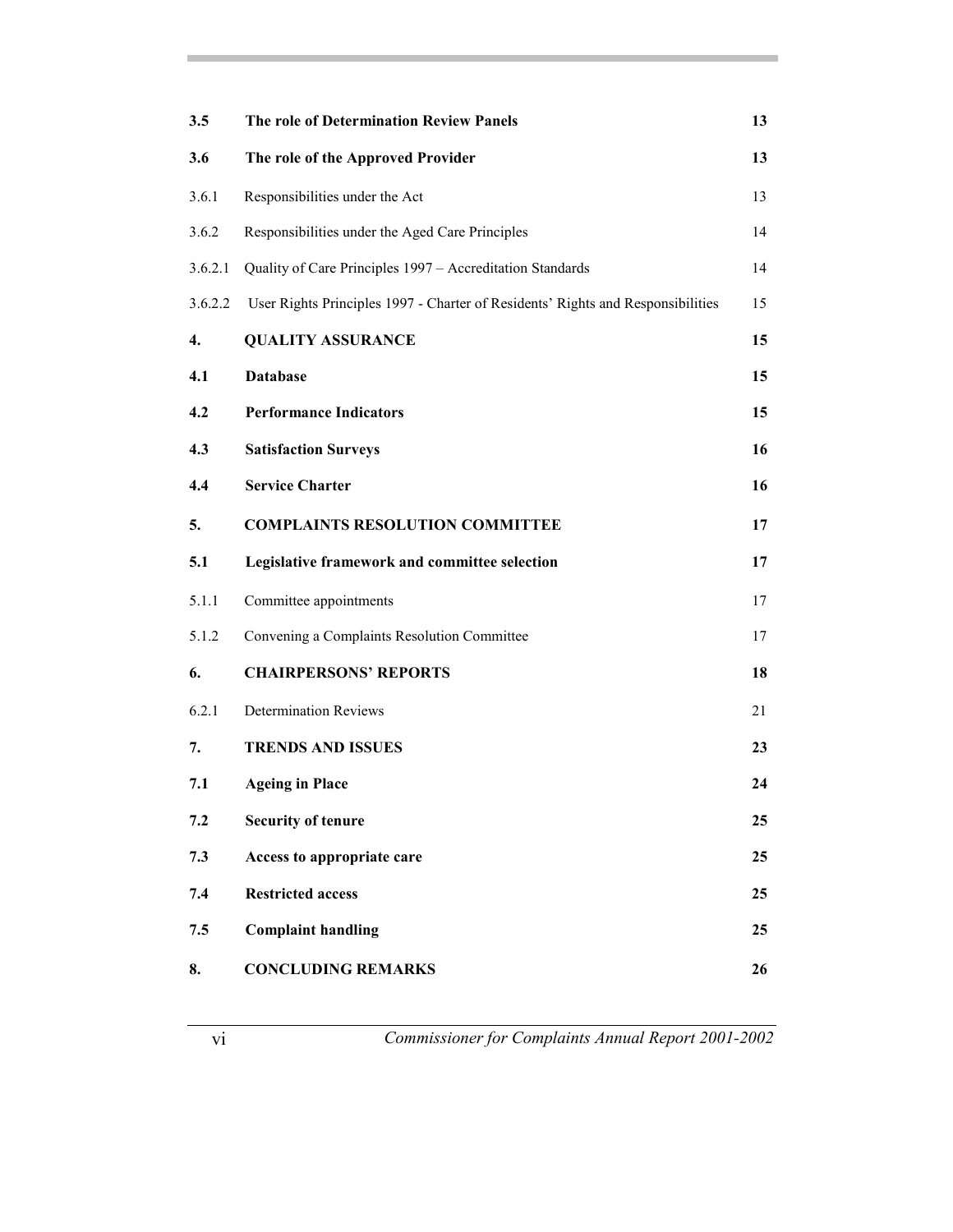| <b>APPENDIX 1:</b>                                                   |                                                                                                      |          |  |
|----------------------------------------------------------------------|------------------------------------------------------------------------------------------------------|----------|--|
|                                                                      | <b>COMPLAINTS RESOLUTION SCHEME: STATISTICS FOR THE PERIOD</b><br><b>1 JULY 2001 TO 30 JUNE 2002</b> | 29       |  |
| 1.                                                                   | <b>COMPLAINTS</b>                                                                                    | 29       |  |
| 1.1                                                                  | <b>Issue priorities</b>                                                                              | 31       |  |
| 1.2                                                                  | <b>Complaint type</b>                                                                                | 31       |  |
| 1.3                                                                  | <b>Complaint issues</b>                                                                              | 32       |  |
| 1.4                                                                  | Non-acceptance of complaints                                                                         | 33       |  |
| 1.5                                                                  | <b>Referrals</b>                                                                                     | 35       |  |
| 1.6                                                                  | Average time to resolve complaints/issues                                                            | 36       |  |
| <b>APPENDIX 2:</b>                                                   |                                                                                                      |          |  |
|                                                                      | <b>SATISFACTION SURVEY: STATISTICS FOR THE PERIOD 1 JULY 2001</b><br><b>TO 30 JUNE 2002</b>          | 42       |  |
|                                                                      | <b>Table 1 Satisfaction Survey: Complainant Responses</b>                                            | 43       |  |
| <b>Table 2 Satisfaction Survey: Service Provider Responses</b><br>45 |                                                                                                      |          |  |
| <b>APPENDIX 3:</b>                                                   |                                                                                                      |          |  |
| PERFORMANCE INDICATORS<br>49                                         |                                                                                                      |          |  |
| <b>APPENDIX 4:</b>                                                   |                                                                                                      |          |  |
|                                                                      | <b>GLOSSARY</b>                                                                                      | 54       |  |
| <b>LIST OF FIGURES</b>                                               |                                                                                                      |          |  |
| <b>Figure 1: Complaints Resolution Committee Hearings</b><br>19      |                                                                                                      |          |  |
|                                                                      | <b>Figure 2: Determination Reviews</b>                                                               | 23       |  |
|                                                                      | <b>Figure 3: Quarterly Complaint Statistics</b><br><b>Figure 4: Total Number of Complaints</b>       | 30<br>30 |  |
|                                                                      | <b>Figure 5: Issue Priorities</b>                                                                    | 31       |  |
|                                                                      | <b>Figure 6: Complaint Type</b>                                                                      | 32       |  |
| 32<br><b>Figure 7: Complaint Issues - Administration</b>             |                                                                                                      |          |  |
| 32<br><b>Figure 8: Complaint Issues - Consumer Rights</b>            |                                                                                                      |          |  |
| Figure 9: Complaint Issues - Environment<br>33                       |                                                                                                      |          |  |
| 33<br>Figure 10: Complaint Issues - Level of Care                    |                                                                                                      |          |  |
| 34<br><b>Figure 11: Total Complaints Not Accepted</b>                |                                                                                                      |          |  |
| <b>Figure 12: Appeals Against Non-Acceptance</b><br>35               |                                                                                                      |          |  |
| 37<br><b>Figure 13: Finalisation of Urgent Issues</b>                |                                                                                                      |          |  |

*Commissioner for Complaints Annual Report 2001-2002* vii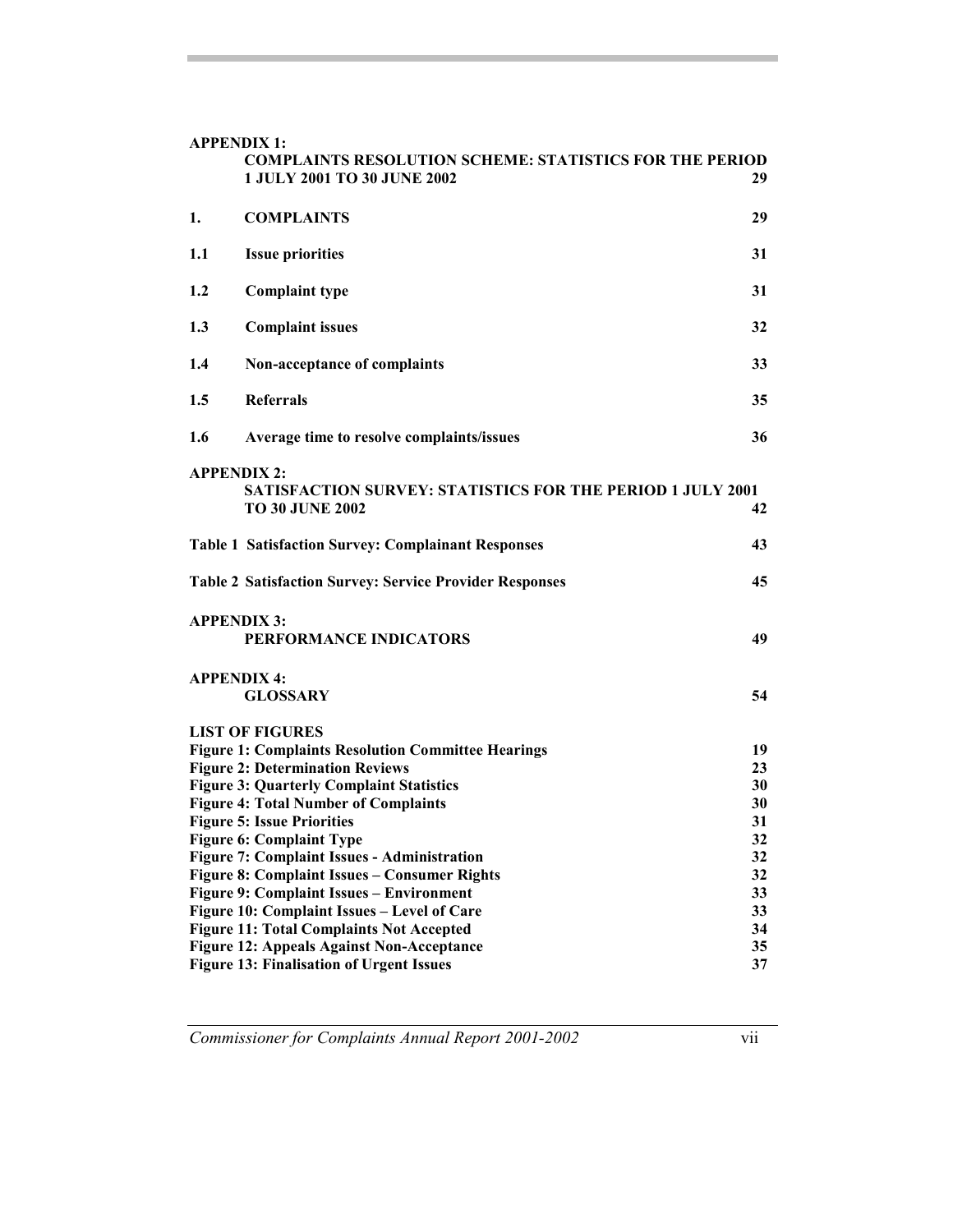| <b>Figure 14: Finalisation of Complex Issues</b>                        | 37 |
|-------------------------------------------------------------------------|----|
| <b>Figure 15: Finalisation of Minor Issues</b>                          | 37 |
| Figure 16: Case Status - National Data                                  | 38 |
| <b>Figure 17: Finalised Cases</b>                                       | 38 |
| <b>Figure 18: Total Number of Calls</b>                                 | 39 |
| <b>Figure 19: Total Calls Registered</b>                                | 39 |
| <b>Figure 20: Information Calls</b>                                     | 40 |
| Figure 21: Information Calls - Administration                           | 41 |
| Figure 22: Information Calls - Consumer Rights                          | 41 |
| <b>Figure 23: Information Calls - Environment</b>                       | 41 |
| Figure 24: Information Calls - Level of Care                            | 41 |
| Figure 25: Complainant - Overall Satisfaction Rate                      | 43 |
| Figure 26: Complainant – Were you kept informed?                        | 44 |
| Figure 27: Complainant - Were your wishes respected?                    | 44 |
| Figure 28: Complainant – Did you receive information about your rights? | 44 |
| Figure 29: Complainant – Suggestions for Improvement                    | 45 |
| Figure 30: Provider: Overall Level of Satisfaction                      | 46 |
| Figure 31: Provider: Were you kept Informed?                            | 46 |
| Figure 32: Provider: Were your Needs respected?                         | 46 |
| Figure 33: Provider: Were you given Information about your Rights?      | 47 |
| <b>Figure 34: Provider: Suggestions for Improvement</b>                 | 47 |
| Figure 35: Performance Indicator 1                                      | 49 |
| Figure 36: Performance Indicator 2                                      | 50 |
| Figure 37: Performance Indicator 3                                      | 50 |
| <b>Figure 38: Performance Indicator 5</b>                               | 51 |
| Figure 39: Performance Indicator 6                                      | 51 |
| Figure 40: Performance Indicator 7.1 & 7.2                              | 52 |
| Figure 41: Performance Indicator 11.1 & 12.1                            | 53 |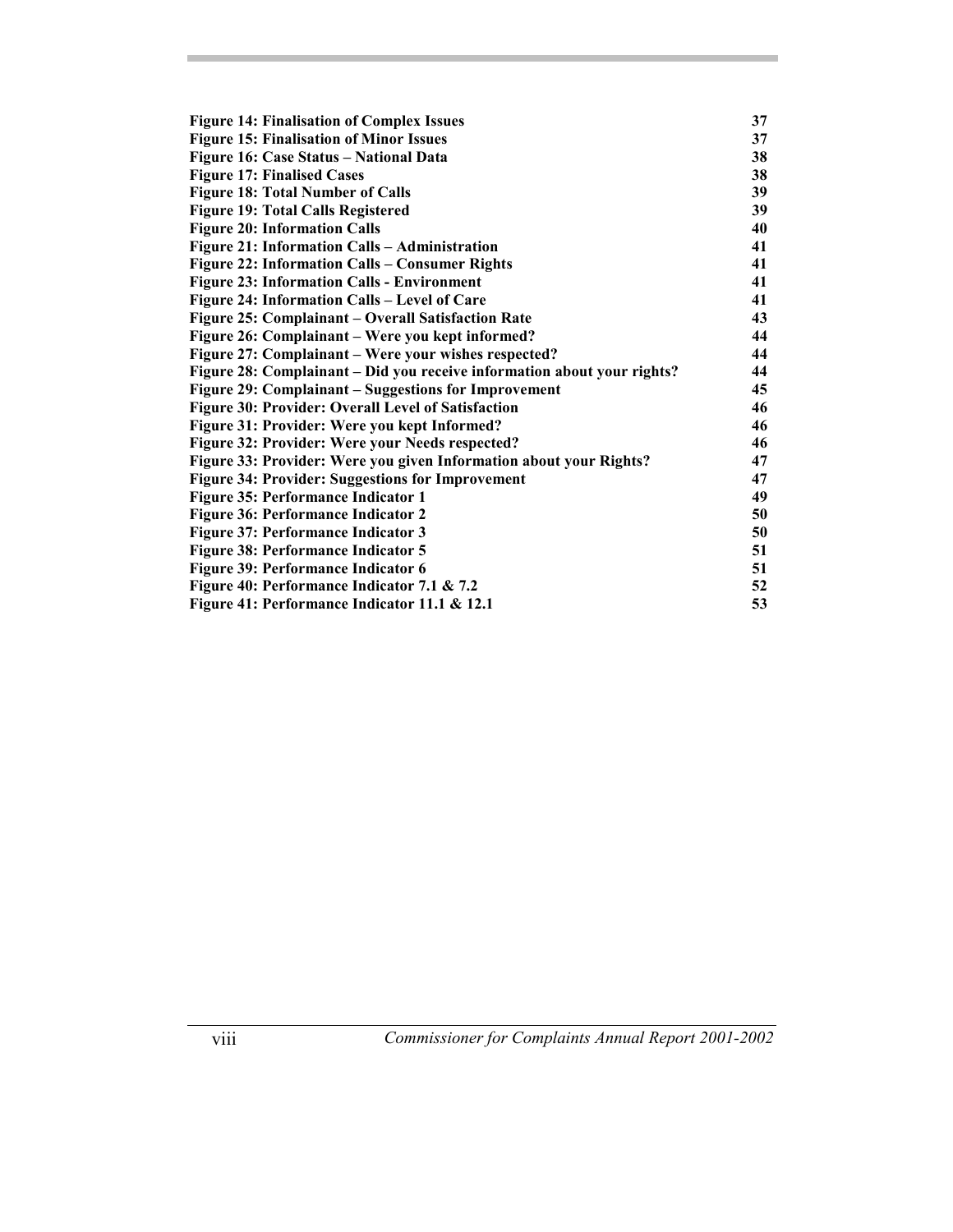## **1. Mandate and Organisation**

## **1.1 Background**

Some 19 million people from diverse cultural backgrounds currently live in Australia. Indigenous people comprise 2 per cent of the total population and 23 per cent of residents were born overseas – more than half of this group were born in a non-English speaking country. Like many other industrialised countries, Australia faces the prospect of a progressively ageing population as the result of advances in medical technology and a declining birth rate. Life expectancy has increased over time and today the average life expectancy for Australians at birth is 82 years for women and 77 years for men. It should be noted, however, that the life expectancy for indigenous Australians remains lower at 63 years for women and 56 years for men. Population trends provided by the Australian Bureau of Statistics show that the number of people aged 65 and over is expected to increase from 2.3 million, or 12 per cent of the population, in 1998, to 5.1 million people, or 21 per cent of the population, by 2,031.

The proportion of people with a severe disability is relatively low among people until age 75 when there is a noticeable increase in the development of health related problems, both in chronic and acute illnesses and diseases. The numbers increase as people advance in age and at age 80 over 51 per cent of women and 36.5 per cent of men are reported to have a profound or severe core activity restriction.

It is well recognised that most people would prefer to continue living independently in their own homes, however, chronic illness and disease are major factors preventing older people from remaining self-sufficient. Significant proportions of older people continue to live in private dwellings and some require a level of assistance to do this. Often support is provided by informal caregivers (family and friends), while others rely on governmentfunded programs such as the Home and Community Care Program (HACC), Community Aged Care Packages (CACPs) and Linkages.

Approximately 6 per cent of older Australians are admitted to aged residential care services. The psychosocial model of care has now replaced the institutional model and we know that the predictors of admission to residential care are overwhelmingly health related rather than social issues.

The *Aged Care Act 1997* (the Act) and *Aged Care Principles 1997* (the Principles) provide a package of measures designed to improve the quality of care and services in Australia's aged care service system. From October 1997 the structure of aged care services changed and nursing homes and hostels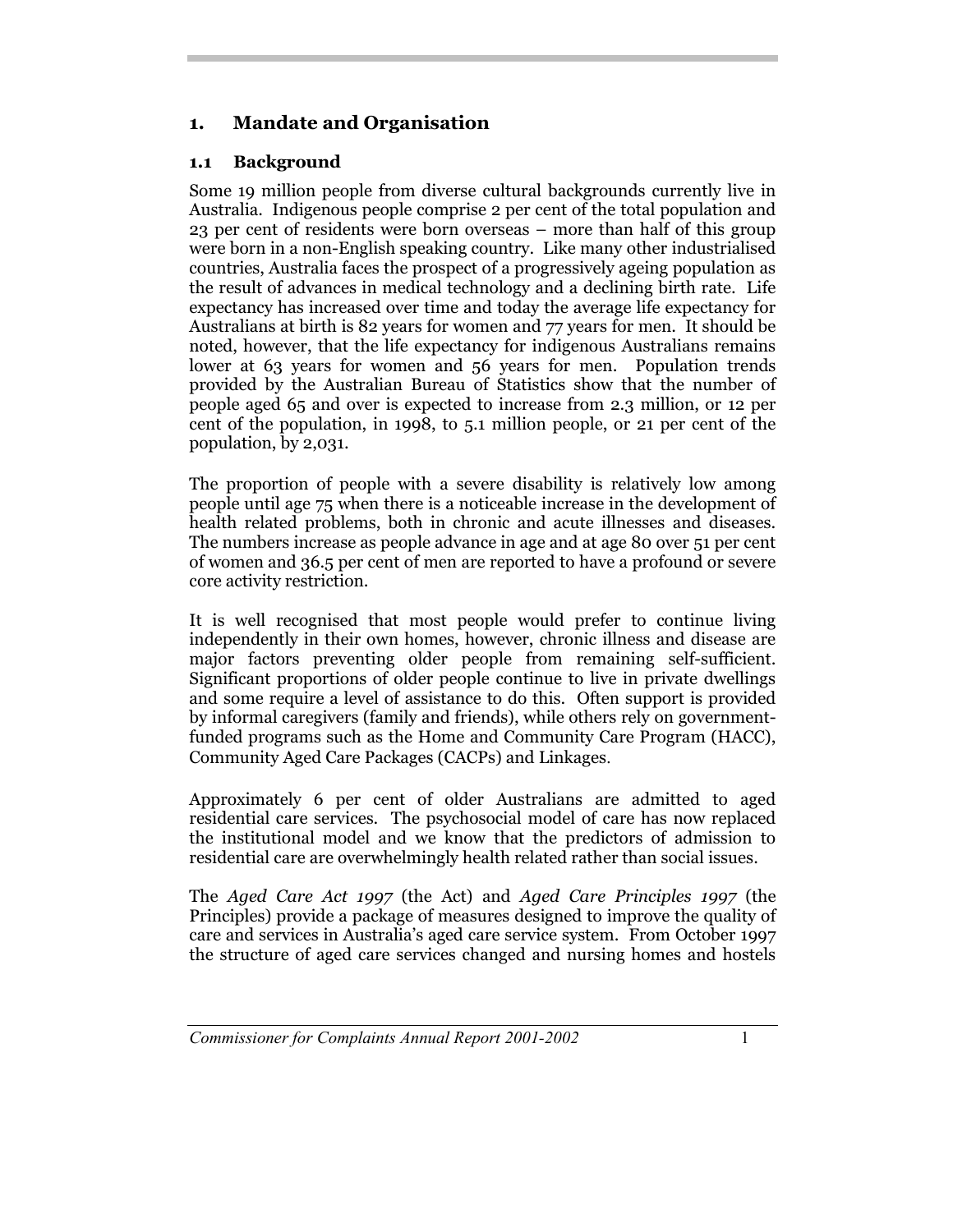were combined into one system. At 30 June 2002 there were 2,977 residential aged care services, providing 142,627 places, throughout Australia. In addition to these facilities a total of 24,430 CACPs were provided. A number of Extended Aged Care at Home (EACH) programs are operational as are 56 Multi-Purpose Services (MPSs) providing 1,089 places and 106 packages. Under the Aboriginal and Torres Strait Islander Aged Care Strategy, 23 services receive flexible funding to provide 297 places and 94 packages across Australia.

A comprehensive assessment is essential in ensuring that an appropriate level of care is offered to individuals and/or preventing inappropriate or premature admission to services. An Aged Care Assessment Team (ACAT) must first assess a person as eligible for a particular service before a Federal Government subsidy is provided for residential care (either high or low care and including respite care); CACPs or EACH programs.

ACATs comprise health professionals who employ a multidisciplinary and holistic approach to assess the needs of each individual and as such they are well placed to provide advice on access to the full range of aged care services. People seen by ACATs generally have a quality of life considerably below full health and the prevalence of cognitive impairment (dementia) is high in those approved as eligible for residential care.

Recurrent Commonwealth funding is provided for each resident admitted to a residential care setting. The funding is based on a needs based model, known as the Residential Classification System (RCS), where the individual care needs of residents are assessed by nursing, personal care and allied health staff employed within the facility. Residents also pay fees which contribute to the ongoing and capital costs of residential care.

Almost half of the care recipients accommodated in residential aged care services are aged 85 years and over, however, residents in the Northern Territory and other rural and remote areas tend to have a younger age profile. Across Australia approximately 4.5 per cent of all residents are aged less than 65 years. The average length of stay in residential care is approximately 32 months for high care and 23 months for low care.

In order to receive Commonwealth funding aged care facilities must satisfy their accreditation requirement. The responsibility for assessing aged care services against the Accreditation Standards (the Standards) lies with the Aged Care Standards and Accreditation Agency (the Agency). In order to achieve accreditation each service is assessed against the Standards which were introduced in 1997. The 44 Standards cover management systems, staffing and organisational development; health and personal care; resident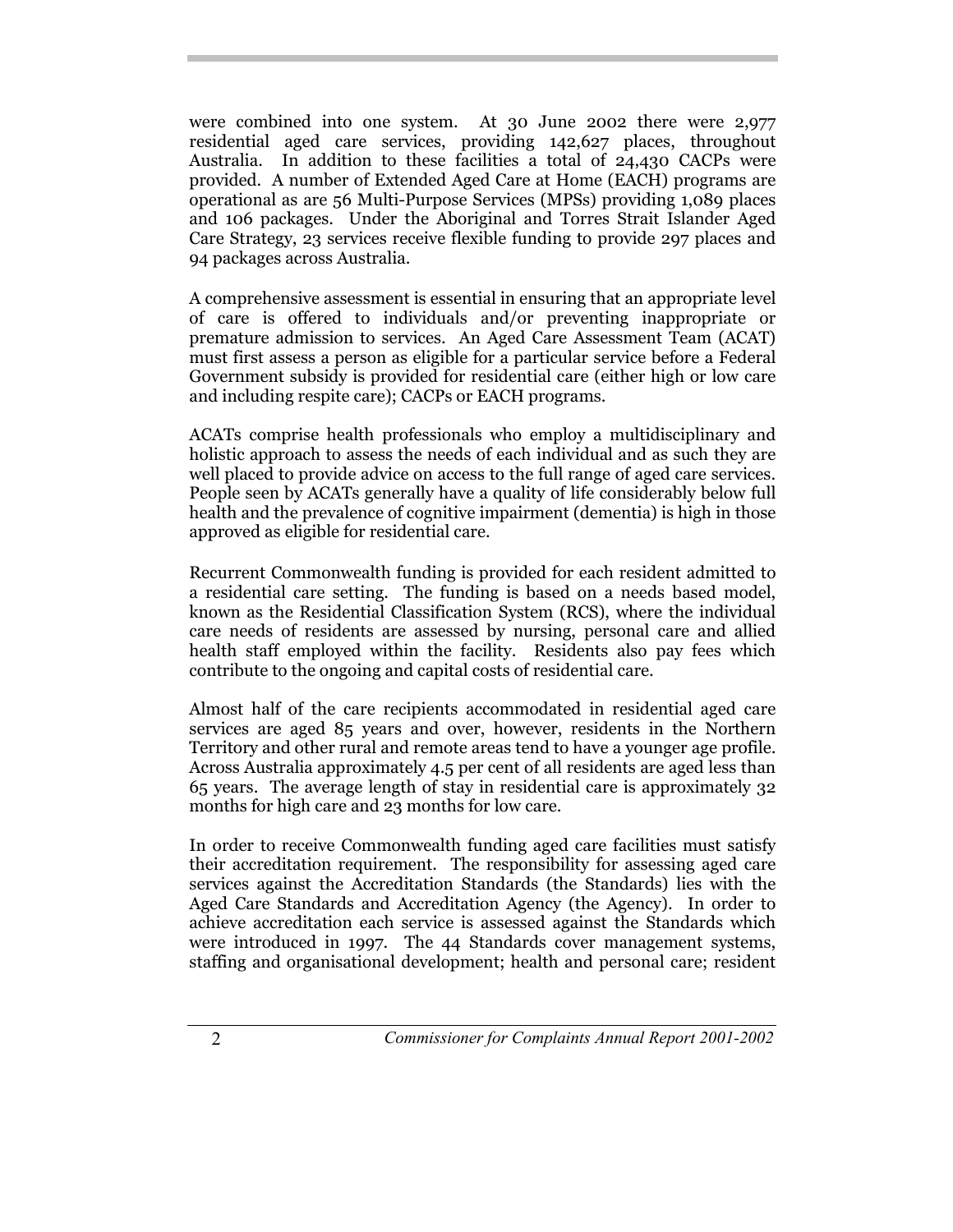lifestyle; physical environment and safety systems. In addition to a primary focus on care the Standards present an increased concentration on continuous improvement, education and staff development.

As part of these arrangements aged care services are required to establish and maintain an internal system for dealing with comments or complaints from residents and/or their family and friends. In addition, the right to complain about any aspect of care or services is prescribed within the *Charter of Resident Rights and Responsibilities*.

Anyone experiencing difficulties with care and accommodation issues that may be a breach of an approved provider's legislative responsibility, is encouraged to approach the service provider in the first instance and many complaints are resolved at this level. However, for a range of reasons, some people prefer to access a complaints system external to that offered by the service provider. For this reason, a national Complaints Resolution Scheme (the Scheme) was established on 1 October 1997 to assist people who express concern about any aspect of the care or services provided by residential aged care services, CACPs and flexible care services. The mandate of the Commissioner for Complaints (the Commissioner) and the Scheme is confined to these services and is limited to the period following the commencement of the Act and the Principles in October 1997.

The Scheme allows anyone to make a complaint about any issue that affects a person who is, or was, eligible to receive Commonwealth-funded aged care services and that may be a breach of an approved provider's legislative responsibility. Complaints can be made orally or in writing and can be dealt with on an open, confidential or anonymous basis. A national call free telephone number is available to ensure people throughout Australia have access to the Scheme.

In addition to dealing directly with complaints, the Scheme has the capacity to refer issues to other appropriate investigative and regulatory bodies. For example, where systemic issues are identified these are referred to the Agency; other matters may be referred to Medical and Nursing Registration Boards, Police, Coroner, and to Health Service Complaints Commissioners as appropriate, in each State and/or Territory.

## **2. Role of the Commissioner**

Legislation to establish the statutory role of the Commissioner for Complaints commenced on 31 August 2000. The Commissioner's role is set out in the *Committee Principles 1997* as follows:

10.34A The Functions of the Commissioner for Complaints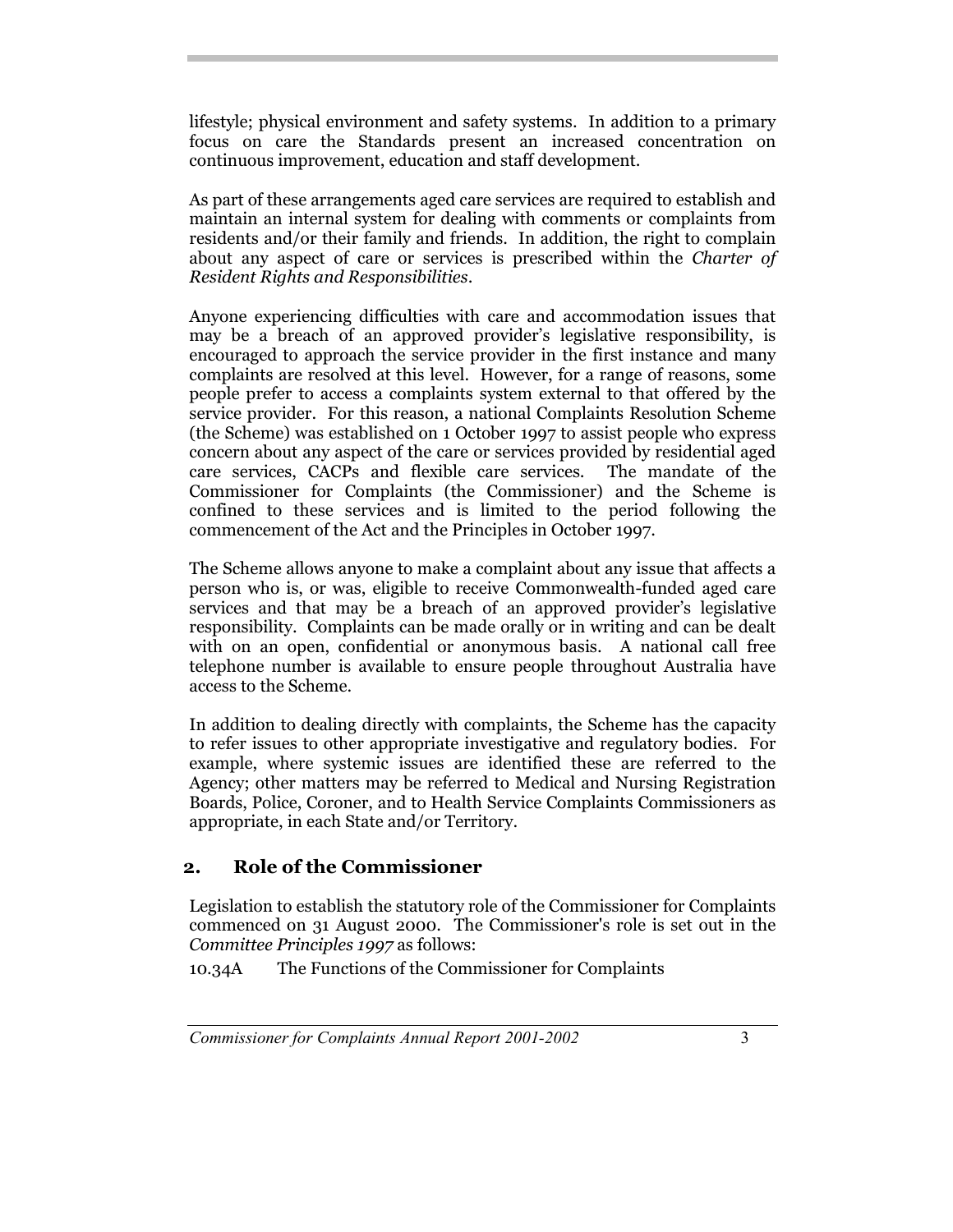(1) In addition to chairing committees, the Commissioner's functions are:

- to supervise the chairpersons and other members of the Complaints Resolution Committees;
- to coordinate and review complaints received by the Secretary;
- to oversight the effectiveness of the Scheme;
- to deal with complaints about the operation of the Scheme ;
- to manage the determination process, including the review of determinations;
- to promote an understanding and acceptance of the Scheme;
- to advise the Minister on matters relevant to the operation of the Scheme.

(2) The Commissioner's functions also include the following:

- to give regular reports to the Secretary and the Minister about issues arising out of complaints dealt with under the Scheme;
- to annually review, and report to the Minister about the operation of the Scheme.

Additionally, the Commissioner is required to nominate chairpersons and committee members to hear particular matters, to coordinate all Complaints Resolution Committee (the Committee) reports for the financial year and to give the reports to the Minister for presentation to the Parliament. The Commissioner is also required to provide advice to the Secretary in instances where an application to reconsider the non-acceptance of a complaint has been received.

It should be noted that while the statutory responsibility for oversighting the effectiveness of the Scheme rests with the Commissioner, the Scheme is administered by the Department of Health and Ageing (the Department) through its various State and Territory offices.

#### **2.1 About the Office**

The second year of operation has been a time of consolidation and consultation. The mission statement, service charter and values for the Office of the Commissioner for Complaints were confirmed. The annual work plan was reviewed in line with the three year strategic plan for the Office and revised as appropriate. Considerable effort has been directed towards progressing an awareness and information strategy. During the year the Commissioner contributed articles to a number of health care journals, a range of information sheets have been developed, meetings have been conducted with a variety of stakeholders and, by invitation, the Commissioner and staff have participated in a range of education and information sessions. In April 2002, the Minister for Ageing, the Hon Kevin Andrews, officially launched the Office's website. The website may be found at www.cfc.health.gov.au.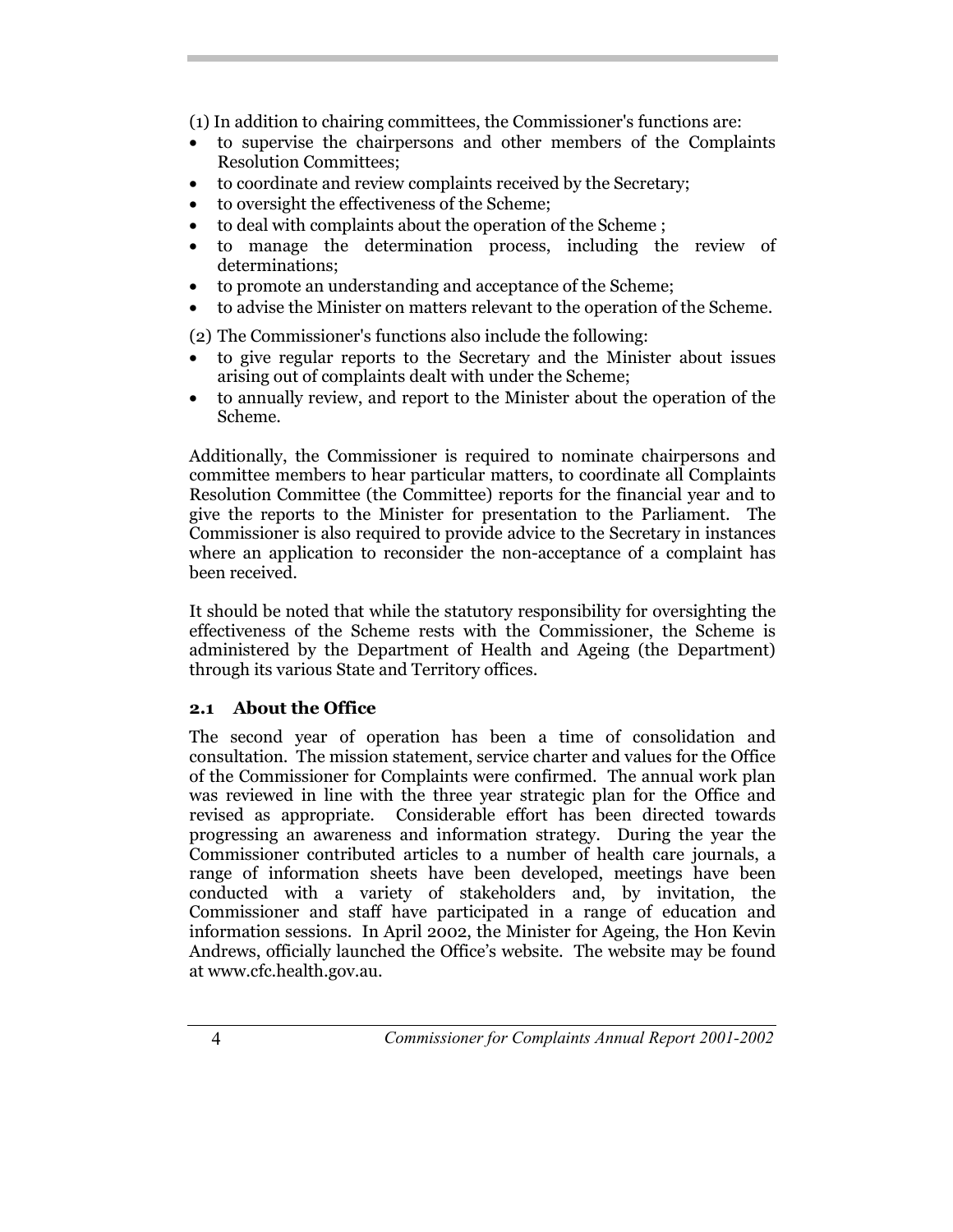#### **2.2 Budget**

An indicative salary and operational budget of \$744,000 was allocated to support the ongoing operation of the Office. The salary for the Commissioner is set by the Remuneration Tribunal and is included in the budget allocation of \$407,000 for salaries and on costs. The allocation for operational costs in this financial year is \$337,000. Legal costs and costs incurred by committees are met by the Department's Quality Outcomes Branch (previously known as the Complaints and Compliance Taskforce). From 4 February 2002 the Commissioner's Office has been responsible for administration of costs incurred by committees, including travel. While the Office has a discrete budget allocation, during the 2001-2002 financial year these funds have been authorised and managed by the Quality Outcomes Branch.

#### **2.3 Demand**

During the reporting period, 40 different individuals have raised concerns about the operation of the Scheme and/or the management of their complaints with this Office. This figure represents 3.2 per cent of complainants who have had dealings with the Scheme during this financial year. A minority of issues were resolved through the provision of further information. The majority of these complainants raised issues in relation to complaints that were ongoing. Following intervention and liaison with the Scheme, complainants have continued to utilise the Scheme and achieve resolution of their complaint without seeking further recourse through the Commissioner.

During the year an in depth investigation of the management of one complaint was finalised. The report provided 13 recommendations to the Department. The implementation of these recommendations is in progress.

The Office has also received a number of calls from people seeking information. A small proportion of those calls related to the committee and hearing processes while others have sought information about the aged care system and Commonwealth-funded services in particular.

In addition to these matters the Office has regularly interrogated the database on a random basis and has scrutinised a number of complaints to establish whether the Scheme has followed due process in the management of those complaints.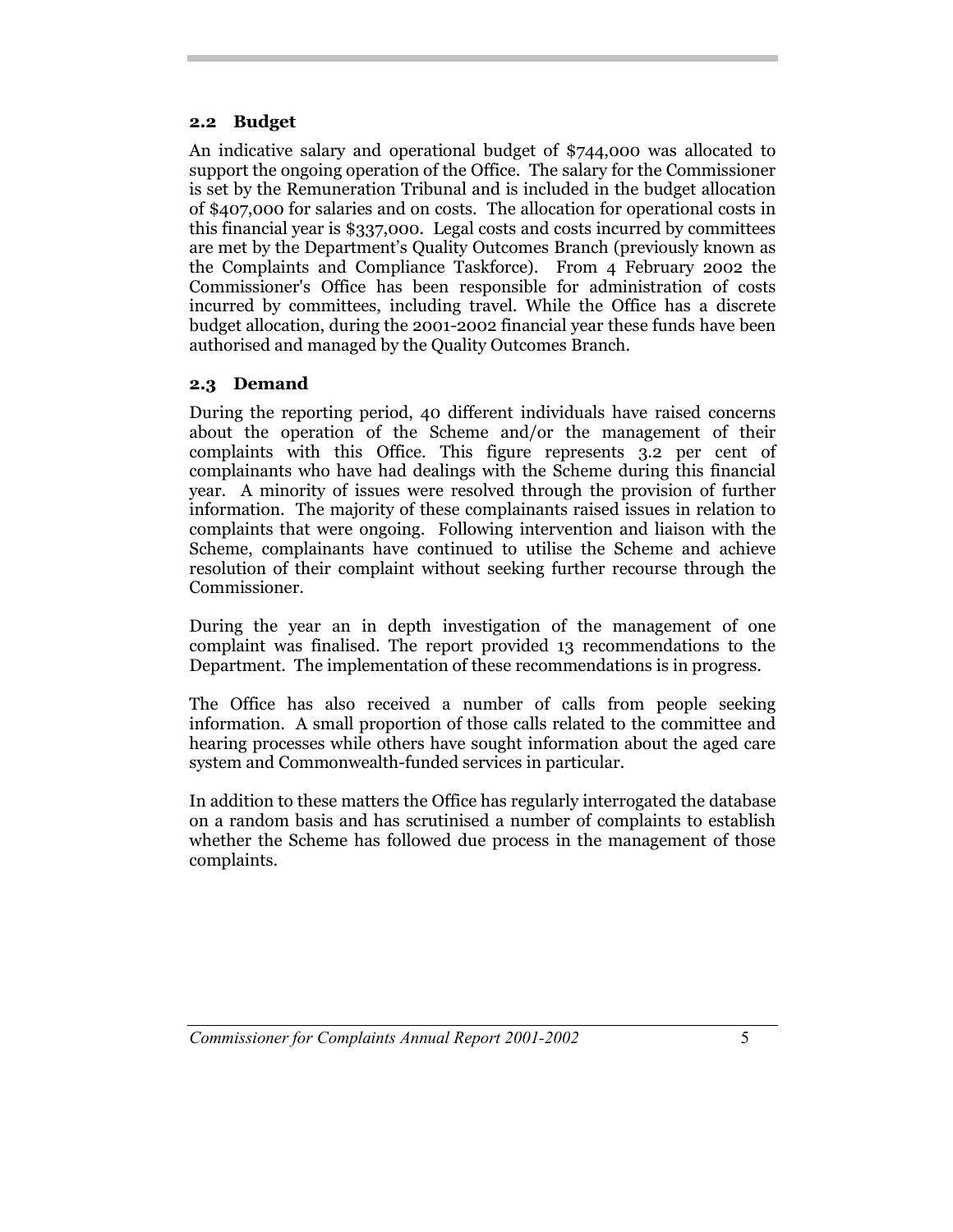## **2.4 Achievements**

A number of achievements have been recorded during the reporting period. All operations have been pursued through effective action plans based on an initial three-year strategy.

#### **2.4.1 Supervising chairpersons and other members of committees**

- Separately constituted committees are convened by the Commissioner at the time individual complaints are referred for determination. Discrete committees are drawn from the panel of potential chairpersons and panel of committee members and are arranged having given due recognition to the workload and expertise of the individuals concerned.
- A manual setting down the guidelines for conducting hearings and the preparation of Determination Reports has been disseminated to all chairpersons and committee members. During the year this Office conducted briefing sessions across Australia in relation to the manual and its application.
- The Office continues to monitor the costs associated with committee hearings.
- Preparation and distribution of a newsletter. The newsletter is designed to keep all committee members informed and up to date with events in aged care and the Scheme and is circulated three times a year.
- Apart from the ongoing contact necessary in the conduct of hearings and reviews regular meetings have been scheduled with chairpersons.

#### **2.4.2 Coordinate and review complaints received by the Secretary and provide advice to the Secretary on all appeals against the non-acceptance of complaints**

- This Office interrogates the database on a regular and random basis. Complaints Resolution Officers (CROs), the Office, and the Quality Outcomes Branch frequently communicate in relation to trend information, the ongoing management of individual complaints and workload issues.
- The Commissioner continues to provide advice to the Secretary when an appeal is lodged against the non-acceptance of a complaint.

## **2.4.3 Oversight the effectiveness of the Scheme**

 The Commissioner and staff have participated in the ongoing national induction program. During the year a total of 21 staff from all States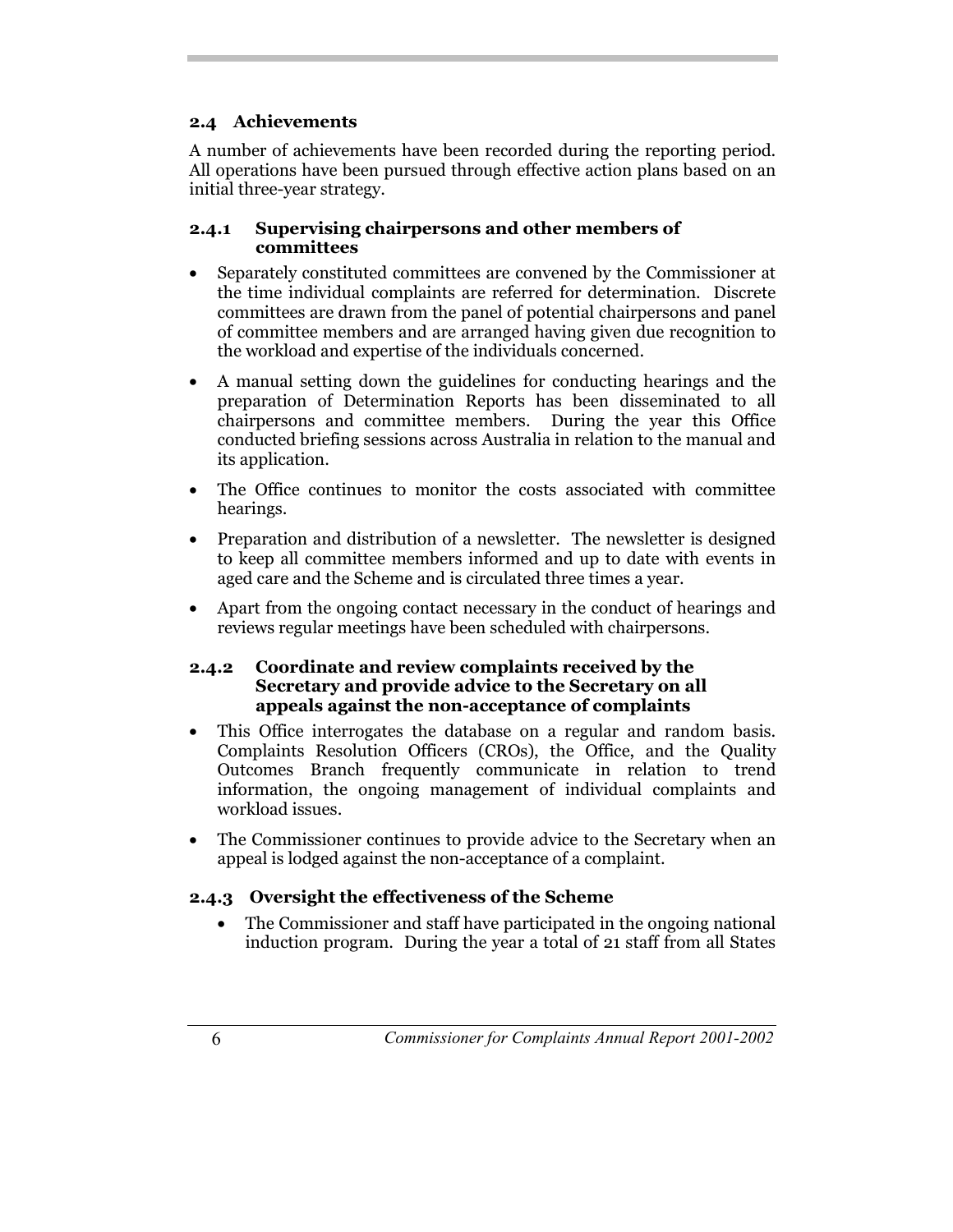and Territories have participated in this program and have reported a high level of satisfaction.

- The Department secured funding to further develop and enhance the Scheme's database. It is anticipated that the changes now being made will improve the capacity of the Scheme to identify and capture the information collected as part of its operations, and enable an accurate and more comprehensive reporting of this information, including performance indicators.
- The Commissioner and staff have participated in the six-monthly consistency meetings for all program managers and executive officers.
- The Commissioner's Office is currently participating in the revision of the Scheme's Procedure Manual and other projects.
- A range of educational needs for staff of the Scheme has been identified. In order to establish a broad skill base and a baseline for ongoing education a two-day educational program was developed and piloted in two jurisdictions.
- In August 2001 the Commissioner advised the Scheme that he required CROs to provide an adequate statement of reasons when notifying complainants that their complaints were not accepted. With that advice, he provided information about how to structure an adequate statement of reasons prepared by the Administrative Review Council and training was provided in some jurisdictions. This was followed by a formal education session on the preparation of statements of reasons in August 2002.
- Efforts have been made to ensure there is a stronger focus on identifying complaints and compliance issues and referring appropriately.
- This Office is responsible for the ongoing collation, analysis and reporting of satisfaction surveys from both complainants and service providers and the analysis and reporting of performance indicators.

## **2.4.4 Deal with complaints about the operation of the Scheme**

- During the reporting period 40 complainants contacted the Commissioner's office to complain about the operation of the Scheme. These complaints were ultimately referred to the relevant jurisdictions and resolved satisfactorily. Twenty seven of these approaches regarding the Scheme were treated as information calls and were satisfactorily addressed after discussion with either or both the complainant and relevant jurisdiction.
- One formal investigation was concluded during this period.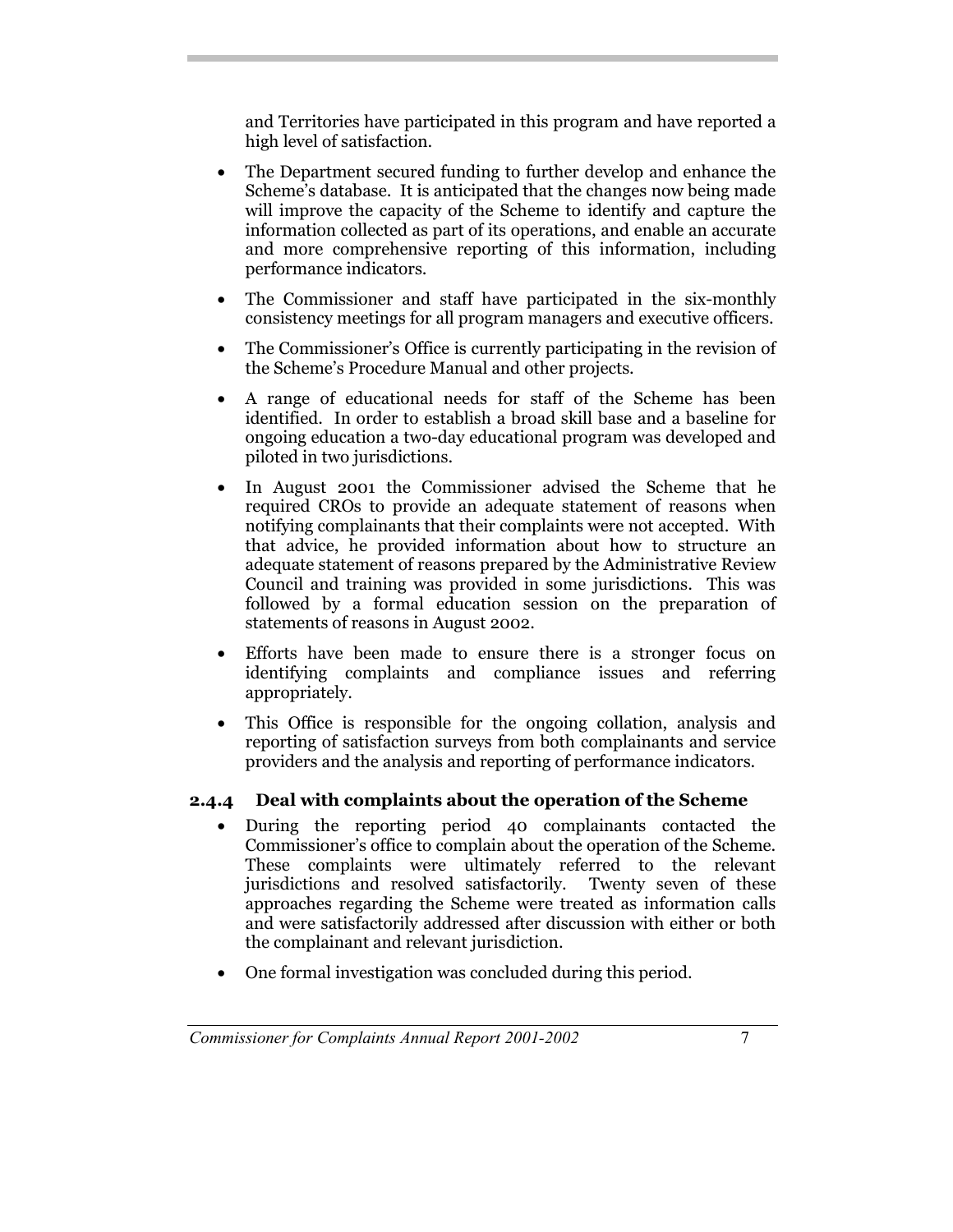- This Office also receives calls from complainants whose matters have been addressed and who are contemplating or have initiated appeals for review.
- A solid and cooperative working relationship has been developed with the Commonwealth Ombudsman.

#### **2.4.5 Manage the determination process, including the review of determinations**

 The Commissioner continues to monitor workload issues and to nominate the composition of individual committees, recognising previous duties, experience and expertise*.* During the reporting period 30 hearings were conducted. Seven applications for a review were received. One of these applications was not accepted. Statistics are discussed separately in this report.

#### **2.4.6 Promoting an understanding and acceptance of the Scheme**

- In order to improve knowledge and give a better understanding of both the Scheme and the role of the Commissioner, a number of speaking engagements and meetings have been undertaken with both consumer and provider groups.
- The Commissioner attends the regular meetings of Australian and New Zealand Health Complaints Commissioners and Ombudsmen.
- The Office has developed a comprehensive website, which came on line in March 2002. The website provides information about the Commissioner's role and the Scheme, including fact sheets and statistical information.

#### **2.4.7 Advise the Minister on matters relevant to the operation of the Scheme**

 The Commissioner provides a quarterly report to the Minister on matters relevant to the operation of the Scheme.

## **3. The Complaints Resolution Scheme**

The Scheme enables people to formally raise concerns about Commonwealthfunded aged care services, including CACPs, residential care and flexible services. The Scheme is also seen as a way of offering both parties the opportunity to address a grievance in a way that enhances or rebuilds the relationship between the provider, the care recipient and their family which is so necessary to any ongoing association.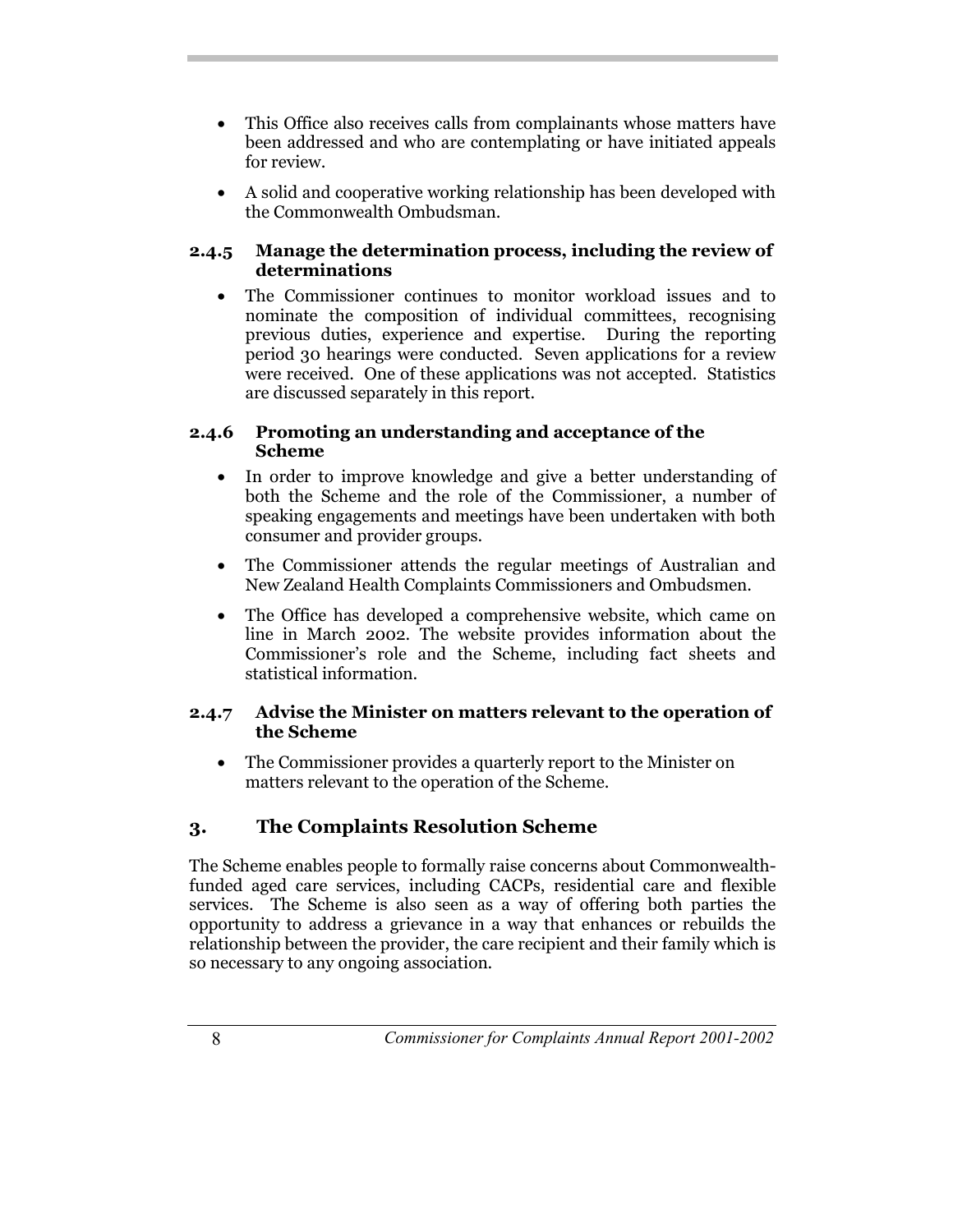While the Commissioner has a statutory requirement to oversight the effectiveness of the Scheme, the administration of the Scheme is the responsibility of the Department.

Since its inception the Scheme has received in excess of 6,000 complaints. Approximately 95 per cent of complaints are resolved by negotiation and/or referral, 2 per cent through mediation by an independent mediator, 2 per cent of complaints are finalised via a determination by a committee, and a small percentage are withdrawn.

There are a number of separate but inter-related elements within the Scheme that underpin the resolution process: assessment, negotiation, mediation, determination and review.

- preliminary assessment is handled by CROs prior to the acceptance or non acceptance of a complaint;
- negotiation is managed by the CROs;
- mediation is conducted by qualified mediators;
- determination is conducted by committees, which are constituted of independent members with skills in aged care and complaints resolution; and
- determination review and oversight of the Scheme is the responsibility of the Commissioner.

#### **3.1 The objectives of the Complaints Resolution Scheme**

The objective of the Scheme is to attempt to resolve complaints about Commonwealth- funded services. The Scheme strives to:

- foster a positive view of complaints as opportunities to reconsider and enhance the delivery of aged care services and programs;
- be free and accessible with the paramount consideration being to resolve complaints for complainants;
- encourage the resolution of complaints at the service level;
- promote and respect the rights of parties to the complaint including confidentiality;
- ensure that it keeps parties to a complaint informed;
- ensure that it allows all parties the opportunity to comment on, and complain about, its operation;
- ensure that it includes appropriate measures to ensure and specifically remind parties that all parties to a complaint should be free from victimisation or intimidation; and
- ensure that, in appropriate cases, issues are referred to other relevant agencies.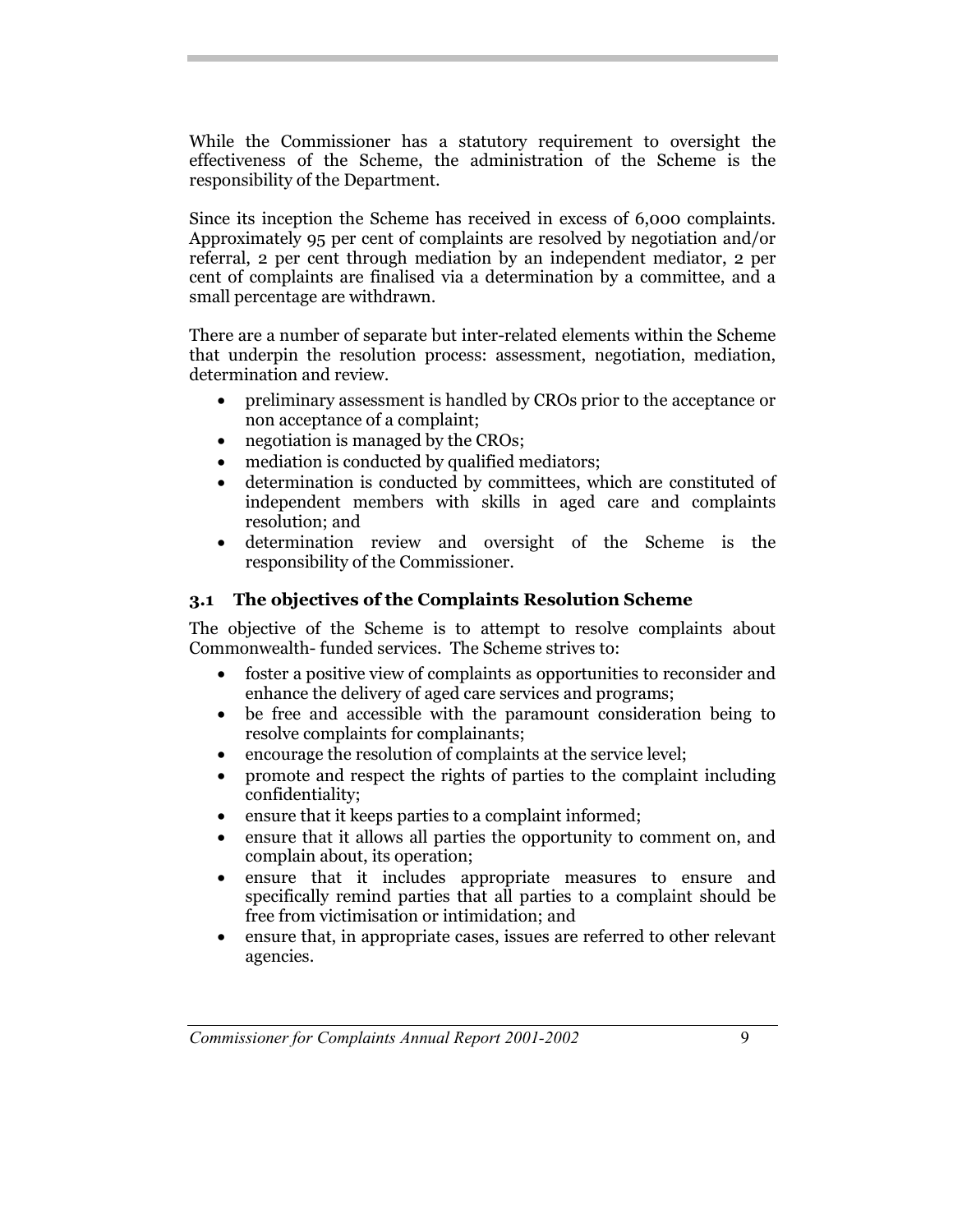## **3.2 The role of Complaints Resolution Officers**

The role of CROs is to:

- apply the requirements of the legislation;
- work within the requirements of administrative law;
- work within the delegated powers vested in the Secretary;
- receive inquiries which could become complaints;
- explain to the inquirer the roles and responsibilities of the Scheme and the rights of all parties involved in the process if a complaint is made;
- liaise with complainants, service providers, and any other party to a complaint;
- determine the issues which may form the basis of a complaint and decide which issues can be handled by the Scheme and which issues can be referred elsewhere;
- gather further information, if required, in relation to issues in order to assist in their resolution;
- be independent and impartial when attempting to resolve complaints through negotiation;
- resolve complaints through negotiation, or where not able to do this, prepare complainants and the other parties for possible mediation;
- refer, as required, complaints to the committees for determination;
- provide, as required, determination information to the Determination Review Panels (the Panels) for review; and
- be accountable for ensuring that decision-making and the progressing of complaints occurs in a timely and efficient manner.

## **3.2.1 The nature of complaints**

All complaints are serious to the individual concerned and all are handled with diligence. For management purposes, however, complaints or each issue identified within a complaint are initially assessed as urgent, complex or minor. The classification of the complaint can be changed in the event that there is a change in the circumstances.

Examples of issues that require urgent attention are allegations of assault, harassment, a threat to security of tenure, and care and safety issues that pose a threat to the well being of the resident, or residents. A complex complaint is one that involves exploring a number of issues or one very complicated single issue, or where the issues require detailed negotiations with a number of parties. A complaint is classified as minor if it is a single issue without complexity. In recent times the trend has been for the Scheme to receive more complaints of a complex nature, that is, complaints with multiple issues, most of which are of a serious character, and a significantly reduced number of complaints that could be described as minor.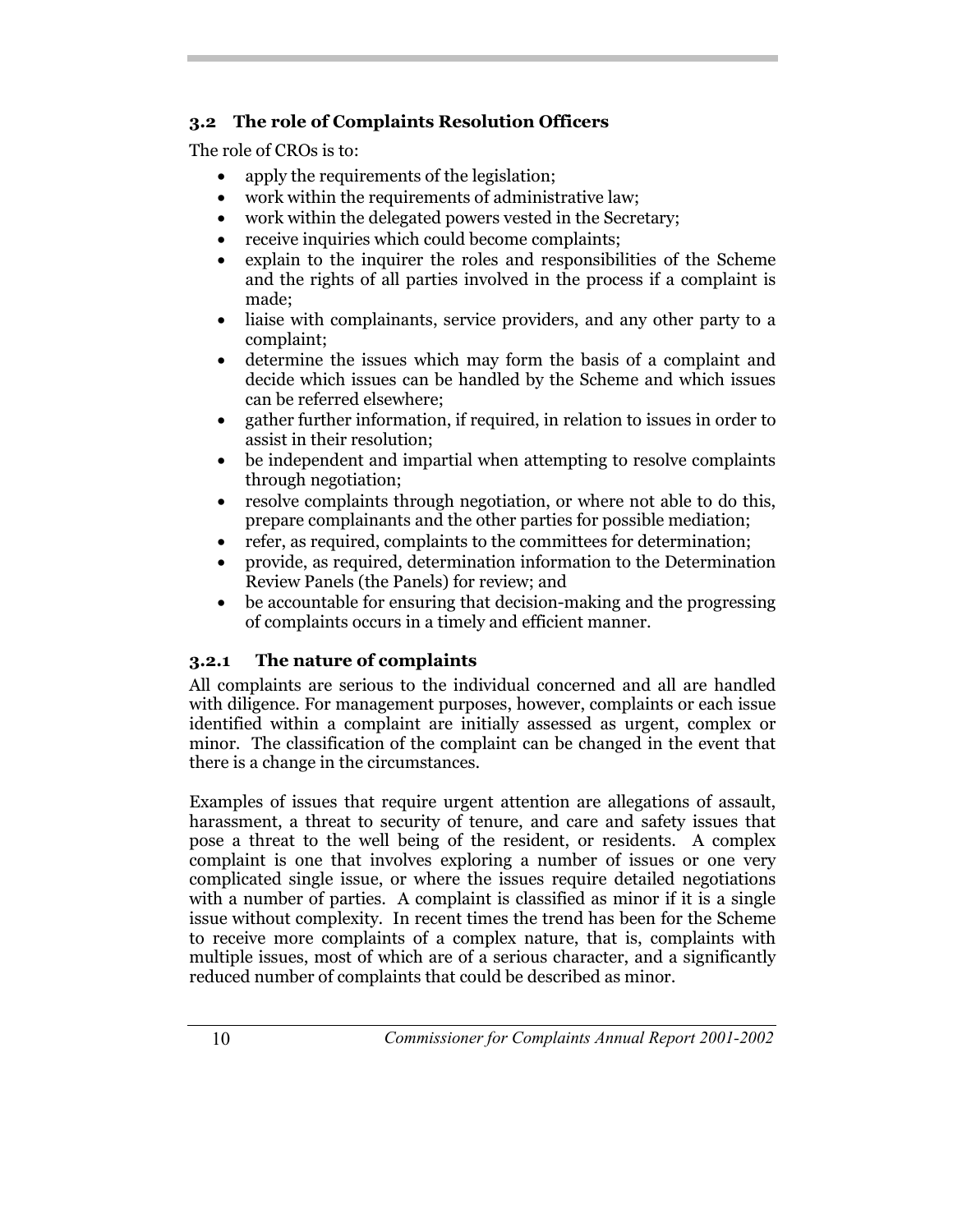Complaints are recorded as open, confidential or anonymous. The majority of complaints are open, that is, the details about the complainant can be released to other parties to the complaint. A confidential complaint is one where the CRO knows the name and contact details of the complainant and care recipient, but the complainant has requested that these details are not passed on to the service provider or any other party. Confidential complaints cannot go beyond the negotiation phase. A complainant may also make an anonymous complaint. In these circumstances the identity of the complainant is unknown and the issue may only be approached on a broad systemic level. Not every complainant has an honourable intention; however all calls are taken at face value. The Scheme is obliged to act on the information provided and, in the first instance, each complaint received needs to be assessed on an individual basis. The nature of anonymous complaints is such that most are not taken beyond the assessment phase, however, a proportion are referred internally to the Compliance Section for further action. The current practise of introducing face to face visits as part of the assessment phase should assist in alleviating the concerns of service providers.

#### **3.2.2 Site visits**

A number of States/Territories have now adopted an approach whereby the Scheme staff visit the facility during the assessment phase, as soon as practicable, after the complainant's initial contact with the Scheme. This approach has been welcomed by complainants and service providers alike and is seen by both parties as a willingness on the part of the Scheme to examine the issues and establish the legitimacy of the complaint, or otherwise, at the outset.

#### **3.2.3 Non–acceptance of complaints**

In the event that their complaint is not accepted by the Scheme, complainants have the right to ask the Secretary to the Department of Health and Ageing (the Secretary), in writing, to reconsider the decision made. In these circumstances the Secretary must refer the request to the Commissioner for advice. After due consideration the Commissioner will recommend that the decision either be confirmed, or set aside and the complaint accepted. While not legislatively obliged to accept the Commissioner's recommendation, the Scheme gives it considerable weight.

#### **3.3 The role of mediators**

Where negotiation has been unsuccessful in resolving a complaint the Scheme utilises the services of external, independent qualified mediators. In each State and Territory there is a panel of mediators who may be called on to assess whether mediation is an option and if so to make a recommendation to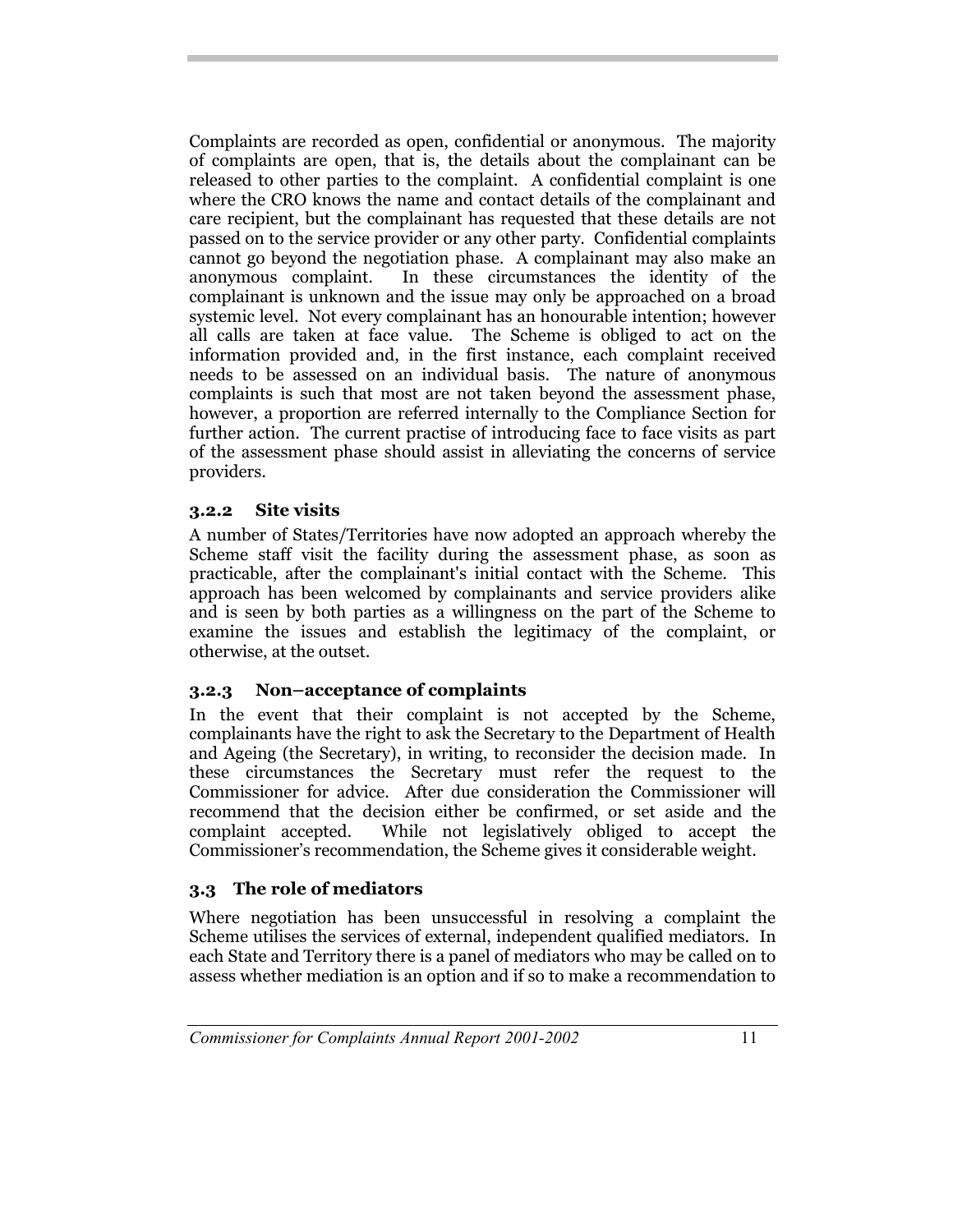proceed to mediation. Where mediation is not assessed to be practical or feasible the complaint may proceed directly to a determination hearing by a committee.

Mediation is a cooperative, rather than an adversarial process and offers a constructive method for resolving differences between individuals and organisations. Participation in mediation is voluntary and will only be successful if the parties enter the process in a cooperative spirit and with a willingness to communicate their individual needs and capacity to compromise on important issues.

Anecdotal evidence suggests that mediation between parties often uncovers new issues that have not previously been raised with the Scheme. This can be an issue if mediation fails to resolve the conflict and the matters are referred to a committee for determination. The database currently records those cases/issues that have been referred for mediation and are finalised at that point. What is not known is what percentage of mediated agreements remain in place in either the short or longer term. It is clear that there are a percentage of mediated agreements which do break down and consumers express a level of discontent when they are informed that these agreements are between the parties, outside the departmental jurisdiction and are therefore not enforceable under the Act.

## **3.4 The role of Complaints Resolution Committees**

A Complaints Resolution Committee (Committee) is an independent committee that has the power to make determinations about complaints that cannot be resolved through negotiation or mediation. A committee comprises a chairperson (drawn from a panel of potential chairpersons) and two other members (drawn from a panel of potential committee members).

A committee is independent of the Department and is not directed by the Department in carrying out its functions. A committee may obtain information about an issue in any way, as well as consult anyone, it considers appropriate. Committees have a wide range of functions as set out in the Principles. However, their main function is to conduct hearings on complaints that have been referred for determination. A committee must finalise a complaint by making a determination. The determination may set out a course of action that an approved provider must follow to address the issues raised in the complaint. Approved providers have a responsibility under the Act to comply with determinations and Departmental follow-up occurs approximately six weeks after the date of the determination.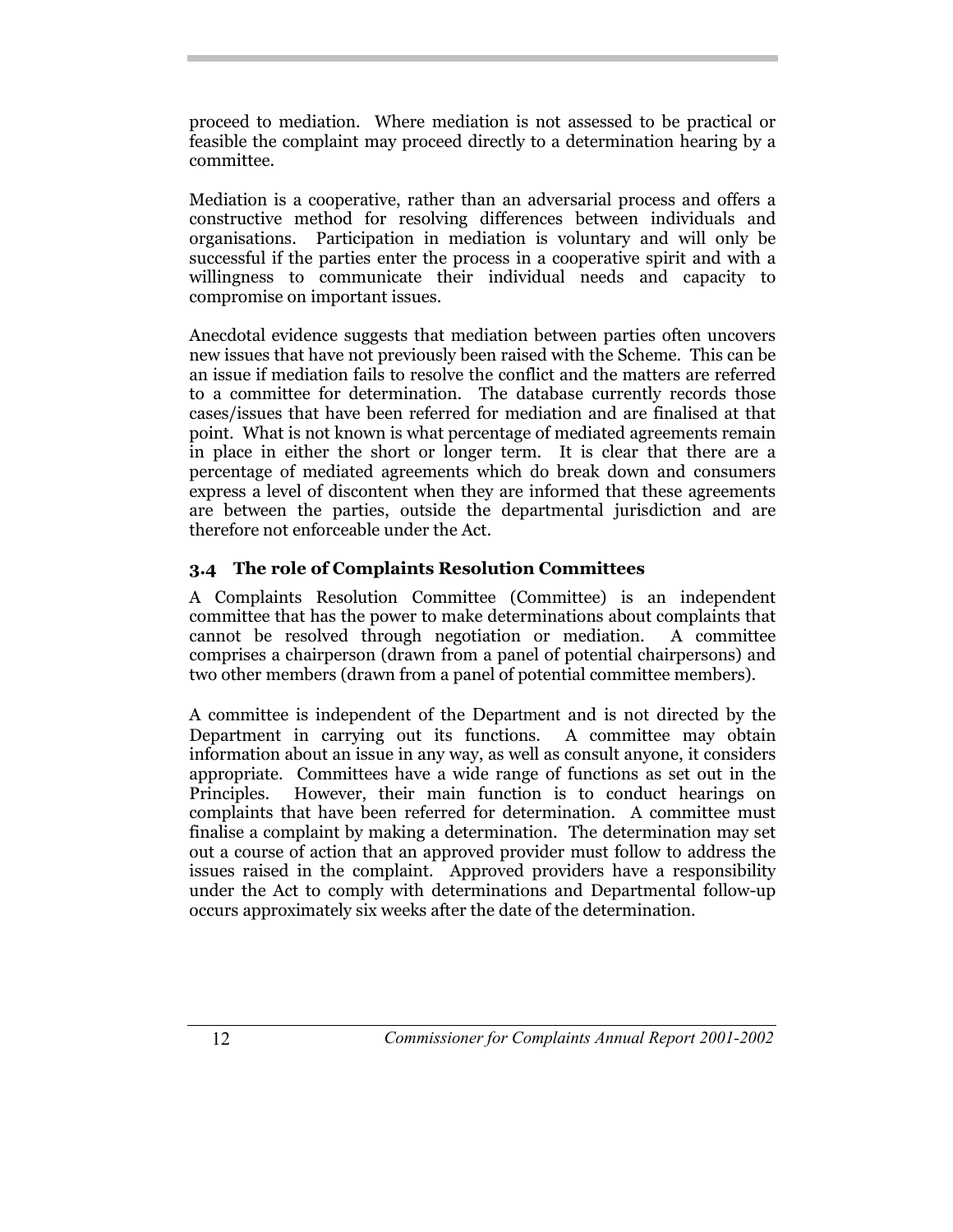## **3.5 The role of Determination Review Panels**

If a party wishes to seek review of a determination, the Commissioner must receive an application for review of a determination within seven days after the day the person or organisation is provided with a copy of the Determination Report. The application must state the reason why the review is being sought, other than mere dissatisfaction with the outcome of the determination, and may be supported by additional information.

Panels are constituted under Section 10.72 of the Principle*s* and comprise the Commissioner as chairperson and a panel member, appointed by the Commissioner from the panel of potential chairpersons. The review must be made on the basis of the committee's reasons for the determination and any evidence before the committee when it made the determination, as well as the application for review and any written submissions made by a party to the complaint. The panel is required to either confirm or vary the determination or to set the determination aside. If the panel confirm, varies the determination, the panel's decision has effect as if it were a determination made by a committee. If it sets the determination aside, the panel must refer the matter back to a new committee for a new determination.

## **3.6 The role of the Approved Provider**

The Act and the Principles provide a package of measures designed to improve the quality of care and services in Australia's aged care service system. As part of these arrangements, the Standards require all aged care services to establish an internal system for dealing with comments or complaints from residents and/or their family and friends. It was envisaged that the internal complaints resolution mechanism would form part of a comprehensive quality assurance program with the potential to provide a valuable source of feedback to providers.

It is crucial, therefore, that staff in particular are aware of the significance of establishing and maintaining a good internal complaints resolution mechanism and, at least, the nature of the responsibilities that are on the approved provider concerning this issue. A brief summary of the most relevant legislative provisions follows.

## **3.6.1 Responsibilities under the Act**

Approved providers have a number of important responsibilities under the Act and the Principles in relation to the resolution of complaints (paragraph 56-1(i) and section 56-4 of the Act, in particular).

Approved providers must:

establish an internal complaints resolution mechanism;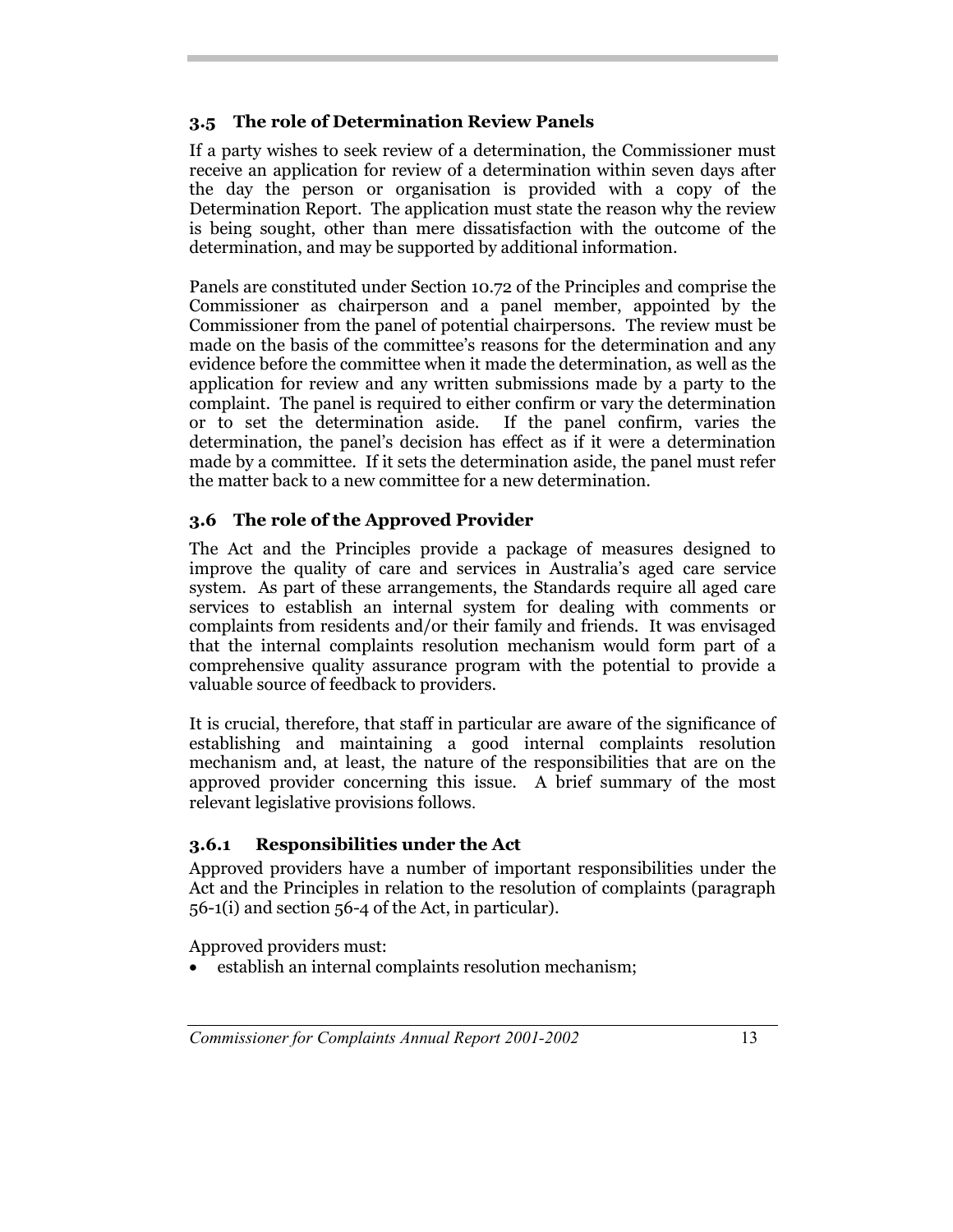- use that mechanism to address any complaints concerning the care recipient;
- advise the care recipient of any other mechanisms available to address complaints as well as providing such as assistance as the care recipient requires to use those mechanisms;
- allow people authorised by the Secretary to investigate and assist in the resolution of complaints ("representatives") such access to the service as is specified in *the User Rights Principles*; and
- comply with any relevant determination made by a committee (subsection  $56-4(1)$  of the Act).

In addition, for residential care services, the complaints resolution mechanism referred to above, must be the complaints resolution mechanism provided for in resident agreements entered into between care recipients and approved providers (paragraph  $59-1(1)(g)$  and subsection  $56-4(2)$  of the Act).

## **3.6.2 Responsibilities under the Aged Care Principles**

#### **3.6.2.1 Quality of Care Principles 1997 – Accreditation Standards**

Under the *Quality of Care Principles 1997*, and in particular the Accreditation Standards, one expected outcome is that "each resident (or his or her representative) and other interested parties have access to internal and external complaints mechanisms" (item 1.4). Other particularly relevant items of the standards are items 3.6 and 3.9, namely that "each resident's right to privacy, dignity and confidentiality is recognised and respected" and "each resident (or his or her representative) participates in decisions about the services the resident receives, and is enabled to exercise choice and control over his or her lifestyle while not infringing on the rights of other people".

Clearly, all the above items are relevant to the establishment and maintenance of a good internal complaints mechanism and failure to do so, as well as potentially breaching an approved provider's responsibility to meet the Standards (paragraph  $54-1(1)(d)$ , section  $54-2$  of the Act), can have implications in terms of the residential care service's accreditation.

Experience shows that those approved providers who make use of a good internal complaints mechanism are also likely to satisfy the Standards more generally, particularly where those standards deal with matters such as continuous improvement, regulatory compliance, education and staff development, planning, leadership and human resource management. In other words, these are approved providers and services that strive to learn from their experience, training and education to improve the care and services that they are delivering to their residents.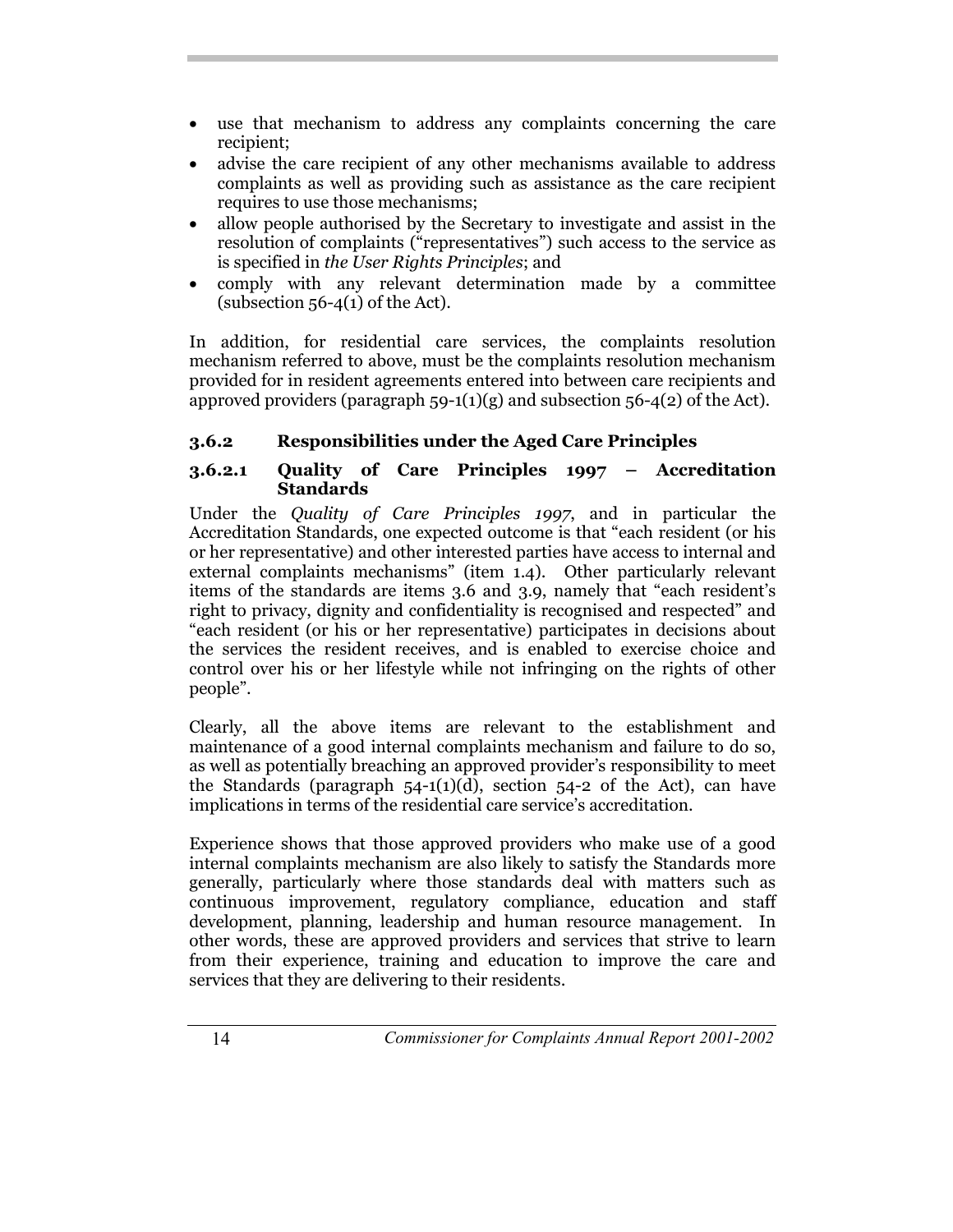#### **3.6.2.2 User Rights Principles 1997 - Charter of Residents' Rights and Responsibilities**

In the *User Rights Principles 1997*, in the Charter of Residents' Rights and Responsibilities, the most relevant rights that residents of residential care services have in relation to internal complaints mechanisms are the rights to:

- be treated with respect and accepted as an individual, and to have his or her individual preferences taken into account and treated with respect;
- freedom of speech;
- complain and to take action to resolve disputes;
- have access to advocates and other avenues of redress; and
- be free from reprisal, or a well-founded fear of reprisal, in any form for taking action to enforce his or her rights (Schedule 1).

Under the Act, an approved provider is obliged not to act in a way that is inconsistent with the above rights.

## **4. Quality Assurance**

Good complaint handling can only enhance the reputation of the Scheme and program managers readily adopt measures that promote better service delivery and fair treatment for the members of the public they interact with. The Scheme will continue to gain strength through cooperative teamwork, the sharing of perspectives and the adoption of a consistent approach across the nation. Experience has shown that there are many highly motivated and effective officers within the Scheme who go the extra distance in order to achieve the resolution of justified complaints.

#### **4.1 Database**

A wide range of statistical reports, complaint and trend information can be generated from the Scheme database and therefore the database can be seen as a useful adjunct in the consideration of all quality assurance issues. However, as reported last year, there are a number of gaps and limitations in reporting the available data and care needs to be exercised when interpreting the statistics provided. The Department is currently implementing a number of changes to the database aimed at improving the capacity of the Scheme to capture data and to enhance the provision and accuracy of future reports.

## **4.2 Performance Indicators**

Following a consultation process an initial and straightforward set of 16 performance indicators were established for the Scheme. In themselves performance indicators do not demonstrate that a program's performance is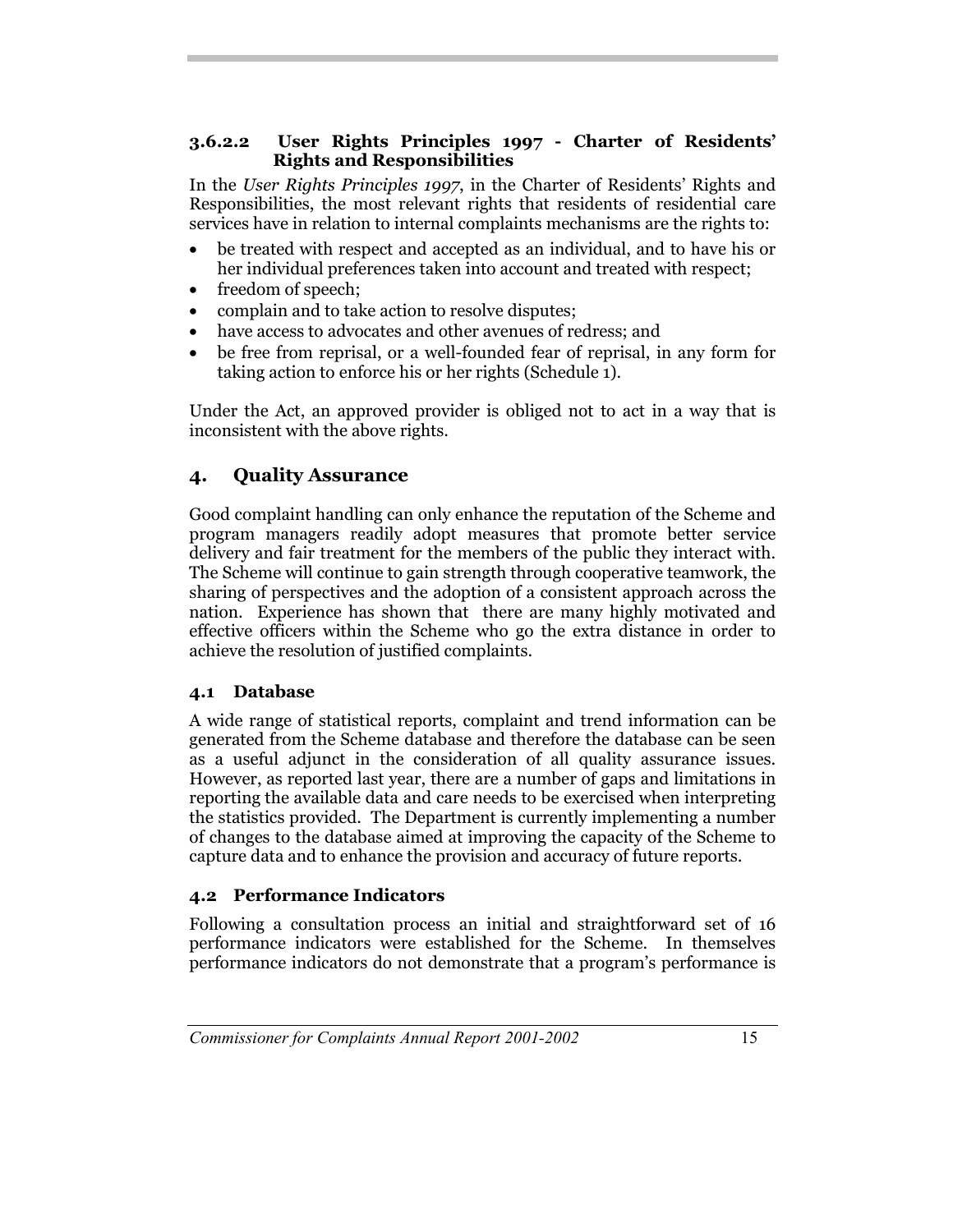wholly satisfactory, however where they are used as part of a quality assurance program to regularly review activity they can become a primary tool for establishing accountability, communicating direction and establishing a need for change or improved performance. The development of performance indicators is an evolutionary process and it is recognised that, over time, measures will change as goals are met and improvements are made.

## **4.3 Satisfaction Surveys**

The utilisation of satisfaction measures is part of a strategic approach to improve services to the public where it is warranted. Generally speaking, the satisfaction surveys are intended to measure the overall level of satisfaction of both complainants and service providers and the extent to which their expectations were met by the Scheme. Even before making contact with the Scheme most clients have a perception or belief as to the level and quality of the service that they should receive and an expectation that their desired outcomes will be achieved.

A number of different factors contribute to determining client expectations and, in the minds of each individual respondent, it is likely that the different elements and dimensions of a quality service on the part of the Scheme are not necessarily independent of one another, and may overlap. Moreover, their respective importance and level of satisfaction can vary significantly depending on the outcome ultimately achieved.

It was reported in last year's report that the structure of the surveys is to be modified and consideration will be given to better identifying the elements of the Scheme when seeking feedback from both complainants and service providers. Since satisfaction ratings have a tendency to be inflated, importance should not be given so much to absolute ratings as to comparisons and differences in ratings in time and across geographic areas. However, this level of analysis would require the implementation of carefully designed survey forms and a satisfactory response rate across all jurisdictions for this level of reporting to be meaningful.

## **4.4 Service Charter**

It is also important to remember that any organisation delivering a service can itself exert a significant influence on the level of its clients' expectations through its external communications. For instance, by informing clients of the service standards of its program, an organisation is contributing to the definition of the expectations of people accessing the service, as it is telling clients what level and quality of service they can legitimately expect to receive. The strategic use of external communications should aim to prevent the creation of expectations that cannot possibly be met and so reduce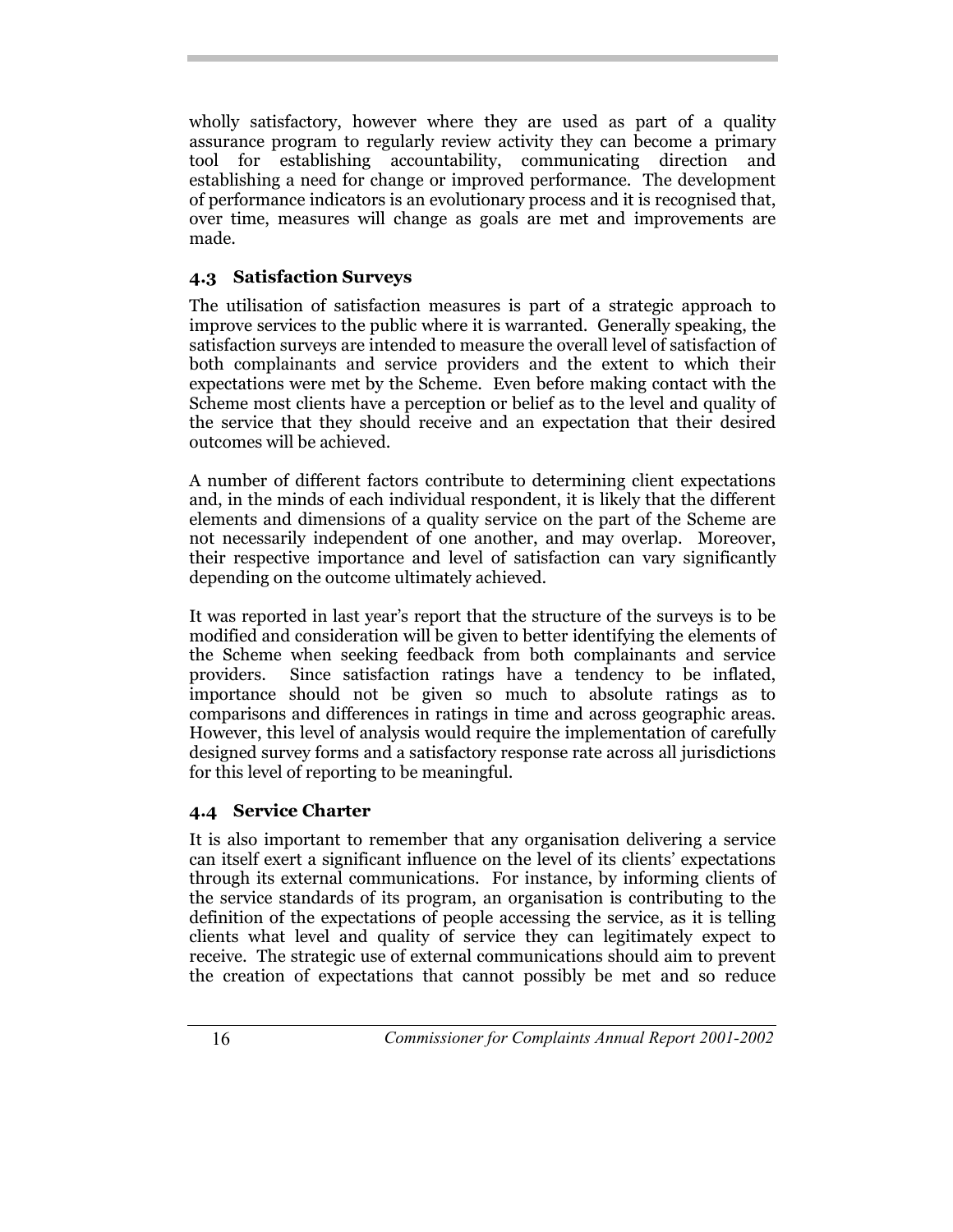dissatisfaction. While the Scheme provides written information to complainants at each stage of the complaint process and brochures are available in a range of languages the draft *National Service Charter* is to be revised and finalised over the next few months. The charter will provide a clear statement about the responsibilities and standards of service the community can expect to receive from the Scheme.

## **5. Complaints Resolution Committee**

## **5.1 Legislative framework and committee selection**

Committees are established under the Act to determine the resolution of complaints referred by the Scheme.

## **5.1.1 Committee appointments**

While the Minister, under 96-3 of the Act, may establish a committee, its composition is to be as provided for in the Principles. These Principles provide for the Secretary to appoint persons to each of two panels, one for potential chairpersons (subsection 10.78(2)) and another for potential committee members (subsection 10.79(3)). The Commissioner then has authority to appoint chairpersons and two other members from the respective panels to constitute committees as required (section 10.79A).

The term of appointment for existing chairpersons and committee members expires on 31 August 2002. Advertisements were placed in the major newspapers on 20 April 2002 seeking expressions of interest from suitably qualified people and a rigorous application and selection process was devised. Information kits were sent to 1,302 people who expressed interest in appointment to these positions and 426 formal applications were subsequently received.

These applications were assessed against the eligibility criteria as specified and interviews will be conducted with short-listed applicants in all States and Territories to enable appointments to be made before the end of August 2002.

## **5.1.2 Convening a Complaints Resolution Committee**

The Commissioner is required to convene a committee within seven days following the referral of a complaint for determination. Committees comprise a chairperson and two committee members. In performing its functions the committee is required to act with as little formality and as quickly as the requirements of the Principles and a proper consideration of the issues before the committee allow. Committees are not bound by the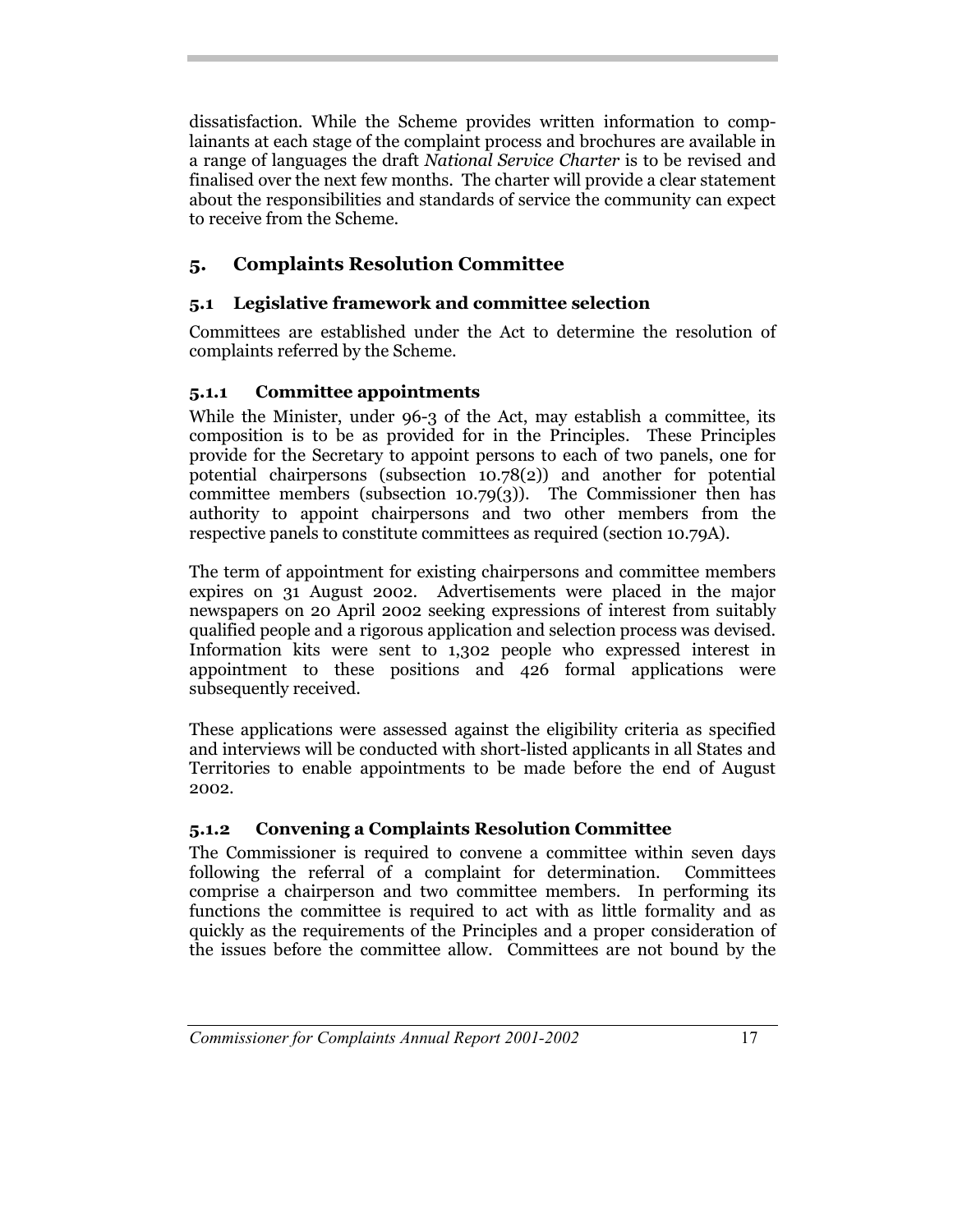rules of evidence and may receive information or submissions orally and/or in writing. Parties are not entitled to legal representation at hearings.

Following a hearing the committee provides a written determination. Where the committee finds that a service provider has breached a statutory responsibility, the determination generally sets out a course of action for the service provider to follow in order to address the issue.

The Commissioner meets with chairpersons on a regular basis and at the end of each financial year the chairperson is required to prepare a report on the committee's activities during the year. Those reports have been consolidated and are included here.

## **6. Chairpersons' reports**

Committees dealt with a total of 35 cases, in 30 hearings during the 2001- 2002 financial year. The figure below shows the number of cases referred in each jurisdiction. On two occasions three separate complaints involving the same issue were heard by committees and on one occasion a matter was reheard. The majority of these cases were convened in Queensland. Twenty eight cases related to care and services provided in residential care facilities. The remaining two cases related to the provision of services through a CACP.

In all jurisdictions chairpersons report that cases are becoming more complex, not only in relation to the number of issues involved but also because of the difficult nature of the issues and the often quite strained relationship between the parties. The cases heard included level of care, consumer rights, environmental and administration. Issues arising on more than one occasion included access, security of tenure, restricted services, medication administration, behaviour management, communication and consultation, dignity and respect.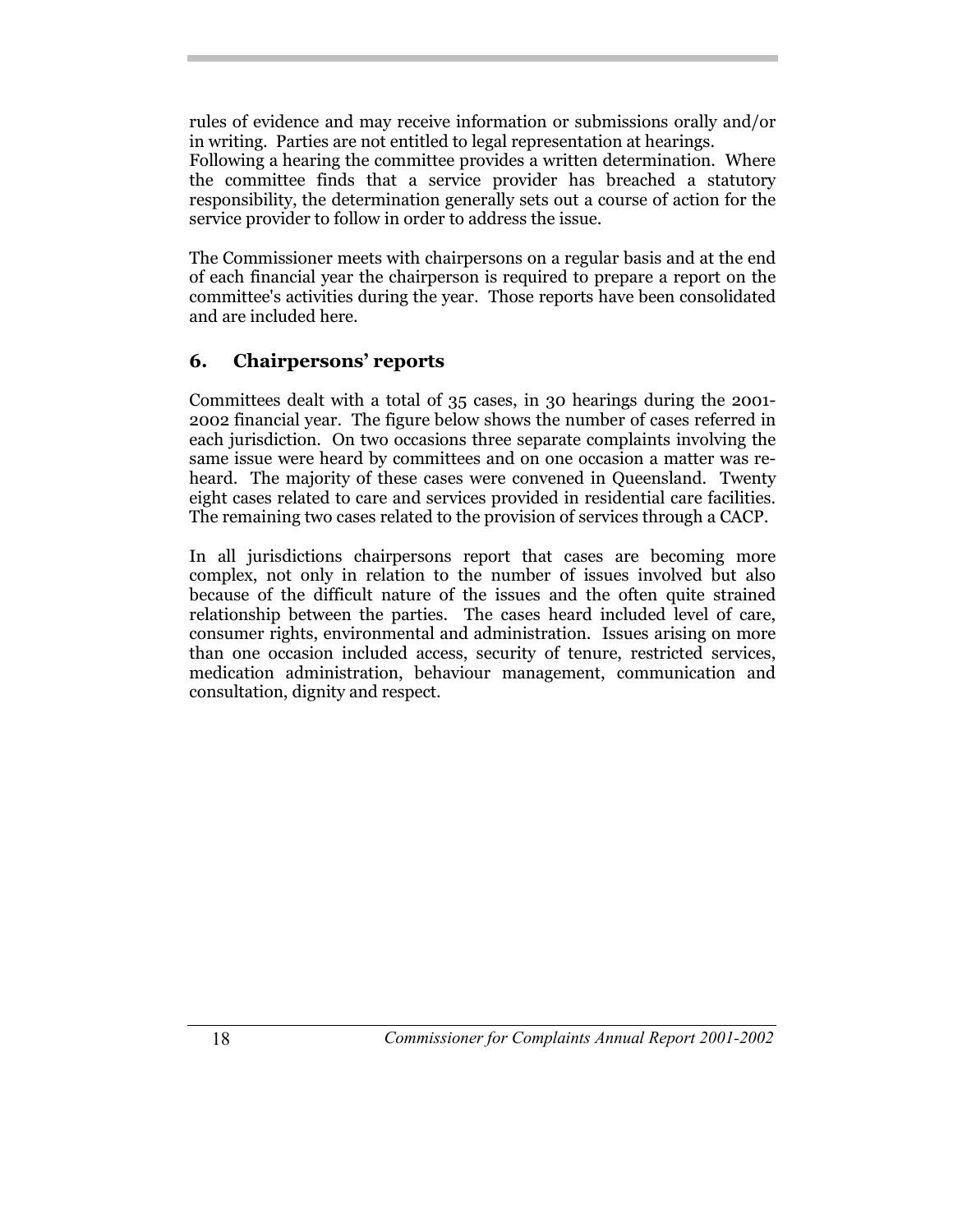

Fig: 1 Complaints Resolution Committee Hearings

#### *New South Wales and the Australian Capital Territory*

Nine hearings were conducted during the reporting period which heard a total of 13 complaints referred by the Scheme. None of these related to services in the Australian Capital Territory. Three complaints involved the same service provider and same issues and, with the agreement of all parties the complaints were heard together. A further three complaints involved the same service provider and same issues were considered by a committee and were ruled to fall outside the jurisdiction of the Scheme. One of the hearings conducted was to re-hear a matter set aside by a review panel during the previous financial year.

With the exception of one case all complainants were supported by advocates from The Aged-care Rights Service (TARS) and all but one case was heard in the metropolitan area. Issues predominantly related to care.

The average time between lodging the complaint and the hearing was 210 days. This figure excludes those cases ruled to be outside the jurisdiction of the Scheme. The average time between referral to a committee and the conduct of a hearing was 60 days. This interval allows the parties to prepare a written submission, in some cases with the assistance of the advocacy service and further time, following the exchange of information, to allow all parties including the committee to become familiar with the substance of the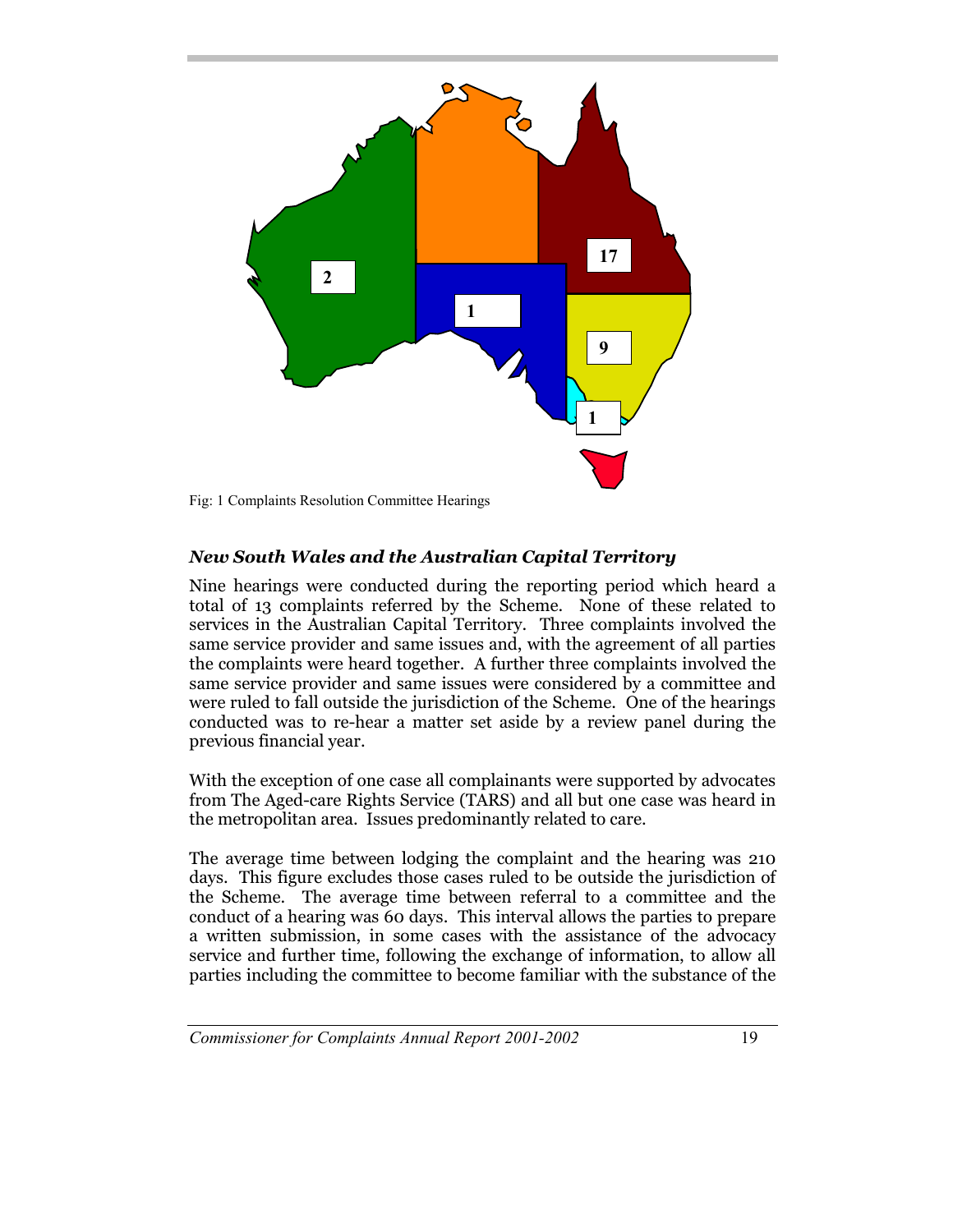submissions. The average time between the hearing of the case and finalisation of the report was 27 days.

## *Victoria*

One hearing was conducted in Victoria. The hearing was held in the metropolitan area and involved a service from the voluntary/charitable sector. The matters before the committee included care and weight loss issues.

The time between lodging the complaint and the hearing was 225 days. The time between referral to a committee and the conduct of a hearing was 17 days and 13 days elapsed between the hearing and the publication of a determination.

## *Queensland*

A total of 17 cases were heard in Queensland, three cases with the same issue were dealt with in the one hearing and were ruled out of jurisdiction by the committee. One of the cases referred was withdrawn and did not proceed to a determination hearing. The average time between lodgement of the complaint with the Scheme and the hearing was 171.7 days and the time between referral to a committee and the hearing was 51.8 days. On average 54.6 days elapsed between the hearing and the provision of a determination. Each complaint before the committees comprised a number of issues and included; falls, access, security of tenure, communication, management issues, fees and clinical care issues incorporating medication, hydration, wound care and continence issues. All but two of the hearings were conducted in the metropolitan area and none of the hearings involved the voluntary care sector.

From a procedural aspect, the number of cases referred to a committee for hearing in Queensland has meant that various chairpersons have been nominated from the potential panel of chairpersons to hear complaints in that jurisdiction. It has been reported that in many instances all parties attending hearings are ill prepared. Approved providers frequently appear before the committees represented by their senior administration only. They have not called staff directly involved at the service level to give evidence but relied on the residents' progress notes to support their case. A further concern reported is that, in some cases coming before committees, there does not appear to be a positive adoption of best practice procedures in relation to the handling of complaints at the facility level.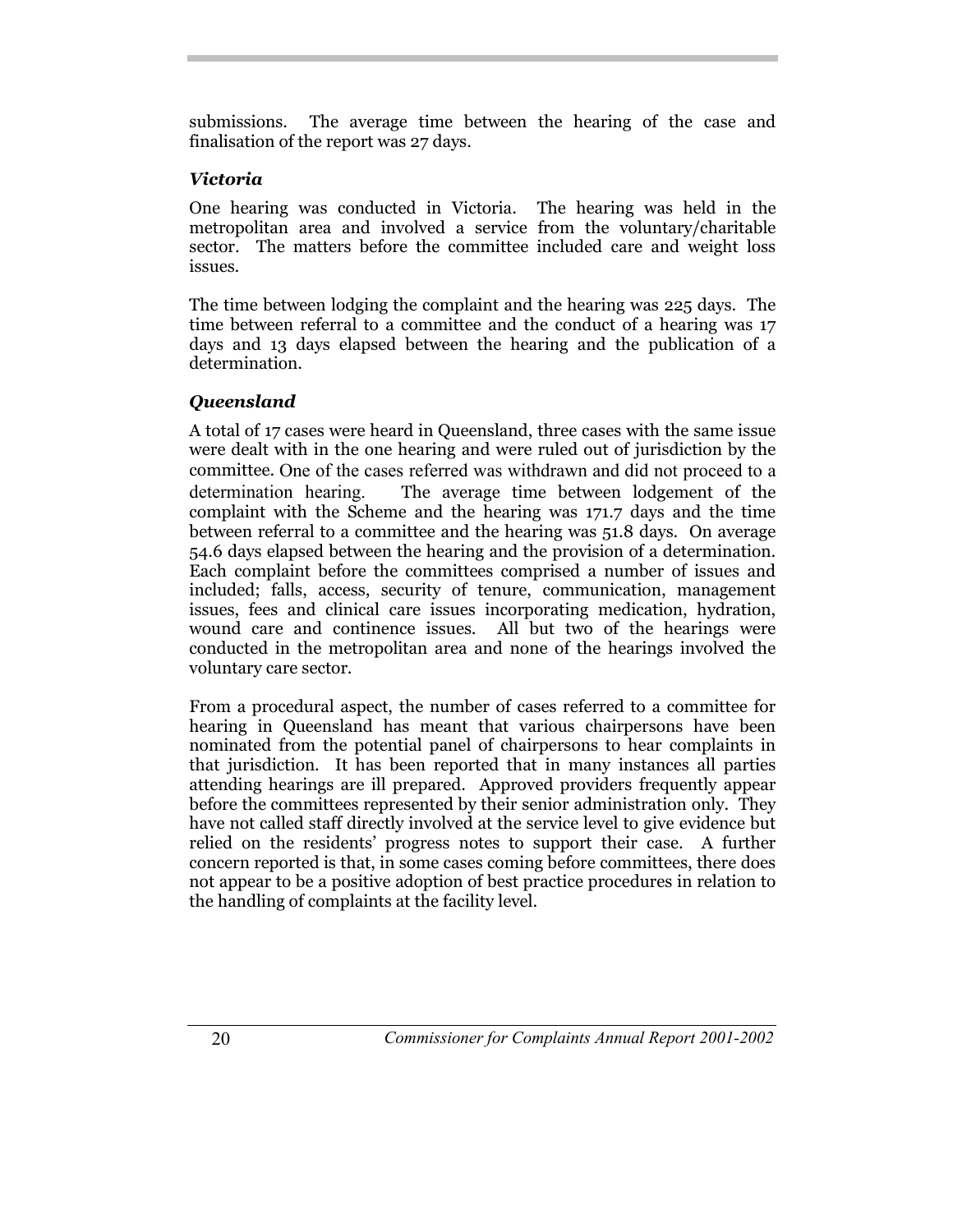#### *Western Australia*

Two cases were heard in Western Australia. One case concerned the restricted access of a visitor to a nursing home and the other concerned correct feeding procedures, care plans, appropriate supervision and assistance. The average time between referral to the committee and the hearing was 36 days. The average time between the hearing and finalisation of determinations was 40 days.

#### *South Australia and Northern Territory*

During the reporting period there were no determination hearings in the Northern Territory. In South Australia one case, which was heard at the end of the last financial year, was finalised during this reporting period and one case was both heard and finalised. The main issues heard in the first case were that the facility had failed to provide an adequate explanation on the reasons that precipitated them issuing the resident a notice to vacate and that the resident was being victimised. The issues in the second case were that an unsafe chair was use by the care recipient, wound care and privacy. In both cases the providers were from the voluntary sector. In relation to the one complaint heard and finalised during this period, the time between referral to the committee and the hearing was 21 days. The time taken between the hearing and the finalisation of the determination report was 13 days. The emerging trends in this jurisdiction concern issues relating to communication, basic clinical care (for example hygiene, continence, medication and security of tenure) and staffing issues (for example appropriate staff numbers and registered nurse availability).

Speeches and education undertaken by the chairperson include guest lectures at two universities to post graduate gerontological nursing students.

#### *Tasmania*

There were no determination hearings in Tasmania during the reporting period. Owing to workload issues the chairperson residing in Tasmania was asked to chair five hearings in New South Wales and two in Queensland.

During the year the chairperson presented a paper at both the national Conference of Legacy and the Annual National Conference of Independent Retirees.

## **6.2.1 Determination Reviews**

Should an approved provider, the complainant or the affected care recipient be dissatisfied with a determination, they can make application in writing to the Commissioner for a review of the determination by a panel. The Commissioner must receive such an application with reasons, apart from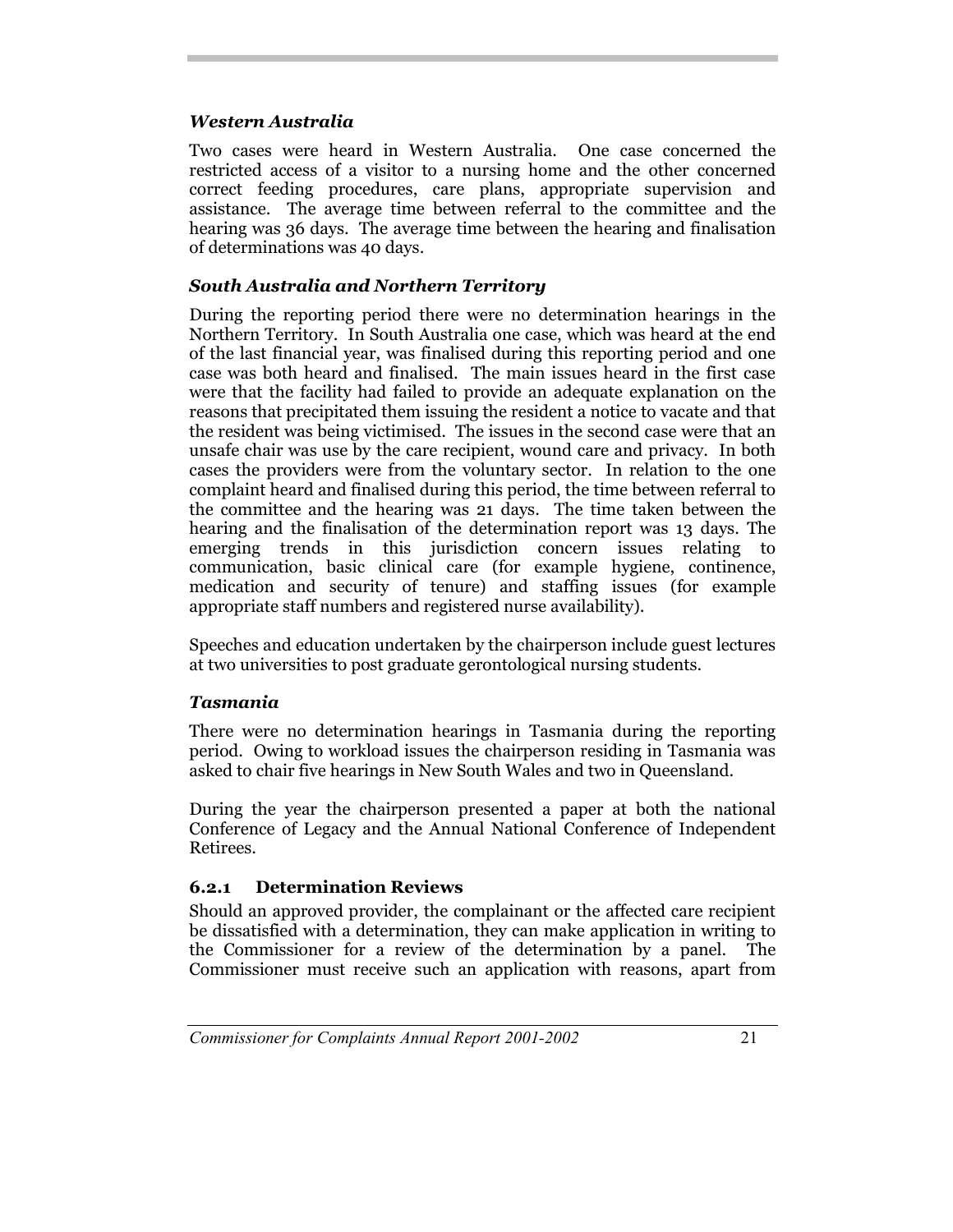mere dissatisfaction, within seven days after receipt of the determination by the party making the application.

The panels are constituted as the need arises and usually comprise the Commissioner and one chairperson from the panel of potential chairpersons. A different panel is constituted for each review. The composition of the panel takes into account workload issues, the need to ensure that there is no conflict of interest and that panel members have not previously been involved in the case.

Applications for review are exchanged with the parties to the complaint who are then invited to make a written submission to the panel. The panel does not hold another hearing but reviews the determination on the basis of the committee's reasons for determination, any evidence before the committee when it made the determination, the application for review and any written submissions made by a party to the complaint. The panel is appointed under the Principles and may confirm the determination, vary the determination, or set the determination aside.

If the panel decides to set the determination aside, a different committee would then hold a new hearing into the matter. The panel's decision is set out in writing and includes the reasons for the decision and the date on which it comes into effect.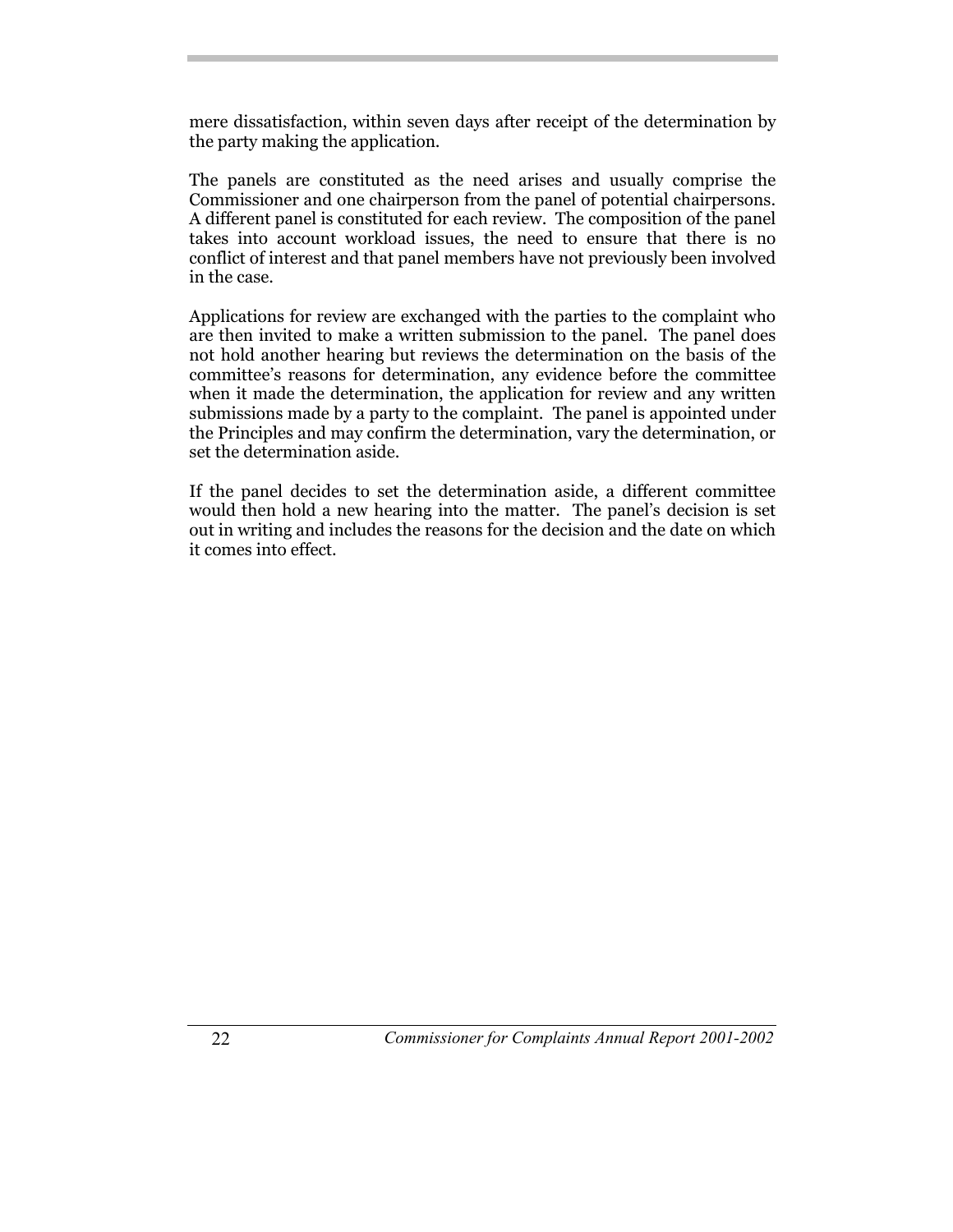

Fig: 2 Determination Reviews

A total of seven applications for review were received during the reporting period. One application was not accepted. Of the four cases in Queensland that proceeded to review three were varied and one was confirmed with a minor variation only. The determination in the case originating in Victoria was confirmed and the South Australian matter was set aside as the panel determined there was no jurisdiction to hear the complaint.

The average time between receipt of the application for review and conduct of the review was 31 days. This period allows for the exchange of information between the parties and the preparation of submissions. The average time between the review and the provision of the Determination Review Notice to all parties was four days.

## **7. Trends and Issues**

Monitoring complaint trends is important, not only to identify issues of concern but also because such analyses may give rise to better deployment of resources and more informed decision making.

With regard to the Scheme, since the last report considerable effort has been made to address the issues most commonly raised in discussions with industry bodies and complainants, including: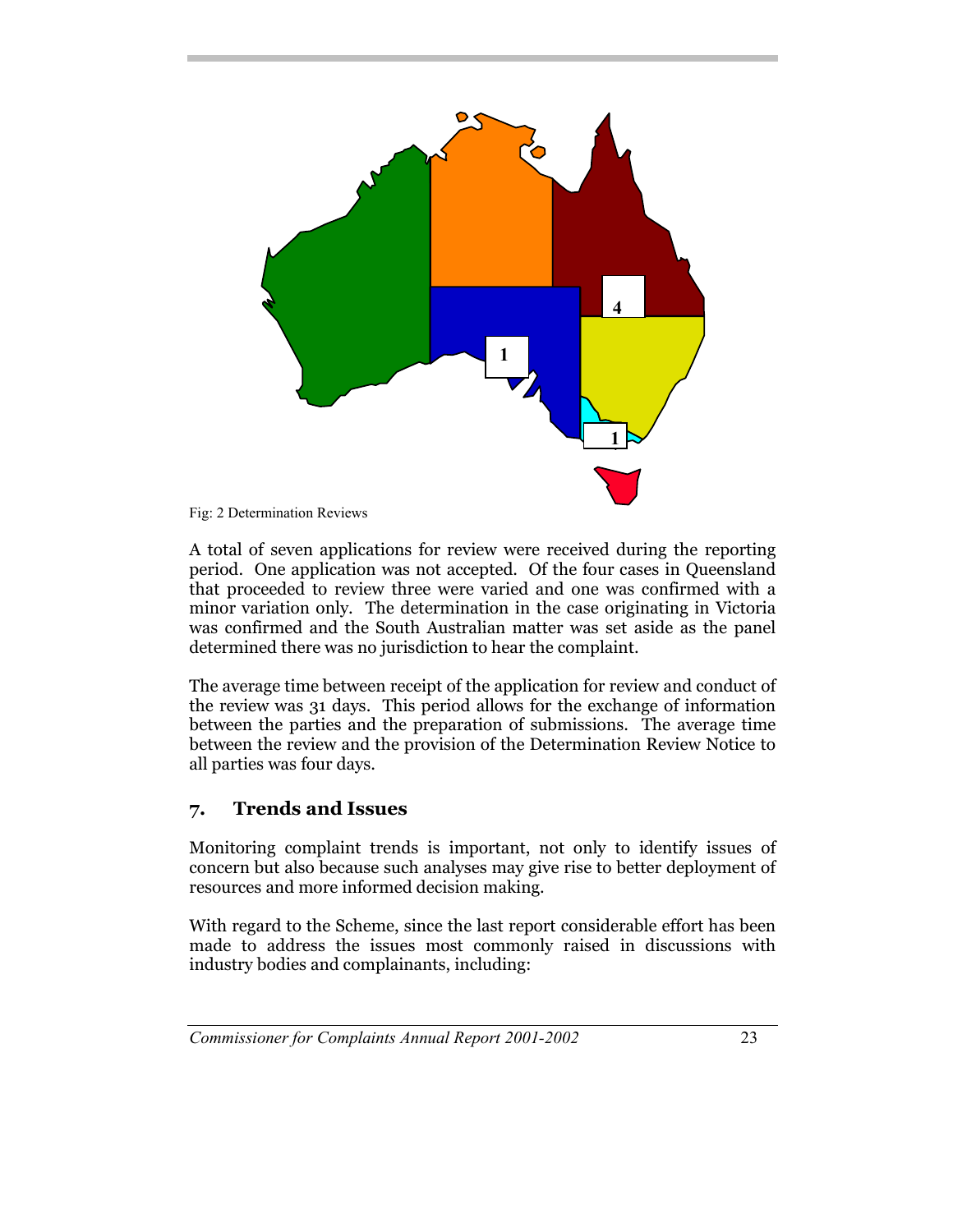- timeliness:
- the relationships between the Scheme, Compliance and the Agency;
- perceptions of bias and lack of independence;
- the usefulness of mediation assessment and/or mediation;
- the inability to enforce agreements made, particularly at the negotiation and mediation phase and specifically where the complainant is in breach of the settlement reached;
- the inability to adequately investigate complaints.

In addition to these matters the following complex and emotive issues continue to surface in the context of complaints lodged with the Scheme. These issues predominantly relate to the care residents are receiving and the ensuing breakdown in communication between service providers and the residents/residents' families.

## **7.1 Ageing in Place**

Independence is a quality of life factor and home is the preferred choice for most people. In this context the proliferation of in-home care programs has been a positive outcome for the community and staying at home to receive care is now a realistic option for many people. Ageing in place was introduced in 1997 and brings many positive advantages for those people who require ongoing care and support in a residential care setting. The introduction and adoption of this philosophy allows people to remain in a familiar and comforting environment as their care needs increase overtime.

It is clear that care recipients and their families place importance on the capacity of a home to provide continuity of care over time. However, the reform package introduced in 1997 did not mandate the adoption of an ageing in place approach and each approved provider is able to determine the range of services that will be offered. Even where an ageing in place approach to care is implemented, homes differ in their capacity to provide a full range of care. This strategy has given rise to a range of issues with implications for providers, care recipients and the Scheme.

Contacts with the Scheme and this Office indicate that, very often, prior to entry prospective care recipients and their families have not requested explicit information from providers as to the services offered nor have service providers sought to clarify this either verbally or in a written agreement. Moreover, it is apparent that some providers have not clearly thought through the philosophy of ageing in place and its impact in terms of design, progressive dependency and staffing. Sadly, this lack of forethought has had some bearing on security of tenure issues.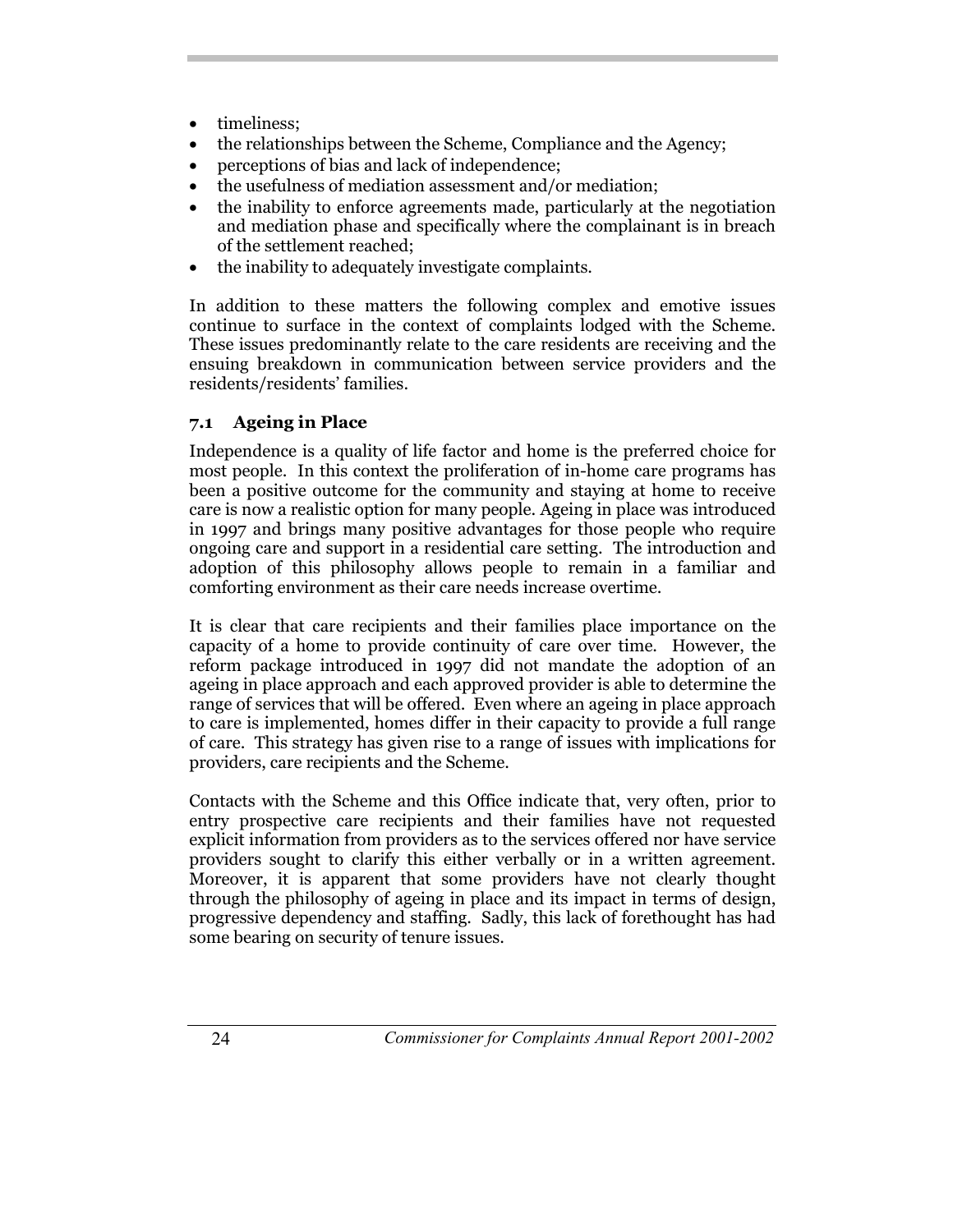### **7.2 Security of tenure**

One of an approved provider's responsibilities under the Act is to provide security of tenure for care recipients. Care recipients may be asked to leave a residential care service in only a limited number of circumstances, and then only once specific steps have been taken. However, despite the provision of advice from the Department, a number of complaints continue to revolve around this issue and during this reporting period a proportion of those complaints have related to younger disabled people accommodated in aged residential care facilities. While this might not be a new issue within the aged care industry it is much less defensible in the current environment.

It is obviously in the best interests of all parties to both understand how the Act applies to their situation and to ensure, from the outset, that the resident's agreement clearly outlines the nature and extent of the care to be provided and in what circumstances a resident may be asked to leave.

#### **7.3 Access to appropriate care**

The public has a right to expect that the therapeutic relationship is a safe one at all times and the multidisciplinary practice models adopted in aged care, that include nurses, personal carers, allied health professionals and visiting medical practitioners, provides the foundation for effective care and achievement of good outcomes. Nonetheless the international shortage of nurses is of significant concern and there is a clear need to create an attractive, rewarding work environment for professional staff in residential care. Above all, approved providers must meet their duty of care obligations and ensure that their capacity to provide for the care needs of individual residents is never compromised.

## **7.4 Restricted access**

Issues related to restricted access continue to be raised with the Scheme and often progress to determination. Complaints of this nature are extremely sensitive, difficult to manage and unlikely to result in an outcome where all the parties see eye to eye. In order to arrive at a solution consideration must be given to the right of the resident to select and maintain personal relationships, balanced against the interests and well being of other potentially affected care recipients. At the same time those responsible for bringing resolution to the matter must reflect on the occupational health and safety issues confronting the approved provider.

## **7.5 Complaint handling**

The Commissioner is aware of the considerable efforts being made by most aged care organisations to provide an effective internal complaints mechanism and of the overall positive effect this has had for care recipients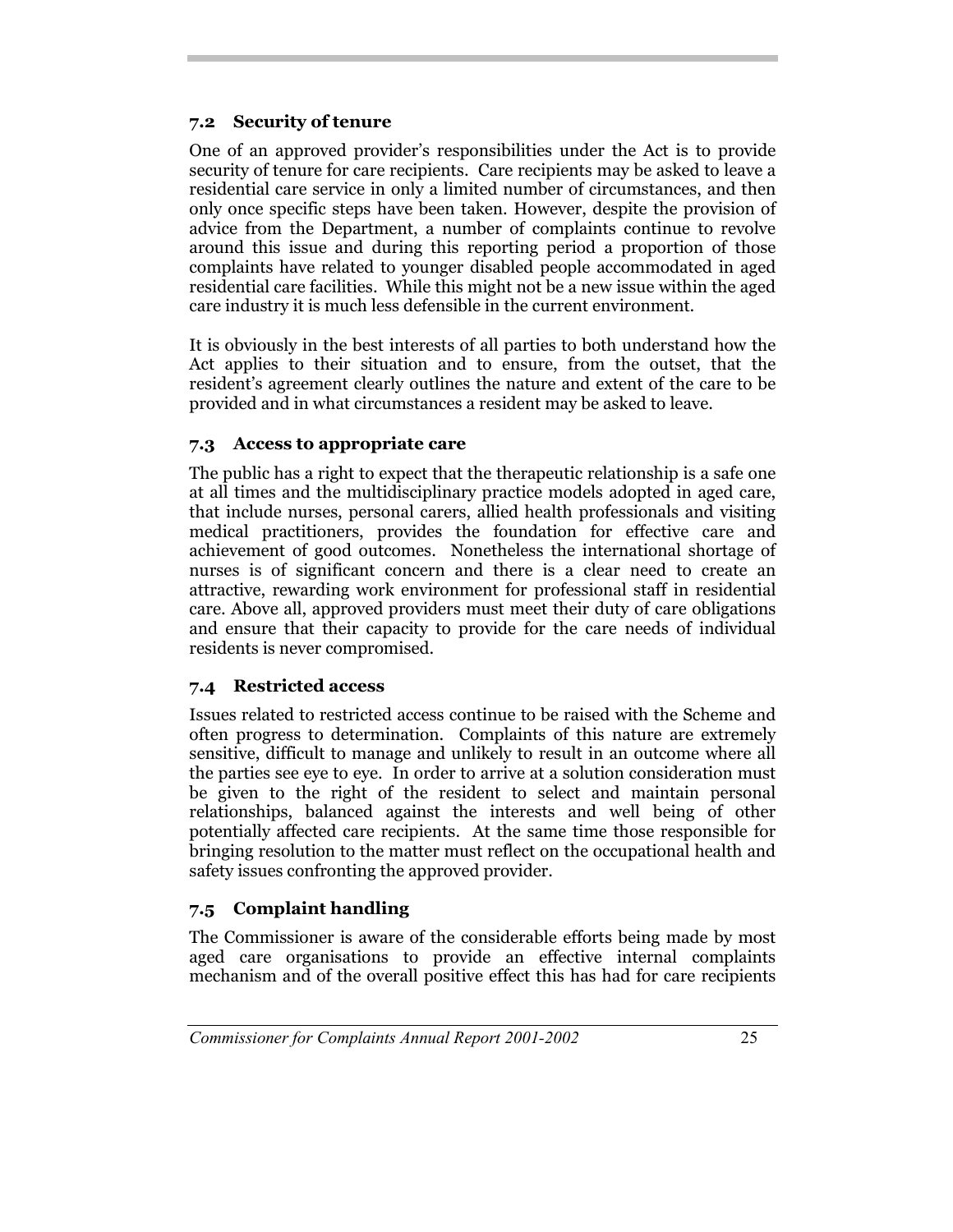and their families. He is also conscious that, in many industry situations, when a complaint arises the attitude adopted is that the complainant is the problem rather than the complaint. Contacts with this Office would suggest that such an attitude is met all too frequently within the aged care sector and relates particularly to those complainants who have lodged more than one complaint, or have pursued the same complaint through several stages. In some cases this attitude evokes feelings of inadequacy and intimidation. In others it will do little more than reinforce a complainant's feelings of dissatisfaction, anger and/or injustice. Staff should be aware that many complainants, especially those who are themselves frail and elderly, often feel vulnerable because of the balance of power in a professional relationship.

There is, of course, a small proportion of complainants who create difficulties for an organisation because of their own attitudes, attributes or behaviours. Even so, organisations should not to dismiss people out of hand as very often people falling within this group will also raise a legitimate concern that needs to be dealt with responsibly and ignoring the matter will do nothing to diffuse the situation.

It is important to make a distinction between this group and those who present problems for an organisation because staff do not communicate well or are unable to manage relationships. It is also important for providers to encourage staff to think of complaints and complainants as the same genre. The style and quality of an organisation's response to complainants will determine whether the complaint is resolved with relative ease or becomes a persistent problem. Whether dealing with a new or ongoing issue through the internal complaint mechanism, it is important for staff to create an atmosphere where the individual believes that they are heard, understood and respected. Once this has been achieved it is easier to then arrive at a position where the complainant will appreciate the efforts made to correct or change the situation.

## **8. Concluding Remarks**

The mission statement for the Office of the Commissioner for Complaints is; *Promoting effectiveness in complaints resolution and fostering excellence in public administration*.

The first part of this statement is self-explanatory and relates to the Commissioner's statutory obligations. The latter part of the statement recognises that public servants should be, and are, accountable for their actions. Accountability takes many different forms and operates at different levels. Accountability for the management and use of resources is one form of accountability of which we are all familiar. Administrative accountability is perhaps not as well known, but is the process of ensuring that public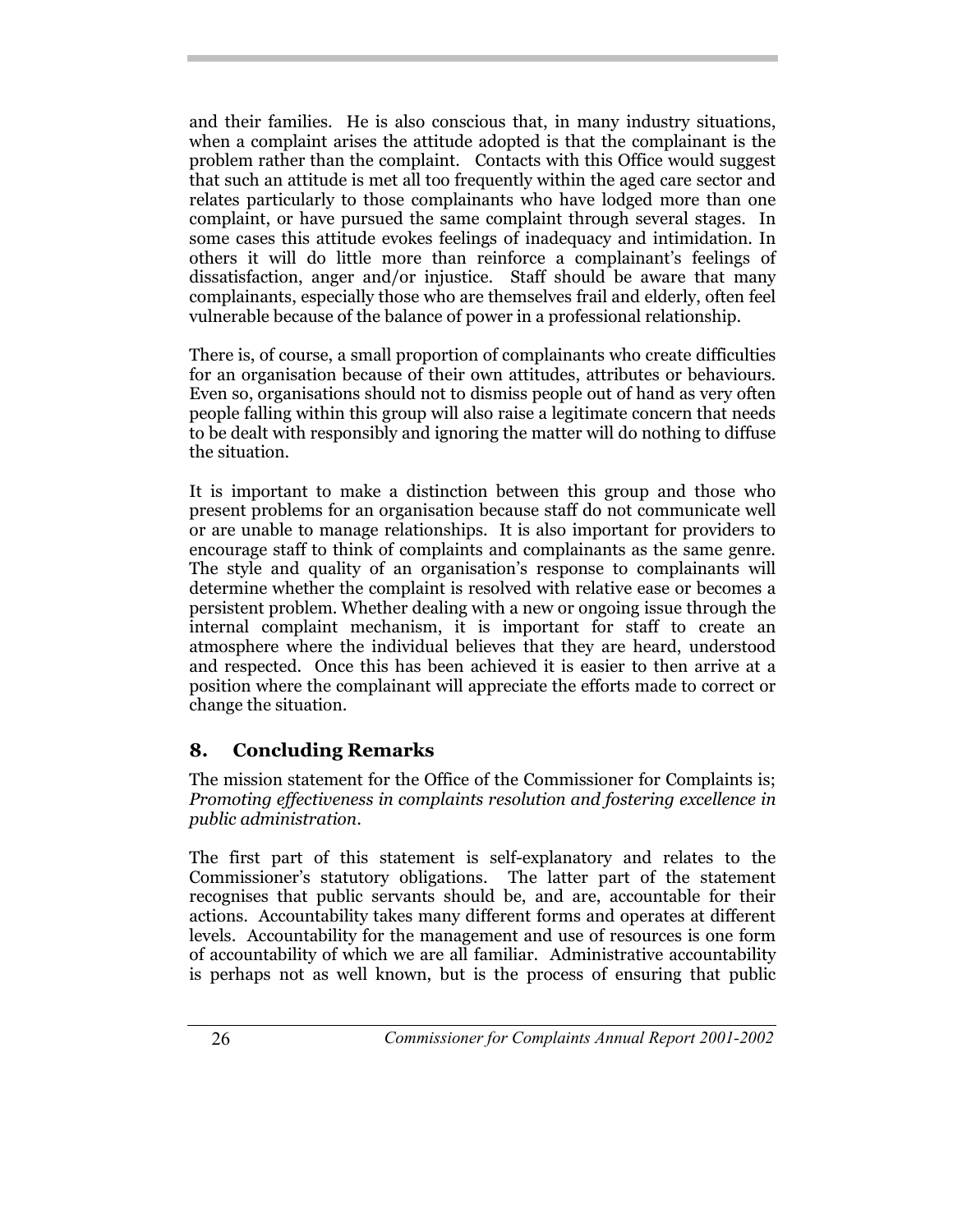service activities are carried out, not only in accordance with the law, but also in a way that is consistent with fairness and sound administrative practice.

This Office is strategically placed to examine the operations of the Scheme against recognised principles of good administration and attention has been focussed in this area during the year. Much has been done to enhance the efficiency and effectiveness of the Scheme by strengthening accountability practices and ensuring a consistent approach to the resolution of complaints. While there is more to be achieved, staff have again shown a sincere commitment and a level of enthusiasm and have embraced those changes critical to the maintenance of high standards and service to the community.

This attitude is commendable and once again complainants and service providers who have had dealings with the Scheme throughout the year have reported a high level of satisfaction.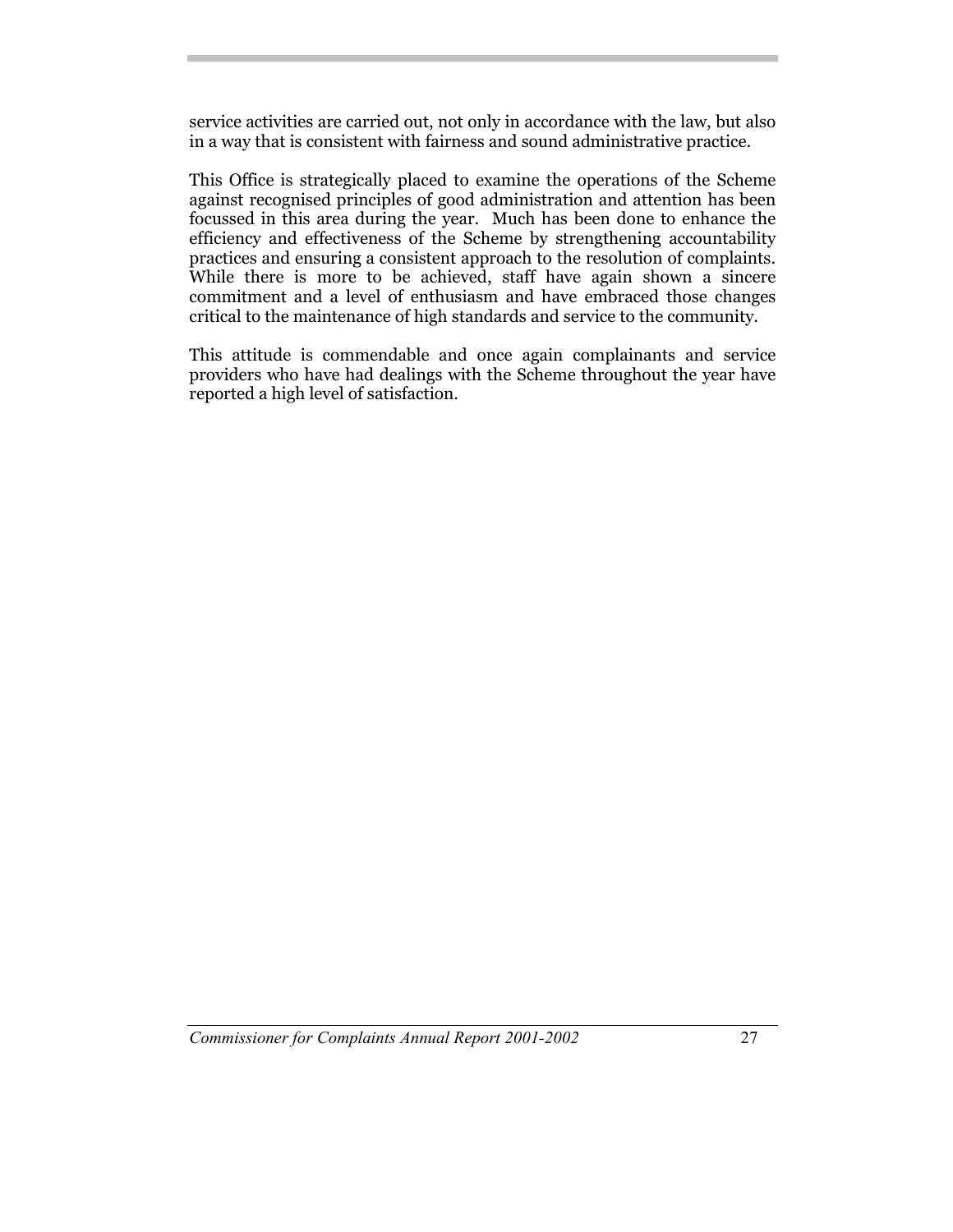#### **Office of the Commissioner for Complaints**

- Hon Rob Knowles Commissioner Ms Jennifer Theisinger Director **Ms Meg Parris** Ms Maria Cioccia Services Manager
- Mr Grant Davies Principal Review Officer<br>Ms Meg Parris Review Officer

#### **Panel of Chairpersons**

Mr George Amarandos Mrs Averil Fink AM MBE Ms Margaret Lothian Professor Charles Mulvey Professor Alan Pearson Mr Roger Valentine OAM

#### **Panel of Committee members**

| <b>Ms Vivienne Anderson</b>           | Professor Derek Anderson Ms Mandy Beylacq |                         |
|---------------------------------------|-------------------------------------------|-------------------------|
| Ms Wendy Brown                        | Mr Ian Campbell                           | Mr Antony Carpentieri   |
| Mr Dennis Chugg                       | Mr Jim Colville                           | <b>Ms Sharon Davies</b> |
| Ms Margaret Halsmith                  | Ms Marie Heaton                           |                         |
| Ms Katherine Henderson                |                                           |                         |
| Ms Marjorie James OAM Mr John Jameson |                                           | Dr Malcolm Lovegrove    |
| Mr Allen Martin                       | Ms Alma Martin                            | Ms Diana Noack          |
| <b>Ms Pauline Pallister</b>           | Ms Judith Paxton                          | Mr Quentin Proctor      |
| Mr Phillip Pusey                      | Ms Linda Savage-Davis                     | Ms Beverley Stehn       |
| Ms Marie Steiner                      | Ms Helen Storer                           | Mr Chris Townsend       |
| Mr Ian Watkins                        | Ms Judith Whyte                           |                         |
| Ms Jacqueline Woodhead                |                                           |                         |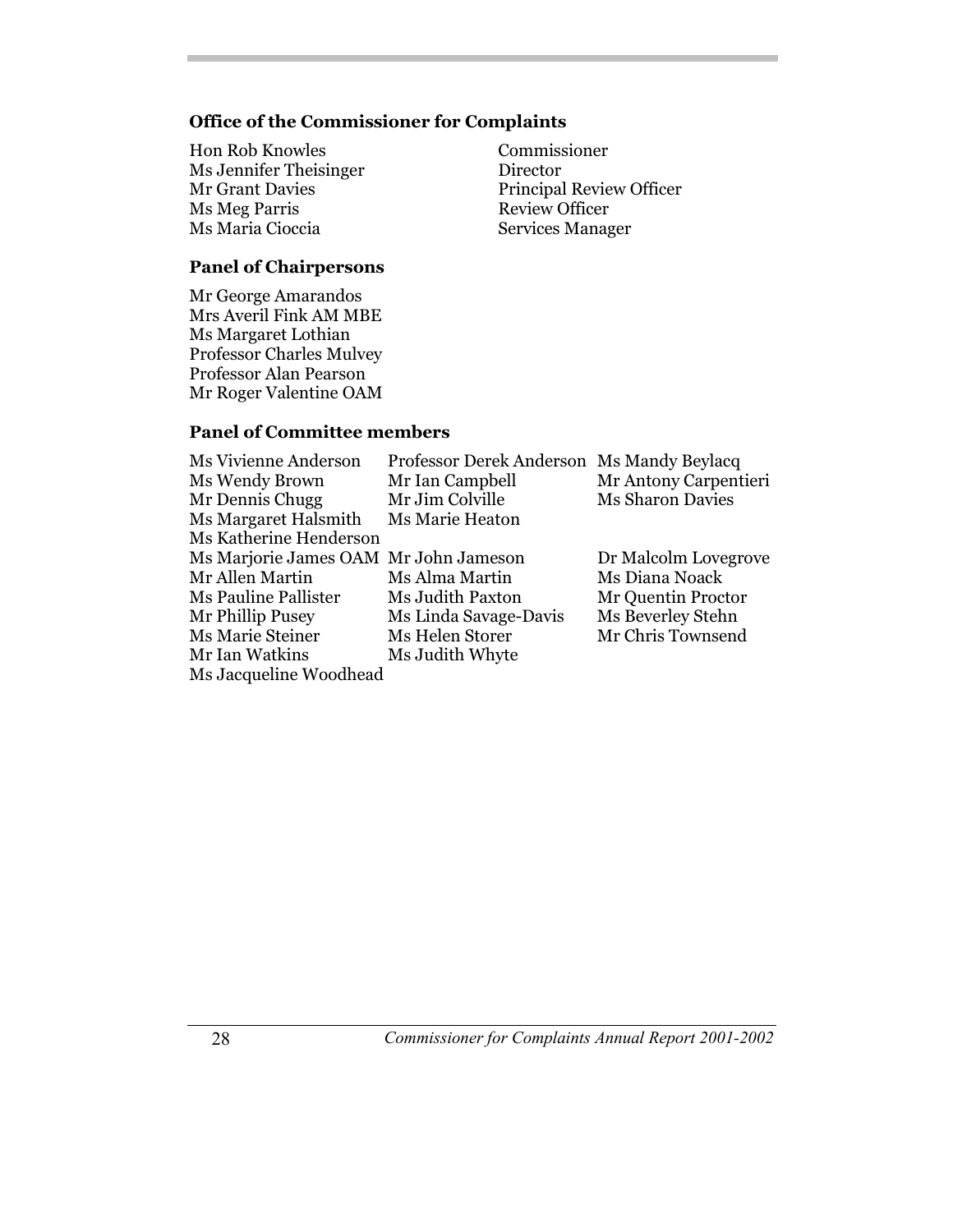## **Appendix 1: Complaints Resolution Scheme: Statistics for the period 1 July 2001 to 30 June 2002**

The following statistical information has been drawn from the Complaints Resolution Scheme database and, as with all statistics, care should be taken when interpreting these data. It should be noted that changes are currently being made to the database to enhance the capacity of the Scheme to capture, identify and report on information collected as part of its operations. As part of this upgrade, significant attention is being paid to the capacity to produce more accurate and meaningful reports suitable to meet the needs of a broad range of readers. As this process is not complete the statistics provided in this report should be regarded as indicative rather than definitive information.

## **1. Complaints**

Throughout Australia the Scheme recorded a total of 1,249 complaints for the current reporting period. This compares with a total of 1,729 complaints during the period 1 July 2000 to 30 June 2001 and represents a significant decrease (28 per cent) in the number of complaints lodged with the Scheme. There are a number of possible reasons that may attribute to this finding, many emanating from the aged care reforms including:

- Accreditation more providers now have internal complaints mechanisms and are successfully dealing with complaints, particularly single issues or minor complaints, at this level. This theory, if accepted, could also explain the increase in complexity of the cases received by the Scheme.
- Certification has seen an overall improvement in building standards and could explain the small reduction in the number of issues about buildings, safe environments etc.
- The adoption of improved assessment processes by the Scheme and the provision of a clear statement of reasons.
- Residential care has moved from a cottage industry to a more accountable business environment.
- Today's consumers are better informed and more aware of their rights and as such are empowered and willing to raise their concerns directly with service providers.

Interestingly, other complaint bodies have remarked on a reduction in the number of complaints received immediately after the events of 11 September in America. This leads to speculation that people may have focussed on world events and placed less emphasis on personal issues. Caution should be used when predicting why complaint numbers have decreased, however, the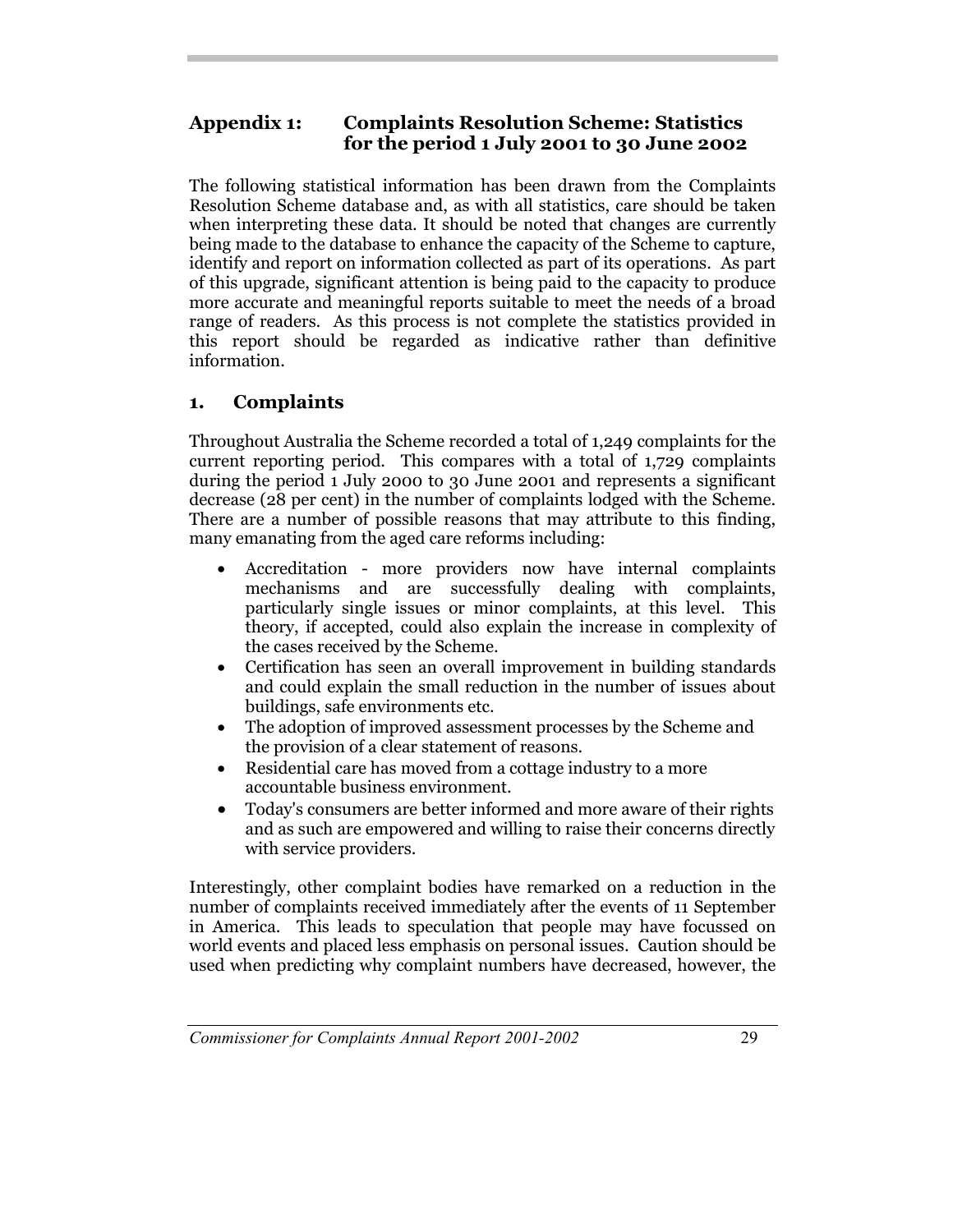quarterly complaint statistics confirm a decrease in the number of complaints received by the Scheme during this period.



Fig: 3 Quarterly complaint statistics

Figure 4 below shows that Victoria recorded the highest number of complaints with 439 (35 per cent) of the total received across Australia followed by New South Wales 418 complaints (33 per cent). Queensland and Western Australia recorded 110 (9 per cent) and 109 (9 per cent) complaints respectively, and South Australia recorded 101 complaints (8 per cent). Tasmania recorded 38 complaints (3 per cent), 23 complaints (2 per cent) were registered in the Australian Capital Territory and 11 complaints were recorded in the Northern Territory.



Fig: 4 Total number of complaints

The majority of these complaints (98 per cent) related to aged residential care services. No complaints were lodged with the Scheme in relation to the delivery of flexible care services, however, 2 per cent of complaints were related to CACPs.

The database records that relatives lodge a majority of complaints (57 per cent). Thirteen per cent of complaints were made by staff, while care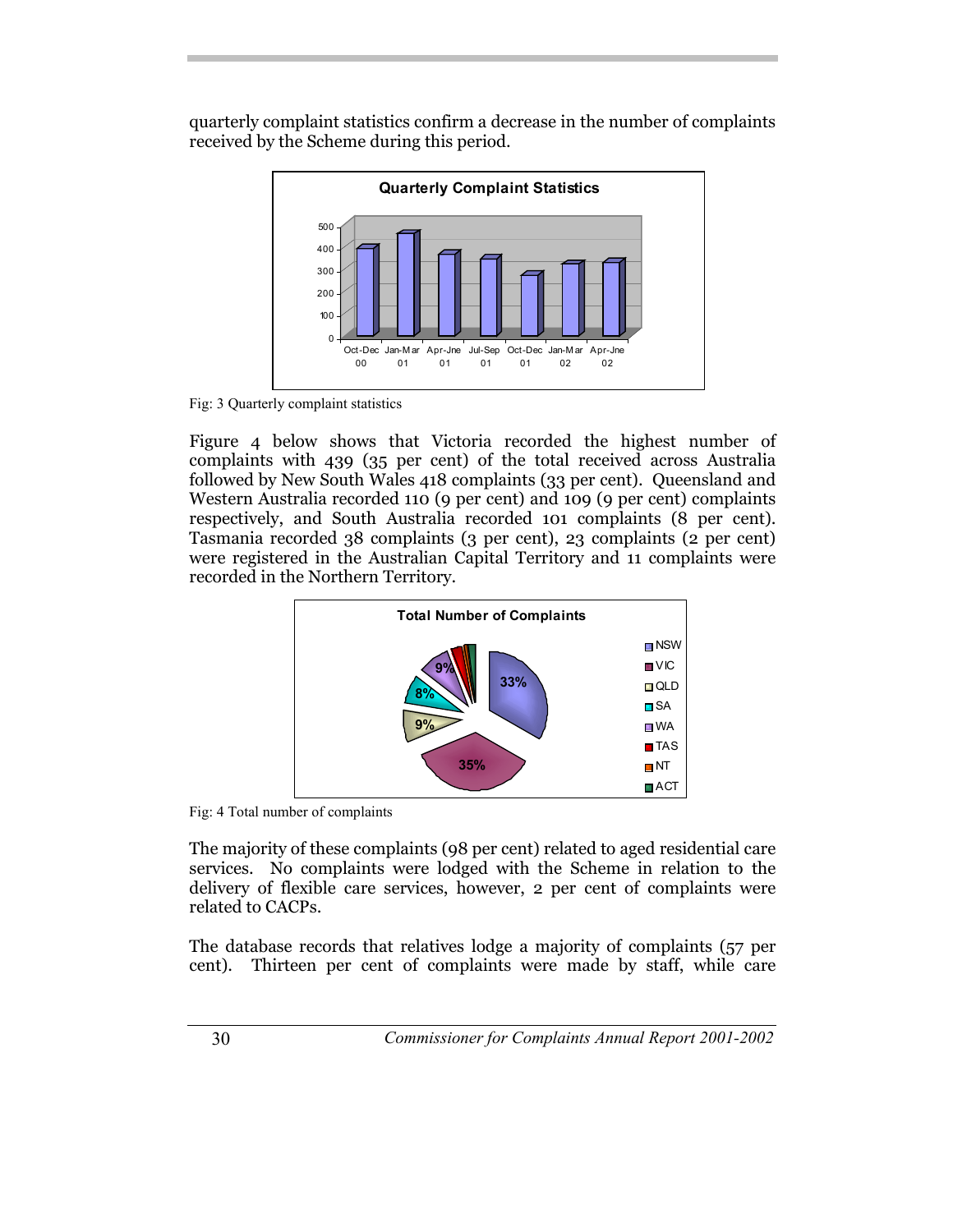recipients lodged 8 per cent of complaints. Ex-staff contacted the Scheme in 4 per cent of the cases, friends lodged 3 per cent of complaints and advocates lodged 2 per cent. The database records that 6 per cent of complaints were lodged by others and the status of 6 per cent of complainants is listed as unknown. These figures are consistent with those recorded in previous years.

During the reporting period the database records that officers undertook a total of 627 site visits either as part of the preliminary assessment or ongoing management of the issues raised. The majority of these visits (440 or 70 per cent) were carried out in Victoria. New South Wales conducted a total of 49 visits; 35 and 16 visits were undertaken in South Australia and Queensland respectively; 27 in Tasmania, 15 in Western Australia, 13 in the Australian Capital Territory and 12 in the Northern Territory.

## **1.1 Issue priorities**

During the reporting period 77 per cent of the issues were assessed as complex, 19 per cent were minor and 4 per cent were urgent. Figure 5 shows the breakdown of these categories.





## **1.2 Complaint type**

Of the 1,249 complaints recorded with the Scheme, 824 (66 per cent) were registered as open complaints, 295 (24 per cent) were confidential and 130 (10 per cent) were anonymous complaints. It should be noted that a proportion of complainants who initially lodge a confidential complaint with the Scheme subsequently amend the status of their complaint and request that the issues be dealt with as an open complaint. Moreover, the nature of anonymous complaints is such that most are not taken beyond the assessment phase, however, a proportion are referred to Compliance for further action.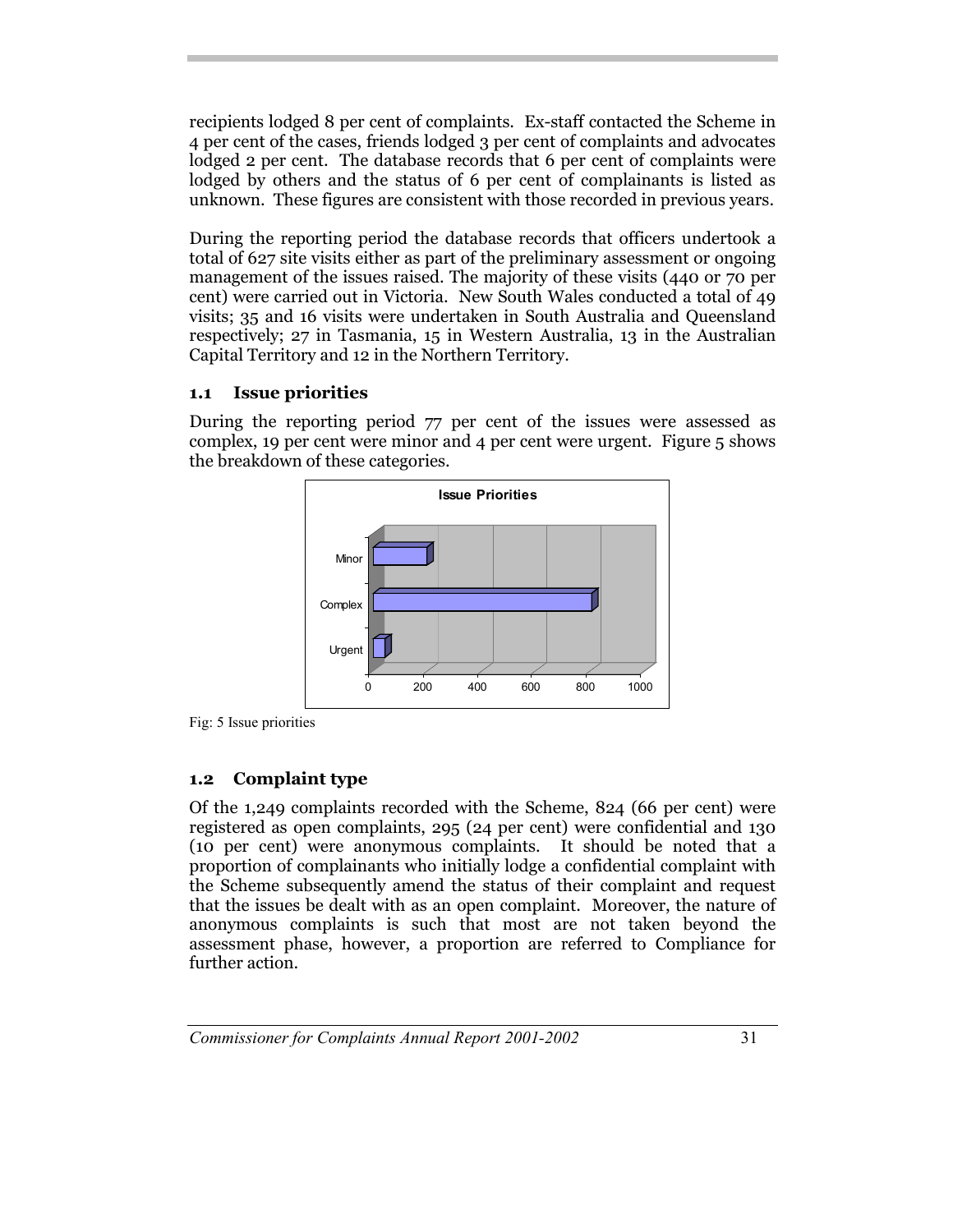

Fig: 6 Complaint type

#### **1.3 Complaint issues**

Each complaint accepted by the Scheme comprises at least one issue, but generally multiple issues, that must be dealt with. The Scheme has identified 58 common issues that can be recorded in four main clusters, those being: administration, consumer rights, environment and level of care. The following graphs show the seven most common complaint issues recorded nationally under each of those headings. The figures below are expressed as a percentage of the total number of issues within each category and do not equal 100 per cent but are presented this way for ease of viewing.



Fig :7 Complaint Issues – administration Fig 8: Complaint Issues–consumer rights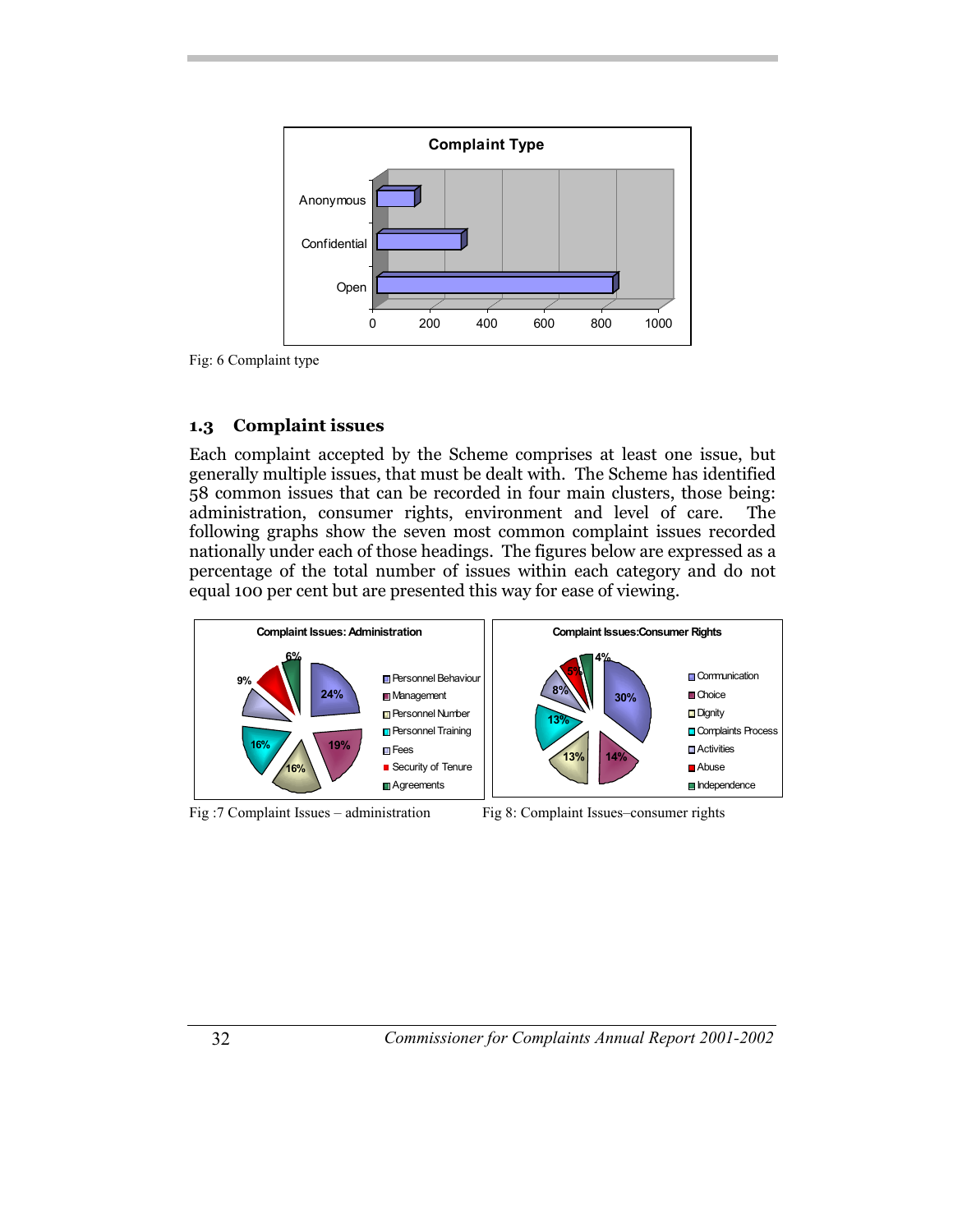

Fig: 9 Complaint Issues – environment Fig: 10 Complaint Issues - level of care

## **1.4 Non-acceptance of complaints**

A preliminary assessment of a complaint is made to determine whether or not the complaint, or part of the complaint, is to be accepted. This assessment is made on the information available and CROs will not make a decision to accept or not accept a complaint unless they are satisfied that they have sufficient information before them. Moreover, they must be satisfied that accepting the issues as a formal complaint is the best way to handle the problem.

Section 10.45 of the Principles states that the Secretary may refuse to accept a complaint if it is satisfied that:

- the complaint is frivolous, vexatious, or not made in good faith;
- the subject matter has been or is the subject of legal proceedings;
- there is an alternative way of dealing with the subject matter of the complaint and the complainant agrees to have the matter dealt with in that way;
- the complaint is not a complaint that the complainant is entitled to make or should not be accepted for another reason.

In those instances where a complaint or elements of a complaint are not accepted CROs are required to provide the complainant with a written statement of reasons. The development and provision of a statement of reasons provides an opportunity for decisions to be properly explained and defended and assists people in making a decision whether to appeal the decision, while at the same time improving the quality of decision making and promoting confidence in the Scheme.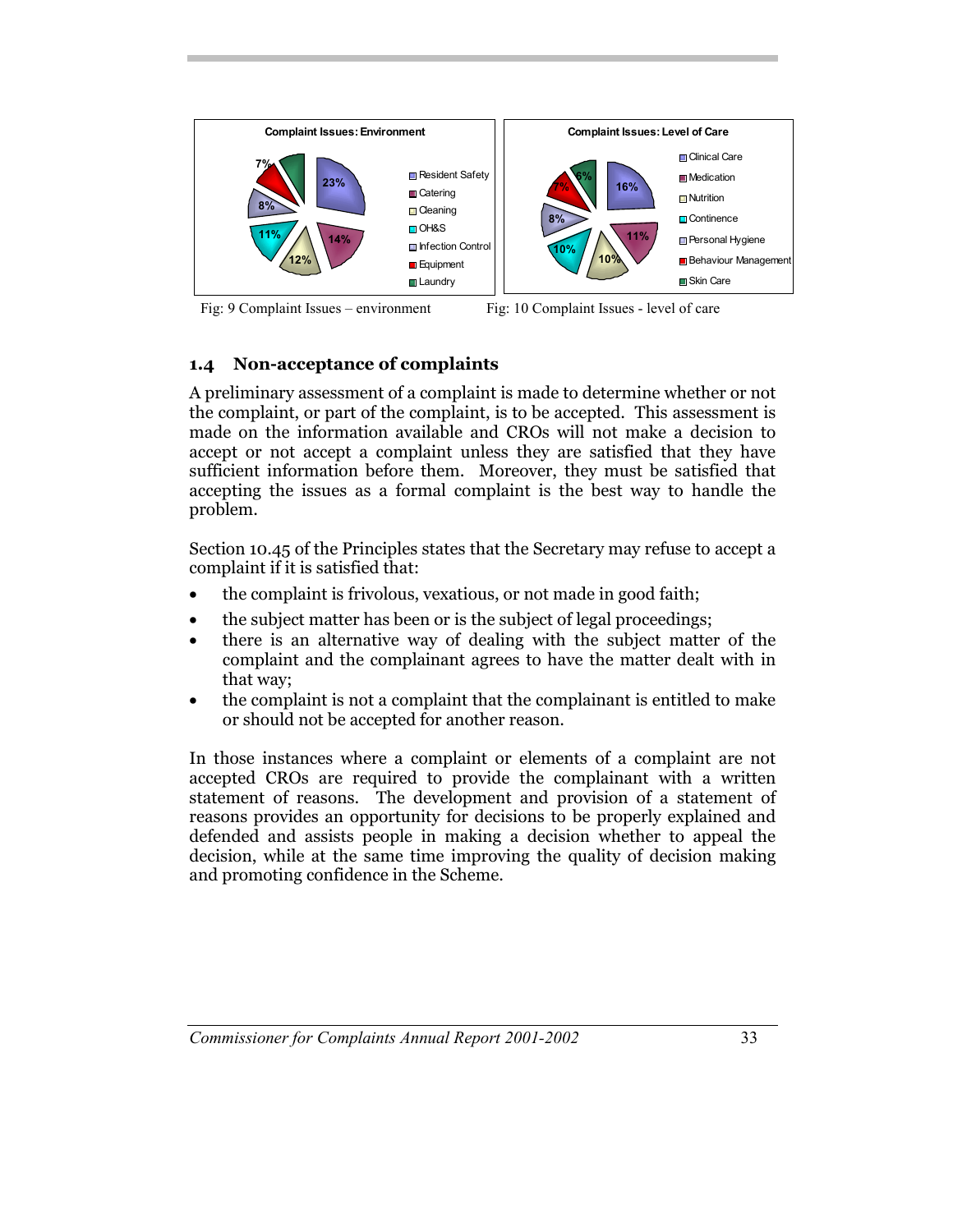

Fig: 11 Total complaints not accepted

The database indicates that, across Australia, a total of 317 complaints were not accepted by the Scheme during the reporting period. The majority of non accepted complaints were in Victoria. One possible explanation for this outcome is the number of site visits conducted by the Scheme during the assessment phase. These figures represent a total of 25 per cent of all complaints lodged with the Scheme during the period and corresponds to an overall 14 per cent increase in the number of complaints not accepted by the Scheme.

Complainants who believe the decision to not accept the complaint is erroneous are able to appeal to the Secretary to have the decision reviewed. In these situations the Secretary is required to seek the Commissioner's advice on the matter. After considering the matter the Commissioner is required to recommend that the original decision be confirmed or set aside and substituted with a new decision to accept the complaint, or elements of the complaint. During the reporting period the Commissioner was asked to provide advice in relation to 22 appeals against the non-acceptance of a complaint. This figure represents seven per cent of those complaints that were not accepted by the Scheme.

From the appeals conducted the Commissioner recommended that 15 decisions (68 per cent) be confirmed and seven decisions (32 per cent) be set aside.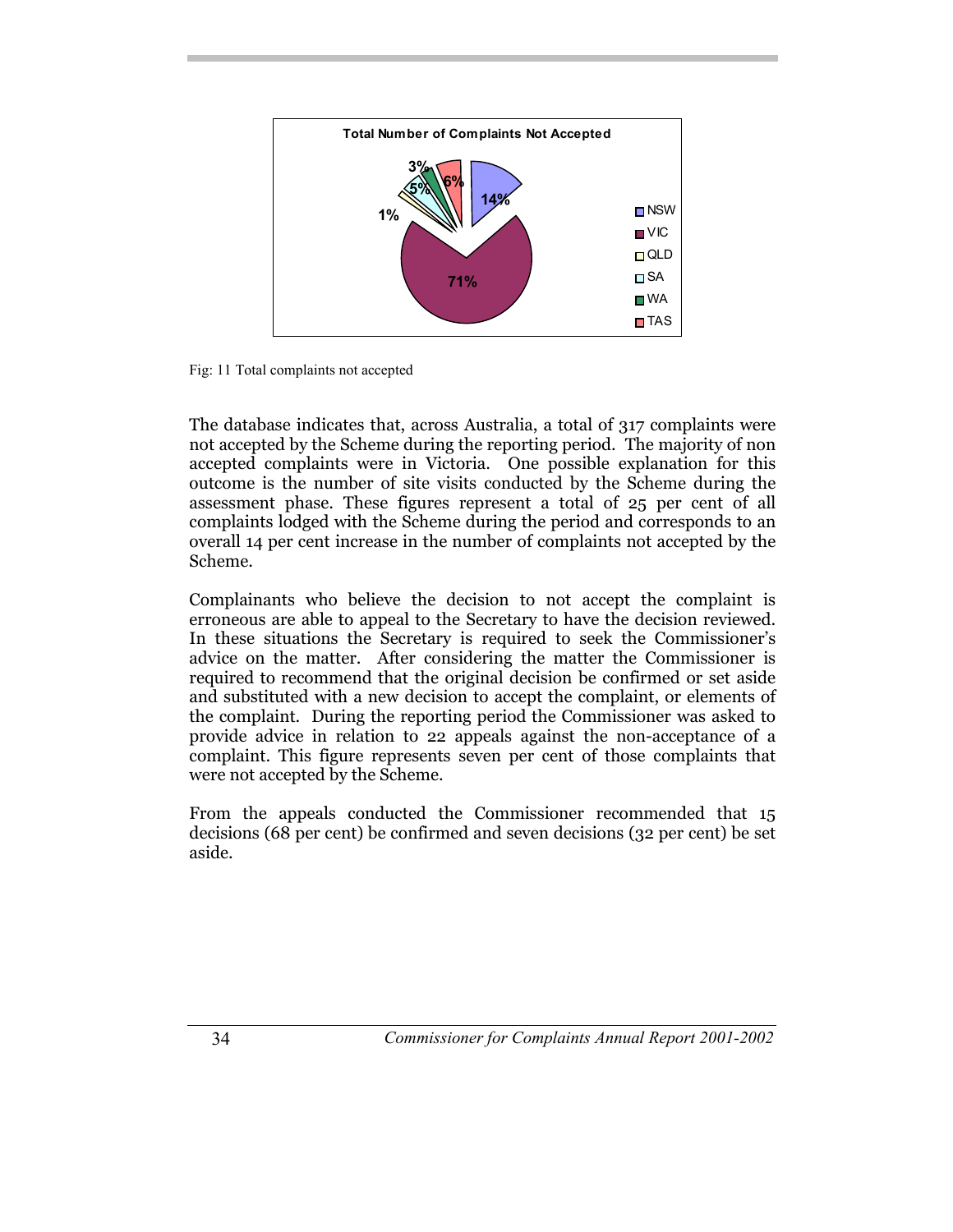

Fig: 12 Appeals against non-acceptance

#### **1.5 Referrals**

Once a complainant has contacted the Scheme the legislation provides an initial seven days for CROs to assess the complaint. Officers must examine the issues and ascertain whether the complaint should be accepted by the Scheme or whether another statutory authority or organisation would more appropriately deal with the entire complaint, or some elements of the complaint.

In some instances the referral of information will obviate the need for the Scheme to continue to pursue the matter. Conversely, issues may remain outstanding after referral that still require action by the Scheme. While a complaint may be resolved with respect to the complainant the Scheme may still elect to refer some complaint issues. It should be noted however, that the referral of complaint information does not only take place during the assessment phase, but may occur at any time during the complaint resolution process.

During the reporting period a range of issues (359 in total) were referred either to an external organisation or internally for further consideration

*Commissioner for Complaints Annual Report 2001-2002* 35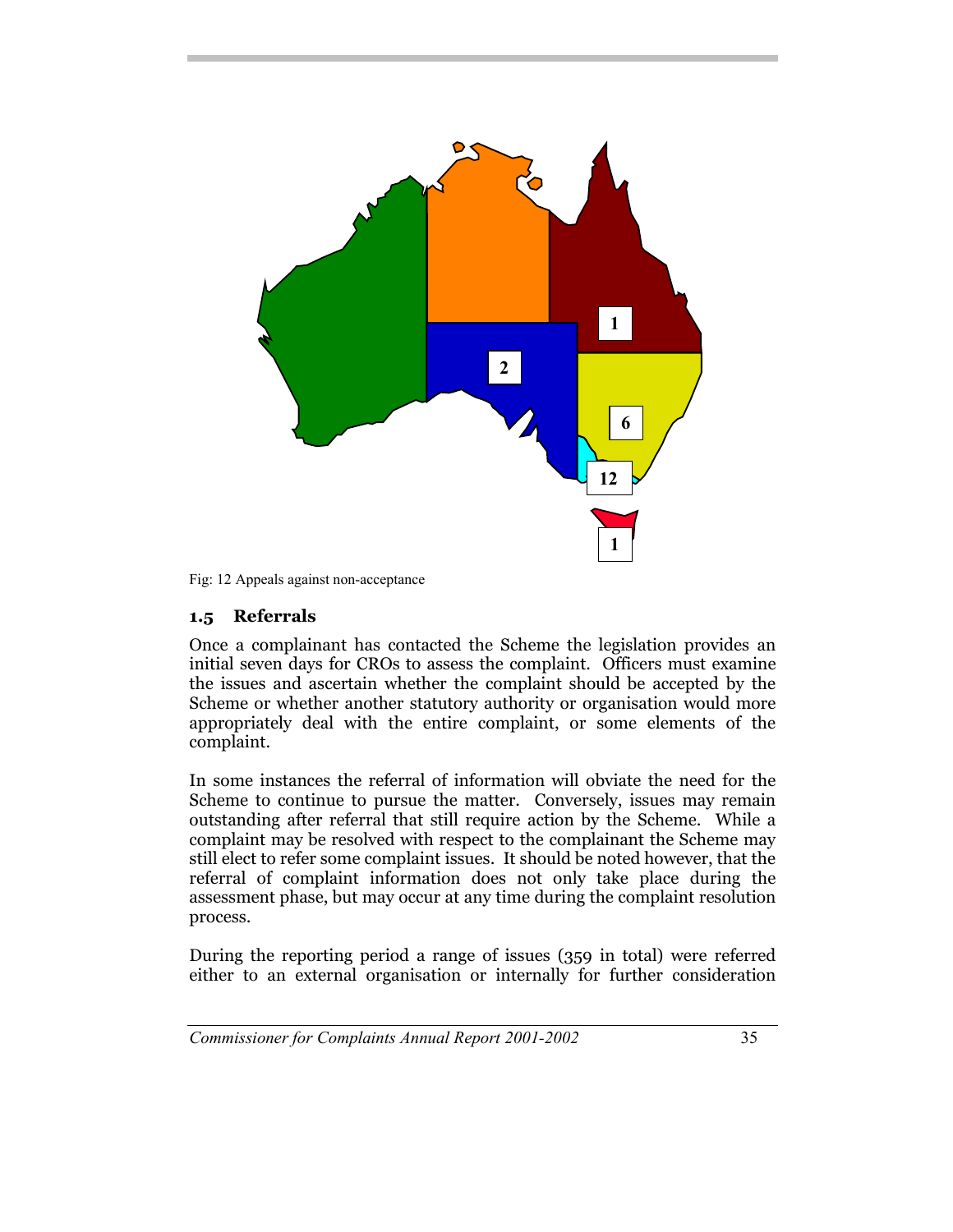and/or action. Across all jurisdictions a total of 125 issues (32 per cent) were referred to the Agency.

A total of 164 issues (46 per cent) were referred to other sections of the Department (predominantly Compliance) for further action. Fifteen matters (4 per cent) were referred to the appropriate State Health Departments and 10 matters (3 per cent) were referred to the police. Twenty-four issues (7 per cent) were referred to other bodies, including medical and nursing registration boards, Health Services Commissioners and the Coroner.

When examining the available data it is apparent that the officers responsible for entering the information did not complete all data fields, making meaningful analysis more difficult. Notwithstanding this, the interval between the date of the complaint and referral is unpredictable. Time spans not only vary between States/Territories but also appear to depend on whether the referral is to an internal or external body. This may reflect the level of activity and number of people involved in ensuring compliance with all relevant legislation when referring matters to external organisations. The analysis shows that, nationally, the time span between the date of the complaint and an internal referral varies from a same day referral to an interval of 106 days. Similarly, the interval between the date of the complaint and a referral to an external organisation, predominantly the Agency, ranges from one day to 83 days. In one State, internal referrals are often followed by a further referral to the Agency. The time span between these two referrals ranges from the same day to an interval of 49 days.

## **1.6 Average time to resolve complaints/issues**

The effective and efficient management of cases is not only dependent on the complexity and number of complaints accepted by the Scheme, but also the number and skills of the staff available to complete the allocated tasks. All complaints accepted by the Scheme involve one or more issues and the time taken by complainants and service providers to respond to requests for additional information also contributes to the length of time taken to resolve this issue. The data indicate that, while there was a wide variance across Australia in the time taken to resolve the number of complaints and issues, nationally the average number of days to finalise complaints was 39.8 days. Compared to figures reported last financial year (57 days) this represents an average reduction of 17.2 days to finalise complaints/issues.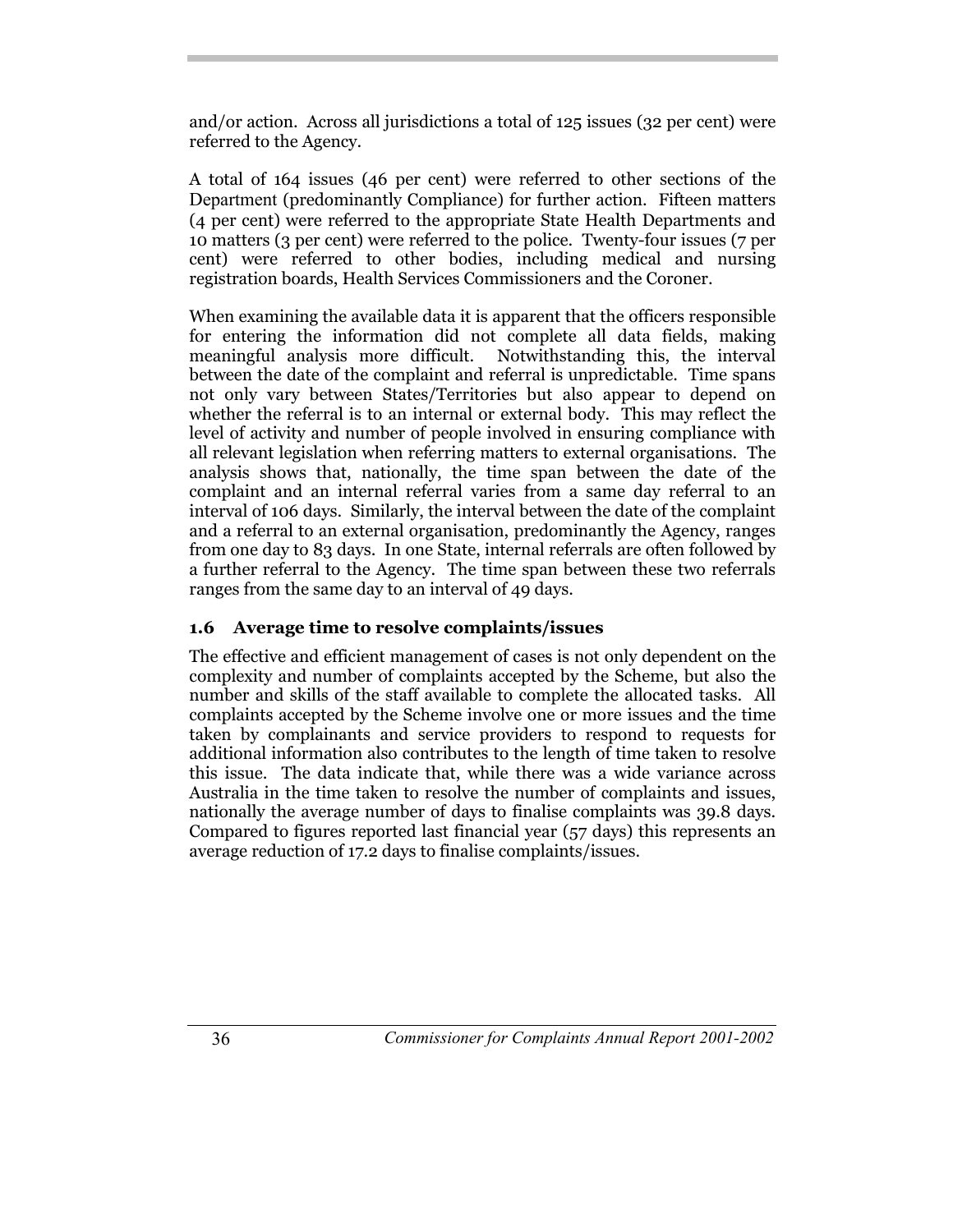The following figures show the number of issues dealt with in each jurisdiction and the average number of days taken to resolve urgent, complex and minor issues, compared with the national average of 32.5, 52.9 and 29.6 days respectively.



Fig: 13 Finalisation of urgent issues



Of the total number of complaints received, at the end of the reporting period the database shows that 67 per cent were finalised, 12 per cent are ongoing, 6 per cent were listed on the database as incomplete and 15 per cent of cases were withdrawn.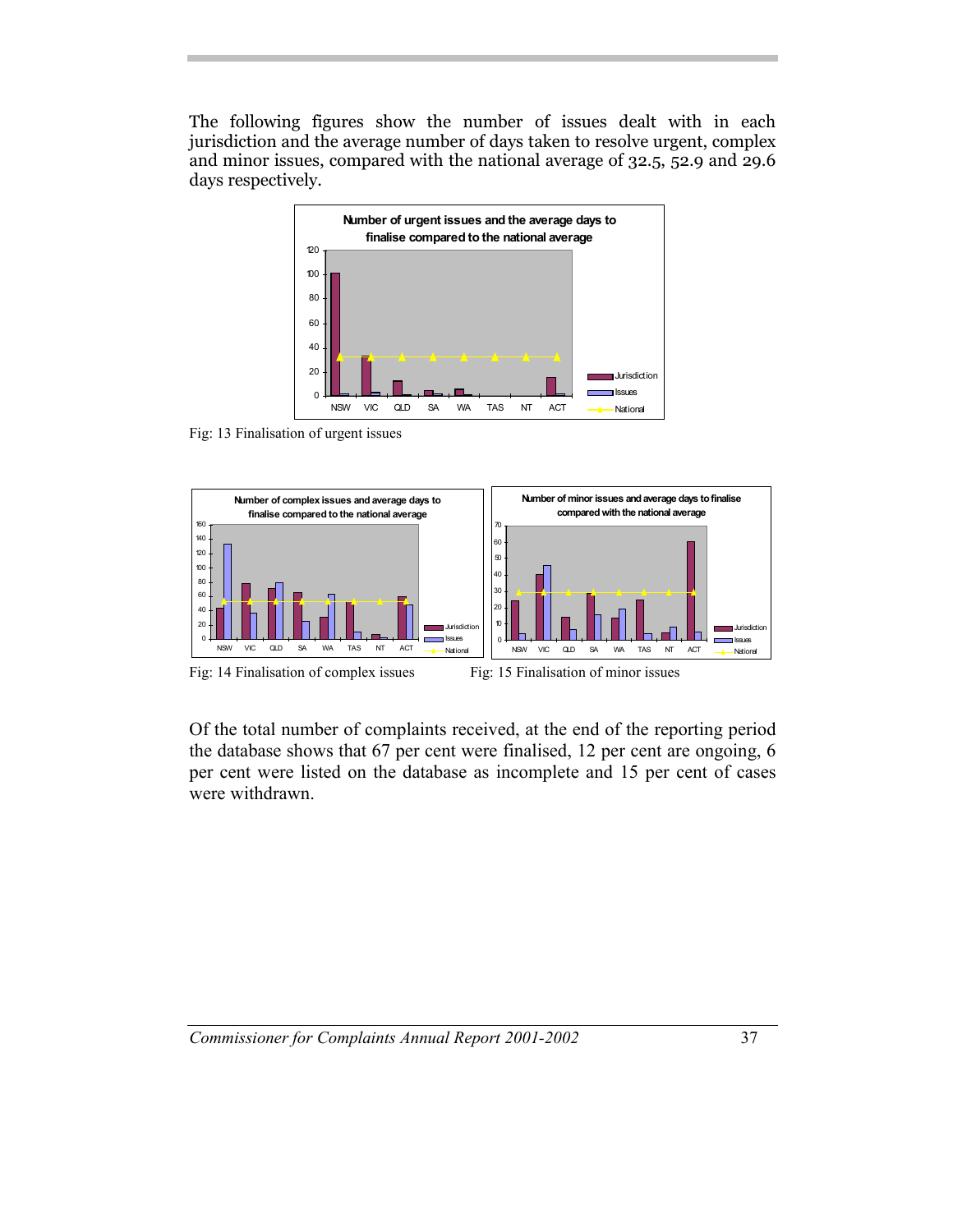

Fig: 16 Case Status – national data

In addition to the number of complaints received and finalised during the financial year each jurisdiction has finalised a number of complaints that were received and accepted by the Scheme prior to the reporting period. When including these figures the data show that a total of 828 complaints were finalised this financial year. These data are presented in the figure below and are a better representation of workload activity during the year.



Fig: 17 Finalised cases

In addition to accepting and managing complaints, staff from the Scheme also respond to inquiries from the public, some of whom later go on to register a complaint with the Scheme. The following figure shows the breakdown of all calls to the Scheme recorded in each State/Territory during the reporting period, that is the number of complaints, information and feedback calls shown as a percentage of the total 7,157 calls recorded nationally.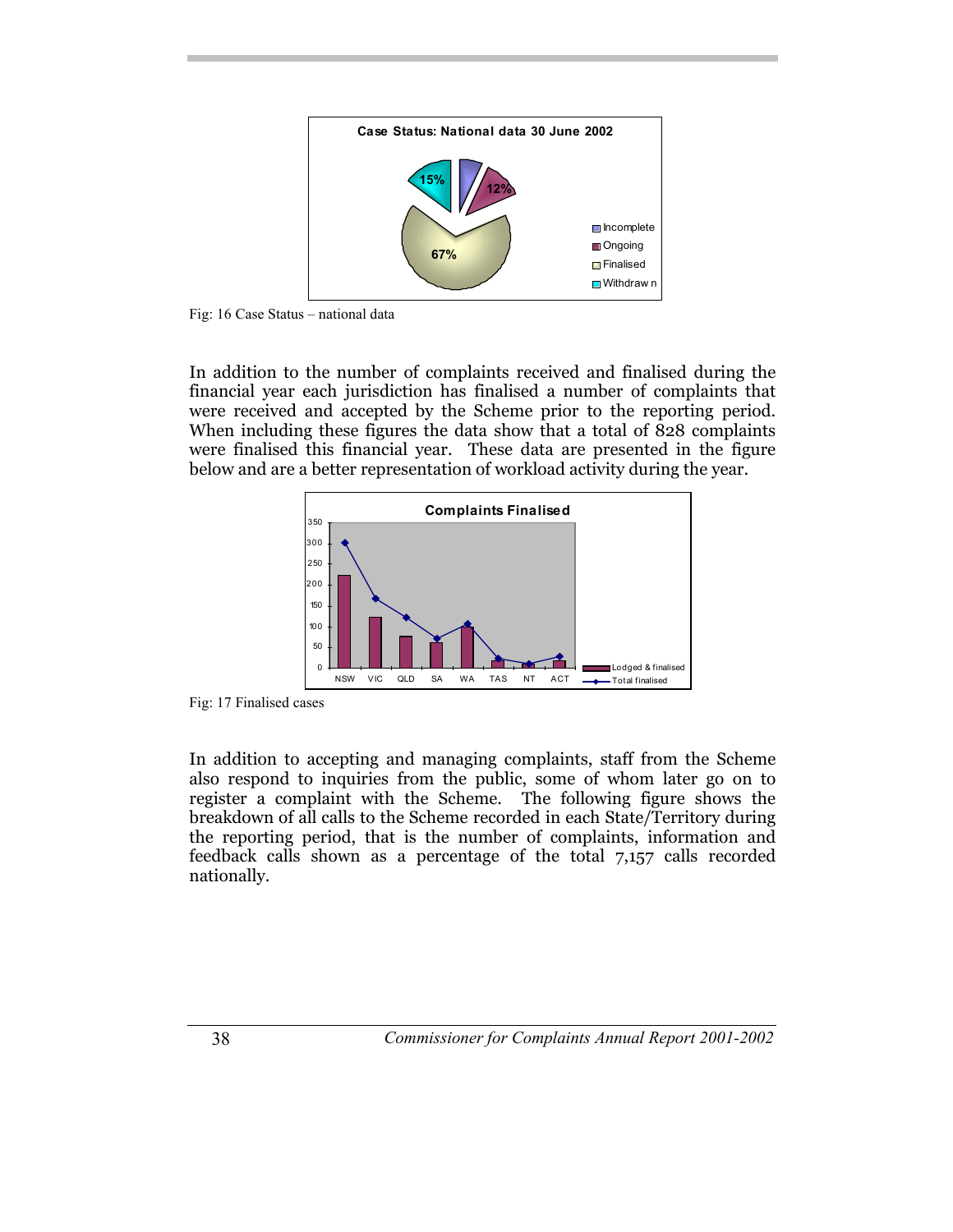

Fig: 18 Total number of calls

Of the total number of calls taken during the reporting period 1,249 (17 per cent) were recorded as complaints, 5,901 (82 per cent) as information calls and eight calls were recorded as feedback. In most jurisdictions the majority of calls taken by the Scheme are registered as information calls. The figure below illustrates a breakdown of the number of information calls and complaints registered, and shows them as a percentage of the total number of calls in each jurisdiction. The small number of feedback calls received are not clearly depicted in the figure.



Fig: 19 Total calls registered

Statistics continue to show that, compared to other jurisdictions, Western Australia and Queensland record a disproportionately high number of information calls. Information calls to the Department in Western Australia are received in one location and calls received through the general switchboard area and the Scheme are all recorded on the Scheme's database and are not separately identified. In Queensland the Scheme advertises a Complaints Resolution Scheme and Information line. This fact, together with efforts to better record and manage data within the Scheme in Queensland, has resulted in an increase in the number of information calls recorded. The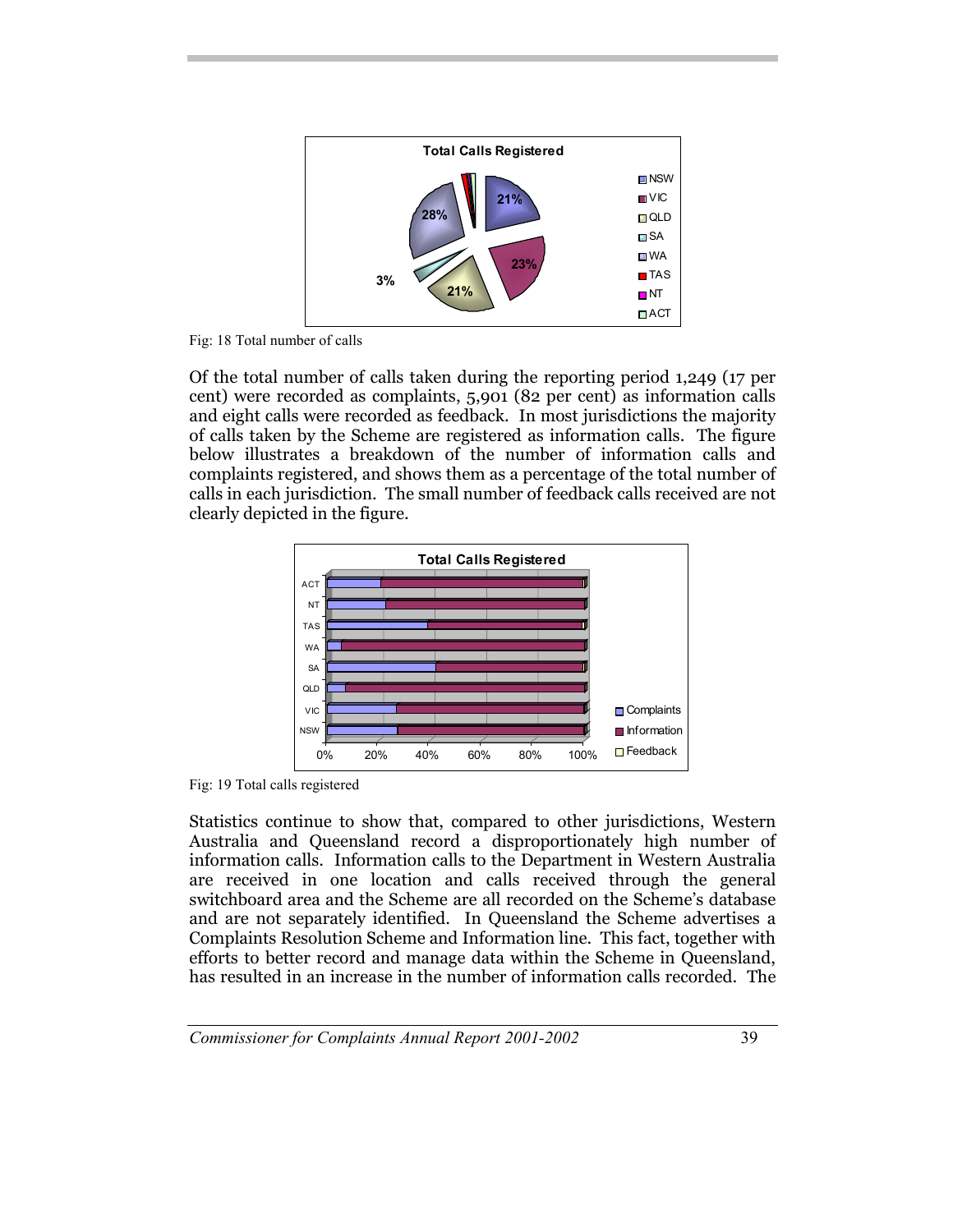figure below shows the number of information calls in each jurisdiction shown as a percentage of the total number recorded.



Fig: 20 Information calls

It should be noted that not all information callers specify an outlet. However, of those recorded a total of 98 per cent related to residential care and two per cent related to CACPs. One caller identified the outlet as a flexible care service. The majority of requests for information (83 per cent) relate to general information about the provision of aged residential services. Some 17 per cent of calls registered callers sought information outside the jurisdiction of the Scheme.

The category of caller was only recorded in 25.5 per cent of information calls. Of those recorded 877 (56 per cent) identified themselves as relatives, 274 (18 per cent) as staff, 109 (7 per cent) were residents. A further 49 callers (3 per cent) stated they were friends, 29 (2 per cent) indicated they were ex-staff, 22 (1 per cent) identified themselves as advocates. Officers recorded 10 per cent as other and three per cent as unknown.

Some 2,581 (50 per cent) of information calls were concluded in under 15 minutes. However, when considering the workload generated by information calls it is interesting to note that a further 1,717 (34 per cent) of calls were recorded as taking between 15 and 30 minutes. In the case of 701 calls (14 per cent), officers recorded that they required between 30 minutes and one hour to deal with the issues. It is of concern that 117 (2 per cent) of information calls were recorded as taking between one and three hours and in each of six calls contact with an officer was for over three hours.

Not all issues are recorded in relation to information calls. Where issues are recorded, officers draw on the same categories and key words used when recording complaints. The following graphs show the most common seven issues discussed in information calls and recorded nationally, in each of the four categories. The figures are expressed as a percentage of the total number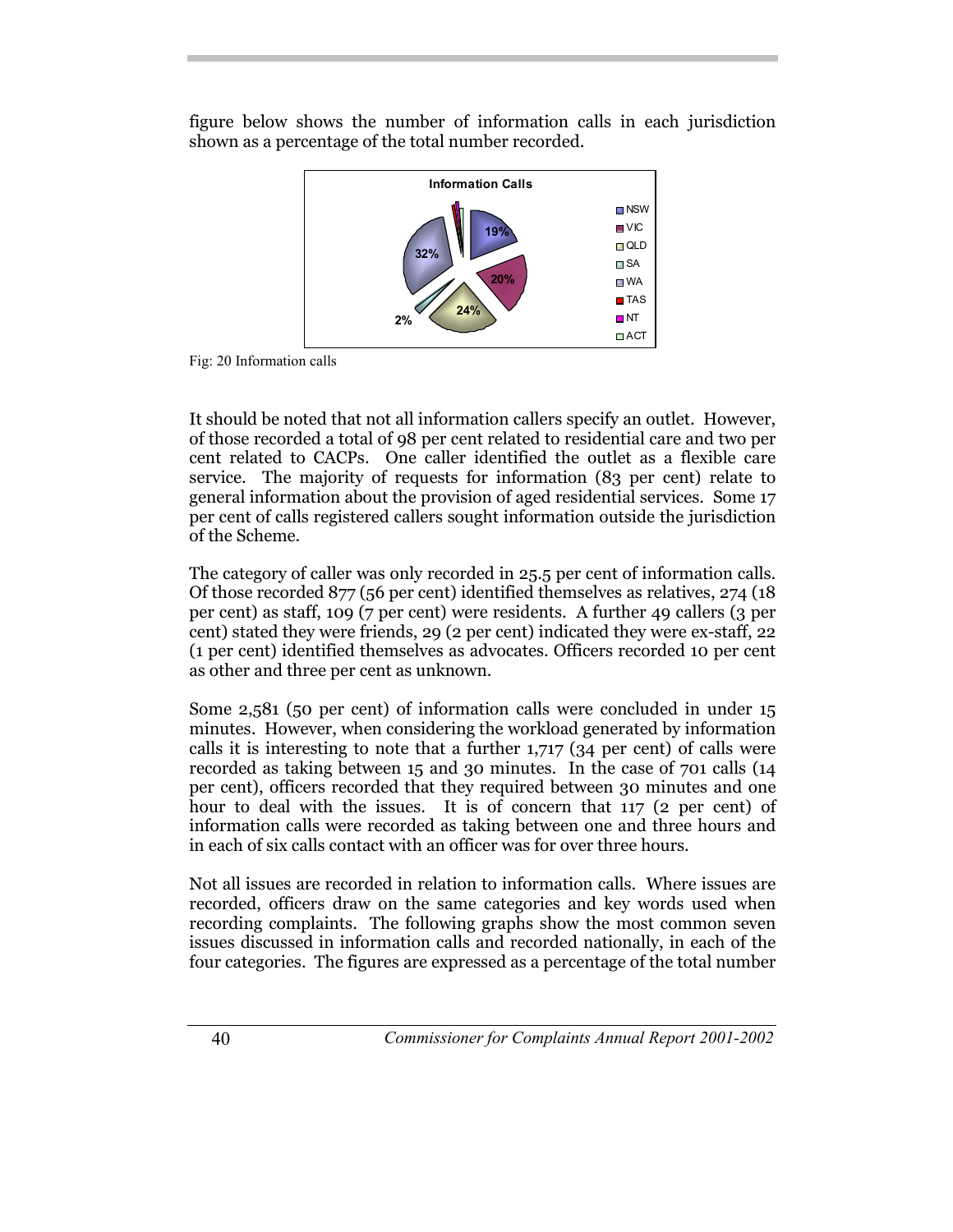of issues in each category. The figures in the figures therefore do not equal 100 per cent but are shown this way for ease of viewing.



Fig: 21 Information calls-administration Fig: 22 Information calls - consumer rights



Fig: 23 Information calls - environment Fig: 24 Information calls - level of care

*Commissioner for Complaints Annual Report 2001-2002* 41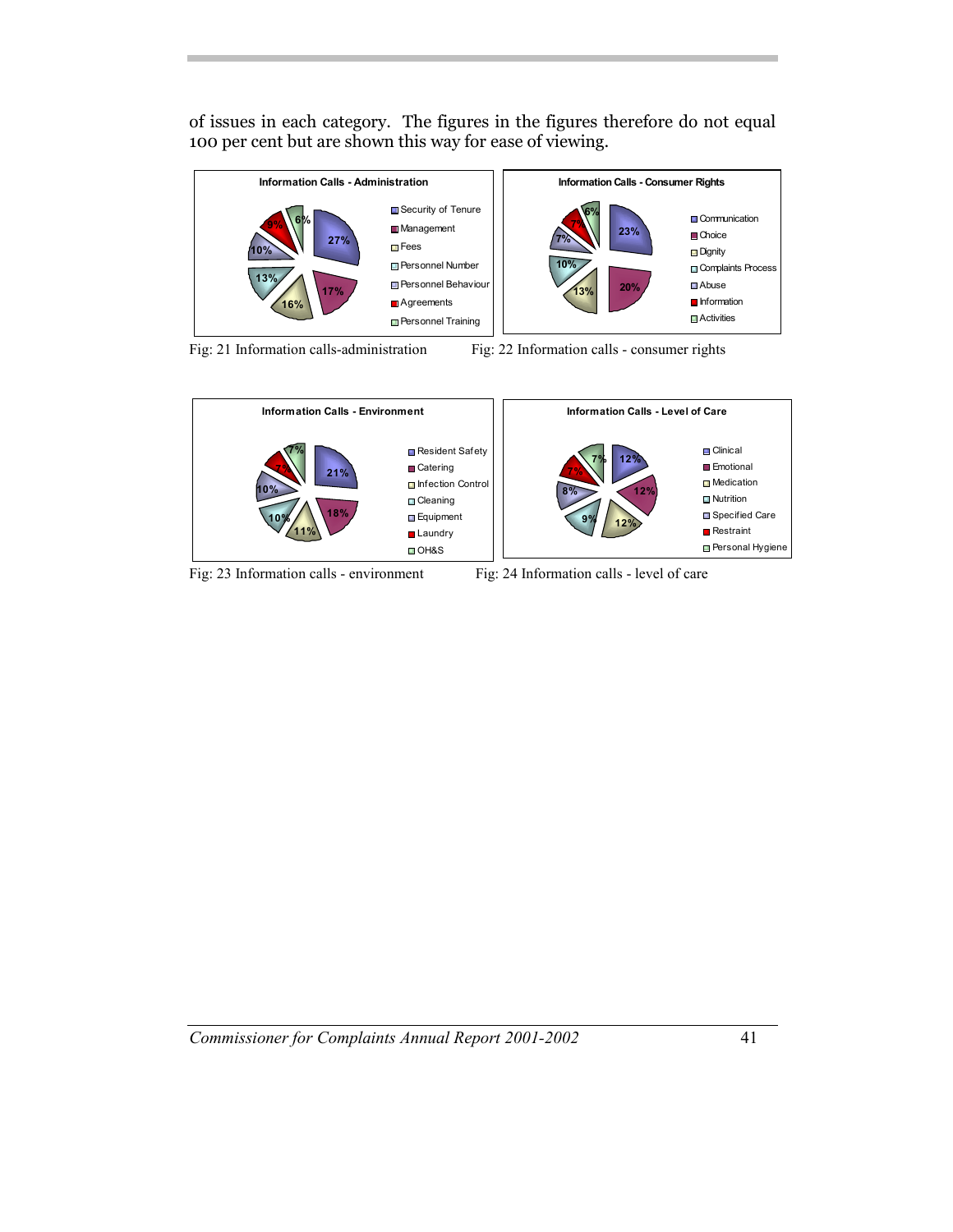## **Appendix 2: Satisfaction Survey: Statistics for the period 1 July 2001 to 30 June 2002**

Information relating to satisfaction surveys in the last annual report was based on a six-month period. This report provides information gathered during the period 1 July 2001 to 30 June 2002.

The report considers the information obtained from complainant and service provider surveys separately and then, where practical, compares results between the two data sets. It should be noted, however, that the percentages provided in this report are based on the number of complainants/service providers who responded to each question, not the overall number of surveys that were received during the reporting period. As a result the figures shown in the graphs may not always equal 100 per cent.

Some researchers have expressed a view that, while self completed surveys are a popular means of asking a series of multiple choice questions, one of the disadvantages is that this methodology attracts a low response rate - often as low as 3 per cent and generally not higher than between 10 and 20 per cent. Assuming both parties to the 828 complaints finalised during the reporting period received survey forms, the overall response rate for surveys returned to the Commissioner's office during this period is 33 per cent. Taken separately, the response rate for complainants was 28 per cent while the response rate for service providers was 38 per cent.

The satisfaction survey forwarded to complainants comprises eight questions while service providers are invited to respond to nine questions. Respondents are asked to either provide a yes/no answer, or rate their response according to an accompanying scale. Questions 2, 7 and 8 of the complainant's satisfaction survey invite further written comments as do questions 7, 8 and 9 of the service provider's form. A range of categories and key words have been established in order to record and analyse these responses. The survey forms also allow respondents to provide the facility name and/or complainant details, however, the essential facts conveyed are those that identify the relevant State/Territory and the date of completion of the survey.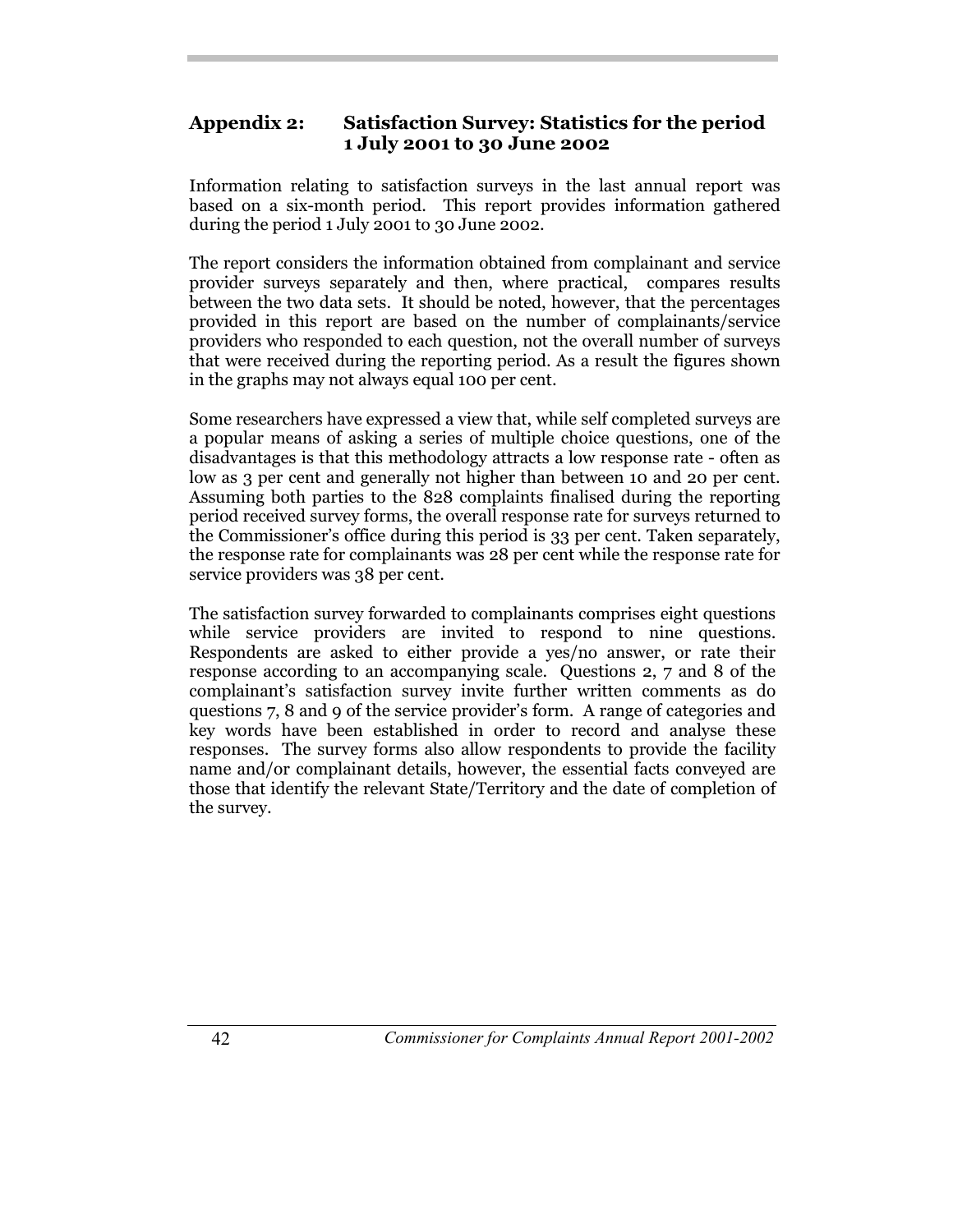| 1. Overall Satisfaction            | Satisfied<br>67% | Mostly<br>satisfied<br>22% | Minor<br>satisfaction<br>6% | Not satisfied<br>5% |
|------------------------------------|------------------|----------------------------|-----------------------------|---------------------|
|                                    | Yes              | <b>No</b>                  | To some extent              |                     |
| 2. Assisted to make a<br>complaint | 89%              | 3%                         | 7%                          |                     |
|                                    | Very             | Helpful                    | Not Helpful                 |                     |
| 3. Scheme helpful                  | Helpful          | 19%                        | 3%                          |                     |
|                                    | 76%              |                            |                             |                     |
|                                    | Always           | Mostly                     | Sometimes                   | Never               |
| 4. Kept informed                   | 75%              | 16%                        | 5%                          | 0.2%                |
|                                    | Always           | Mostly                     | Some                        | Never               |
| 5. Wishes respected                | 76%              | 18%                        | 3%                          | 3%                  |
|                                    | Yes              | No.                        | To some extent              |                     |
| 6. Informed regarding rights       | 84%              | 5%                         | 11%                         |                     |
|                                    | Yes              | <b>No</b>                  |                             |                     |
| 7. Complaint resolved              | 70%              | 25%                        |                             |                     |
|                                    | Yes              | <b>No</b>                  |                             |                     |
| 8. Suggestions                     | 20%              | 15%                        |                             |                     |

#### **Table 1 Satisfaction Survey: Complainant Responses**

The data show that 89 per cent of complainants who returned surveys and responded to the question of overall satisfaction were mostly satisfied or satisfied with the service provided by the Scheme. A total of 89 per cent of complainants indicated they were assisted to make a complaint, a further 7 per cent reported they were assisted to some extent. Seventy-six per cent of complainants found the Scheme very helpful, 19 per cent helpful and 3 per cent reported that they did not find the Scheme to be helpful.



Fig: 25 Complainant: Overall satisfaction rate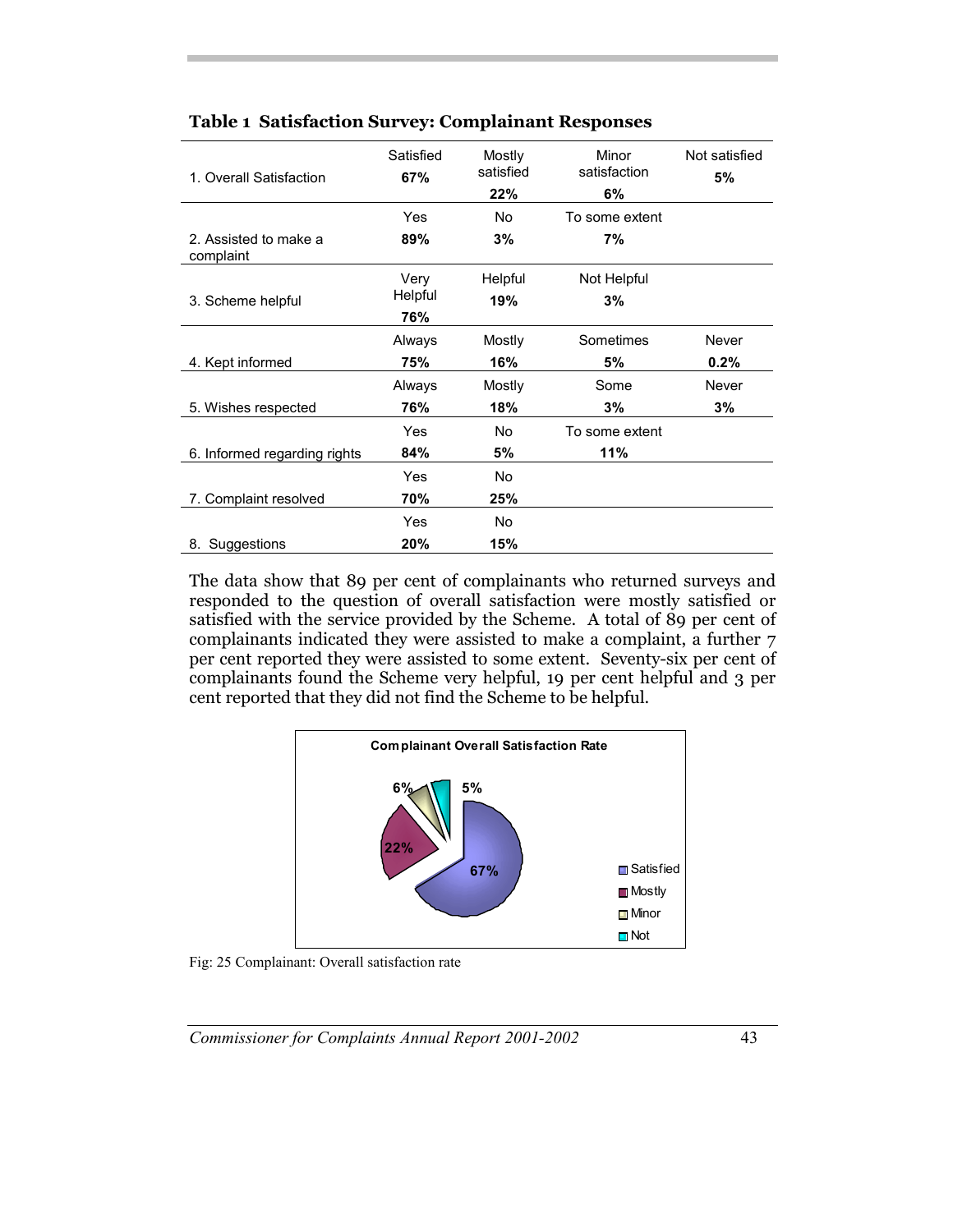When commenting on the assistance provided, complainants were invited to comment on "What else would have helped?" Those who responded indicated that communication and timeliness were important considerations for complainants when making their complaint.

Questions 4, 5 and 6 address the Scheme's ability to keep the complainant informed, respect their wishes and provide information about their rights and options. Seventy-seven per cent, 76 per cent and 84 per cent of complainant responses respectively related this was always done.



Fig: 26 Complainant: Were you kept informed. Fig: 27 Complainant: Were your wishes respected?



Fig: 28 Complainant: Did you receive information about your rights?

Taken together the data relating to questions 4,5,6 indicate that 95 per cent, 93 per cent and 95 per cent of complainants respectively advised that consumer service factors were mostly delivered. The majority (70 per cent) of complainants indicated they felt their complaint was resolved.

Those complainants who responded negatively were asked for comment. The responses provided indicate that, at times, complainants felt that their complaints had not been satisfactorily addressed by the Scheme or effectively resolved and had concerns that the resolution achieved may only be temporary. Others stated that the information provided by service providers in response to their issues was either inadequate or inaccurate. A small number felt that service providers were not held accountable and suggested that the unannounced monitoring of facilities be increased.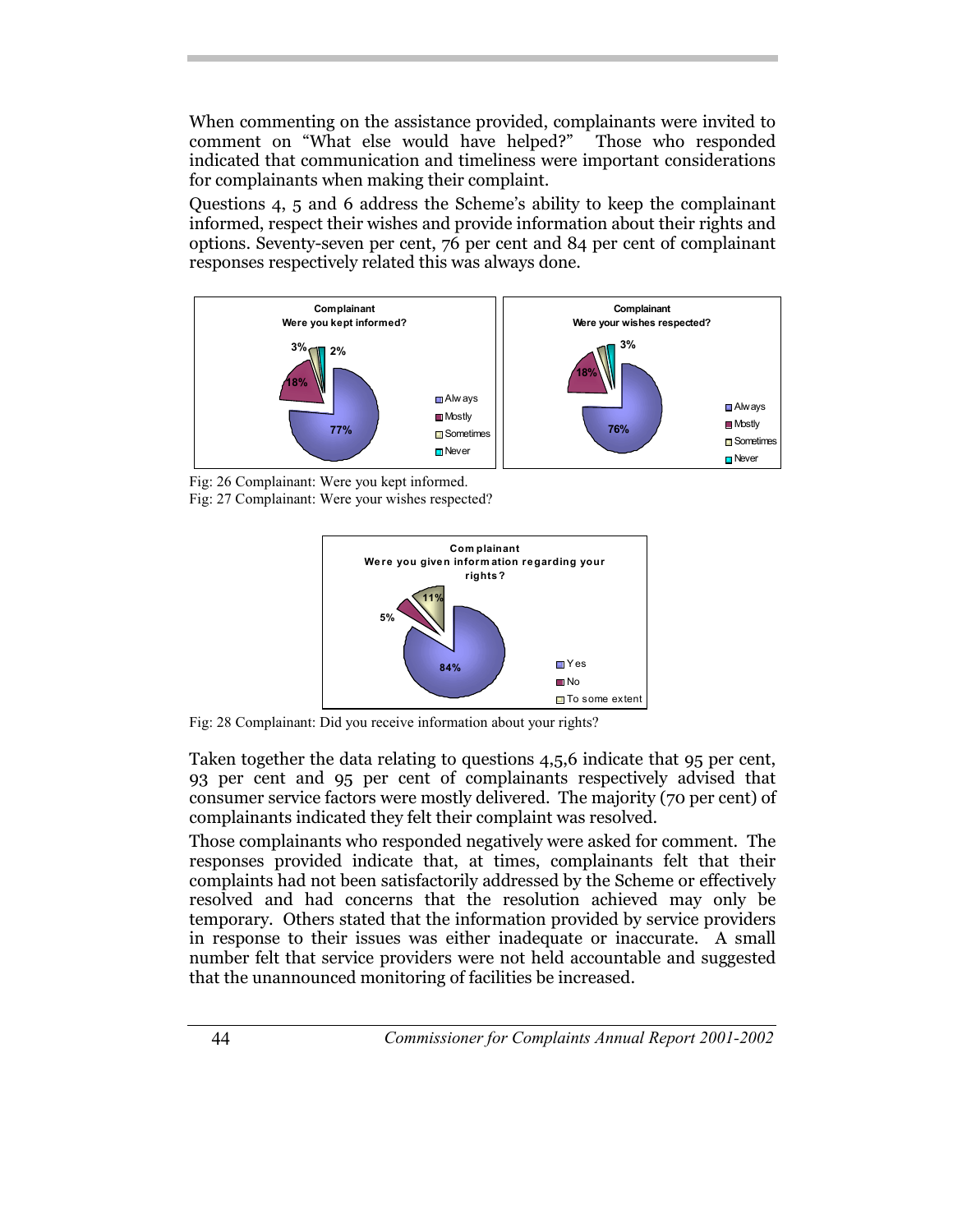Only 20 per cent of complainants offered suggestions for improvement in the management of complaints and, for the most part the responses provided correlate with those given when asked "What else would have helped in making your complaint?"



Fig: 29 Complainant: Suggestions for improvement

| Table 2 Satisfaction Survey: Service Provider Responses |
|---------------------------------------------------------|
|---------------------------------------------------------|

|                                    | Satisfied<br>69%       | Mostly<br>satisfied<br>20% | Minor<br>satisfaction<br>7% | <b>Not</b><br>satisfied<br>3% |
|------------------------------------|------------------------|----------------------------|-----------------------------|-------------------------------|
| 1. Overall Satisfaction            |                        |                            | To some                     | Never                         |
| 2. Kept Informed                   | Always<br>66%          | Mostly<br>25%              | extent<br>7%                | 1%                            |
| 3. Needs Respected                 | Always<br>60%          | Mostly<br>26%              | To some<br>extent<br>9%     | Never<br>2%                   |
| 4. Scheme Helpful                  | Very<br>helpful<br>71% | Helpful<br>24%             | Not Helpful<br>4%           |                               |
| 5. Information regarding<br>rights | Yes<br>79%             | <b>No</b><br>6%            | To some<br>extent<br>12%    |                               |
| 6. Opportunity to contribute       | Yes<br>88%             | <b>No</b><br>4%            | To some<br>extent<br>7%     |                               |
| 7. Complaint resolved              | Yes<br>77%             | <b>No</b><br>9%            |                             |                               |
| 8. Improve business                | Yes<br>56%             | No<br>20%                  |                             |                               |
| 9. Suggestions                     | Yes<br>18%             | <b>No</b><br>33%           |                             |                               |

*Commissioner for Complaints Annual Report 2001-2002* 45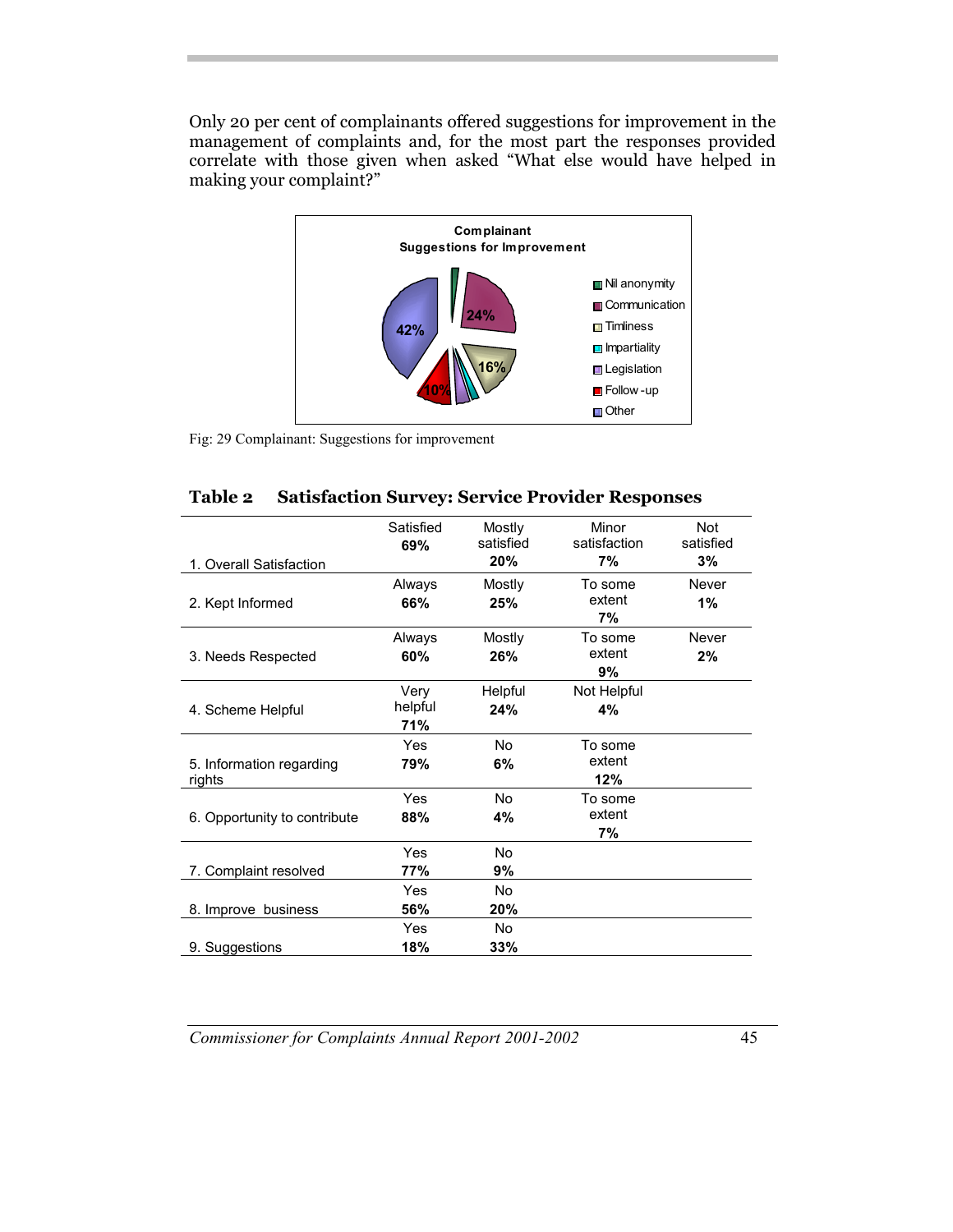

Fig: 30 Provider: Overall level of satisfaction

Sixty-nine per cent of service providers who responded to the satisfaction surveys and answered the question of overall satisfaction indicated they were satisfied overall with the Scheme. A further 20 per cent reported that they were mostly satisfied. Together these figures indicate that 89 per cent of service providers were satisfied with the service provided by the Scheme. Seventy one per cent of service providers found the Scheme very helpful and 24 per cent advised that they found the Scheme helpful. That is, a total of 95 per cent of service providers indicated that they found the Scheme helpful or very helpful.

Similar to the complainant survey, questions 2, 3 and 5 asked service providers if the Scheme kept them informed, respected their needs and provided information about their rights and options. Sixty-six per cent, 60 per cent and 79 per cent respectively indicated that this was always done. Taken together, the responses demonstrate that 91 per cent, 86 per cent and 91 per cent of service providers respectively reported that these three consumer service factors were mostly delivered.



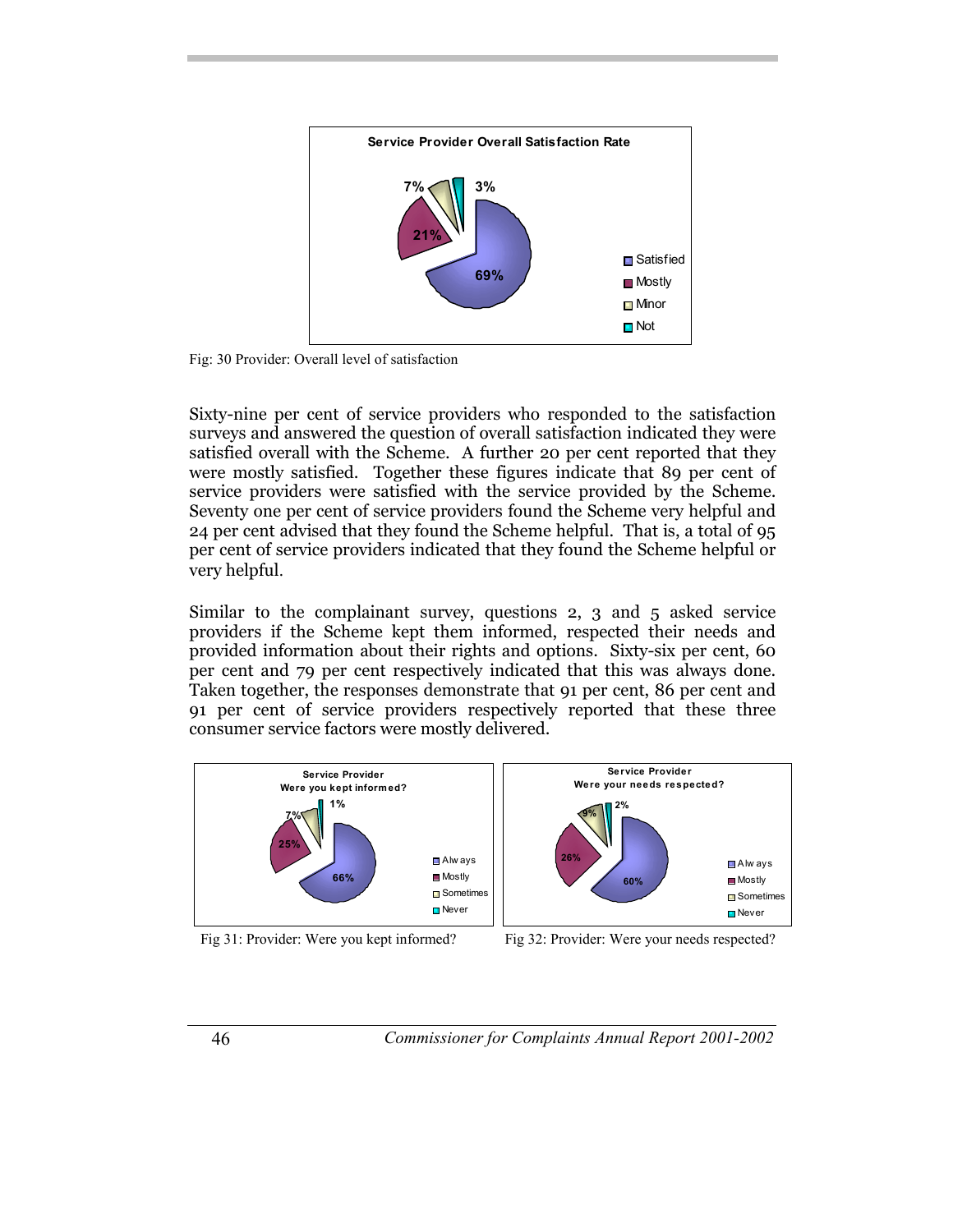

Fig: 33 Provider. Were you given information about your rights?

Eighty-eight per cent of service providers indicated they had the opportunity to contribute to the resolution of the complaint and 77 per cent of those responding indicated they felt that complaints were resolved. Those service providers who responded in the negative were asked for comment. Observations were varied and the responses provided were insufficient to enable the presentation of authoritative conclusions. Comments included a belief that some complaints had no grounds to begin with; that the expectations of some complainants were unrealistic and thus hinder resolution and there is bias against providers.

Other reasons given were that there was poor communication, a lack of use of the provider's internal complaint mechanism in the first instance and a suggestion that anonymity is problematic as providers cannot be certain about resolution. Providers were asked for suggestions as to how the process might be improved. Respondents indicated that removing anonymity and improving communication, timeliness, impartiality, follow-up and feedback would improve the process.



Fig: 34 Provider: Suggestions for improvement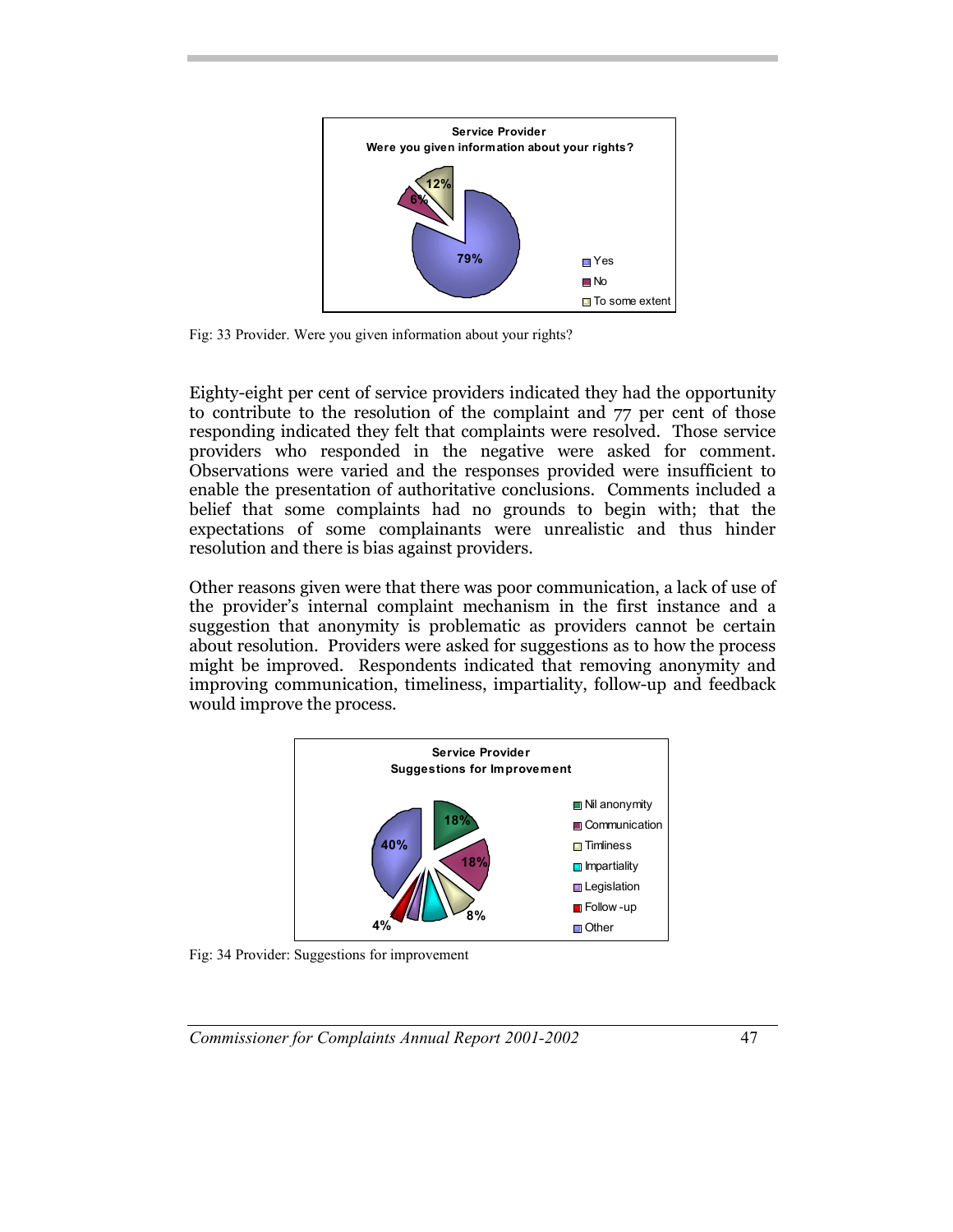There has been little research to determine what would be acceptable as a satisfaction standard for the Scheme. However, in April 2001 the Australian Communications Authority recommended that satisfaction be defined as:

- 80 per cent or more customers are satisfied, and
- 10 per cent or fewer customers are dissatisfied.

This recommendation was reported in a document titled *Customer Satisfaction Measurement* published by Standards Australia International Ltd. The document does not make it clear whether a measurement scale is used and whether degrees of satisfaction are acceptable. However, taken overall, it would appear that the Scheme can report an acceptable standard of satisfaction.

## **3. Opportunities for improvement**

The response rate and the data provided are most encouraging. The increase in the overall response rate may be due to the fact survey forms are now sent directly to this Office. It is thought that respondents may feel more comfortable with this arrangement and in their ability to provide frank and honest answers to the questions asked. Both groups responding to the surveys have offered comments and suggestions as to how the Scheme might better assist parties in conflict and the possible nature of future improvements. The overall nature of these comments has not changed significantly from previous reports; however, the number of people responding to these questions has diminished.

A continuously evolving program environment reinforces the need for ongoing assessment of client satisfaction. As indicated earlier, the structure of satisfaction surveys will be further developed in order to allow for a more meaningful collection of data from respondents and greater examination of the factors reported here.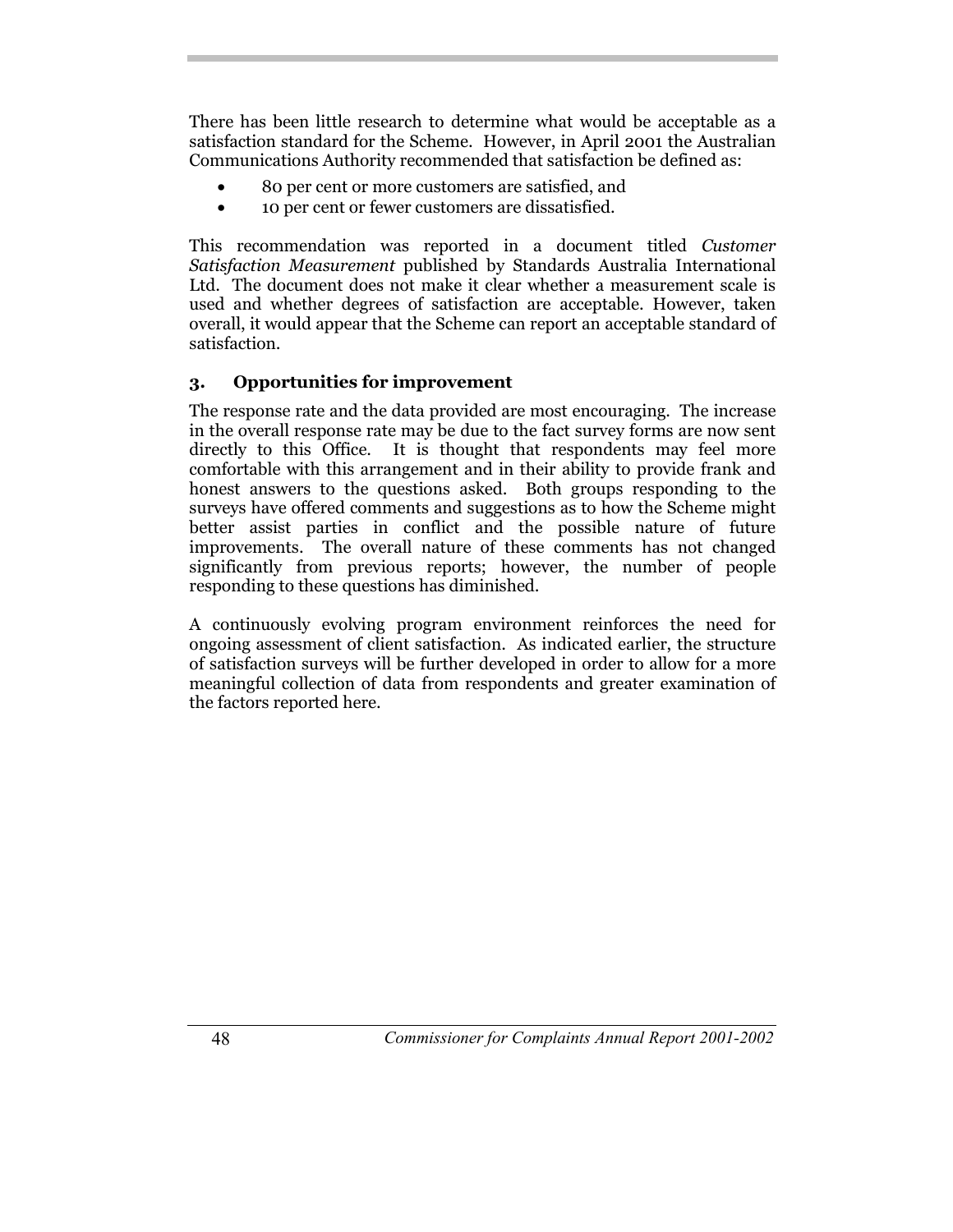## **Appendix 3: Performance Indicators**

The performance indicators established for the Scheme are numerical measures, expressed as a percentage, which are designed to describe important and useful information about the performance of the Scheme. The performance indicators will be monitored at regular intervals, compared with one or more criterion, to demonstrate whether the Scheme is achieving its overall objectives and meeting set targets. While the performance indicators were agreed in October 2001, changes to practice and modification to the database to enable comprehensive and accurate reporting against targets were not finalised during this reporting period. An additional complication arose when in refining the database it became apparent that there would be some difficulty in measuring indicators where the agreed targets were based on 'working days'. This transitional period has meant that the performance indicators shown here are not an accurate measure of the Scheme's effort and/or ability to meet these indicators. However, the following data do provide a comparative view of each State/Territory's achievement against a national average for each indicator.

Indicator 1 measures the prompt provision of an acknowledgment card to people contacting the Scheme to lodge a complaint. This acknowledgment card should be provided within three days of the initial contact. The database indicates that across Australia, this courtesy was shown to 53 per cent of contacts.



Fig: 35 Performance Indicator 1

Indicator 2 measures the time between the receipt of a complaint and the time taken to inform the complainant how the Scheme proposes to manage the complaint. This contact should be made within seven days following the receipt of a complaint and should advise whether the complaint has been accepted or referred or is still being assessed. The data show that nationally this occurred in an average of 68 per cent of cases.

*Commissioner for Complaints Annual Report 2001-2002* 49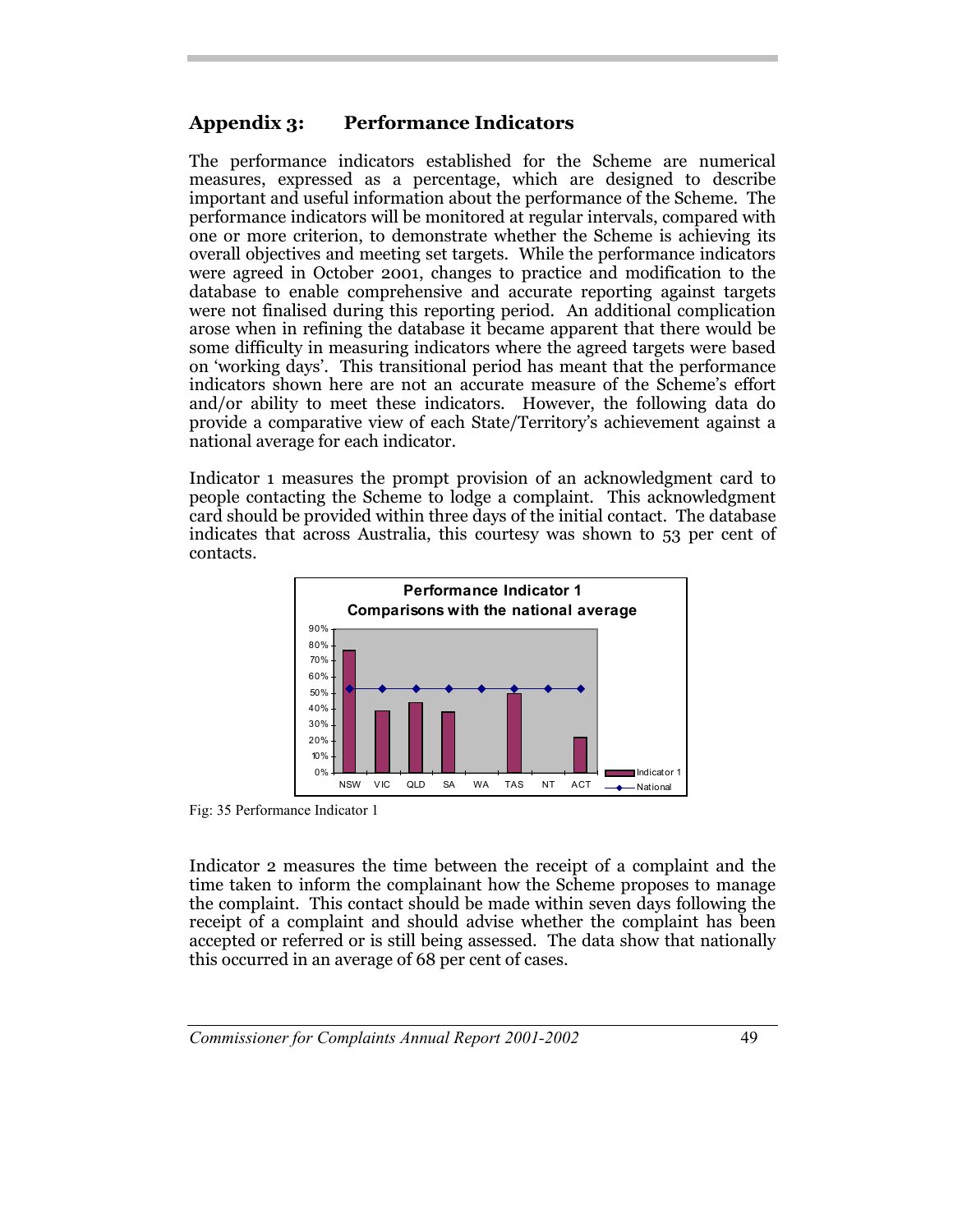

Fig: 36 Performance Indicator 2

Indicator 3 relates to the prompt referral to appropriate internal or external agencies. While the database shows that 359 issues were referred during the last financial year the measurement of time between receipt of the complaint and the referral of the complaint, or part thereof, is not currently available.

Indicator 4 is based on the assessment of all related factors and the need to document an initial action plan to optimise the outcome of any intervention. The action plan is to be documented within seven days of the acceptance of the complaint. During the reporting period this indicator was met in a national average 37 per cent of cases.



Fig: 37 Performance Indicator 4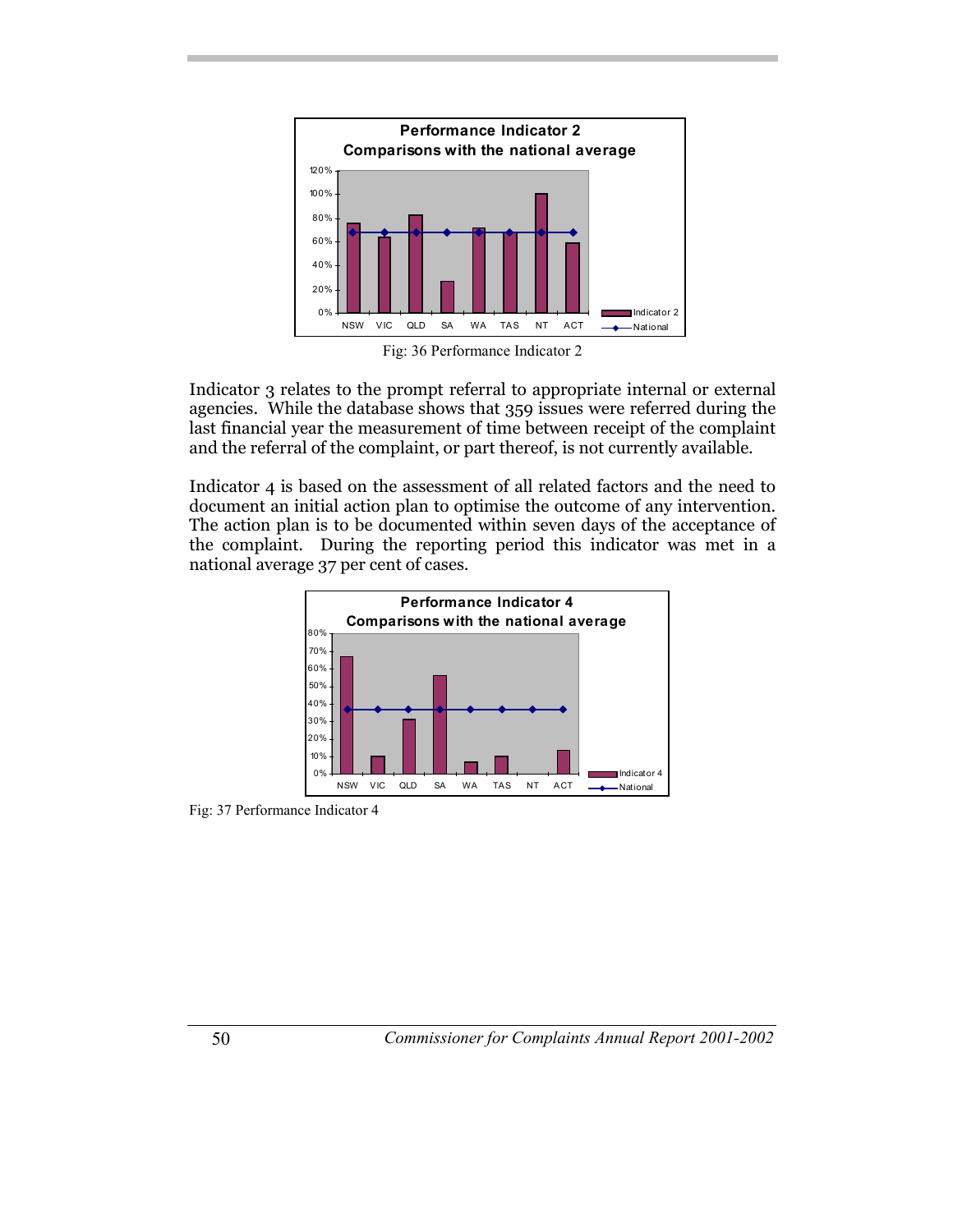Indicator 5 is based on the rationale that there should be prompt and appropriate intervention in the case of all issues that have been assessed as urgent. The indicator measures the time between the receipt of issues assessed as urgent and the undertaking of an appropriate intervention within seven days. The database records that the national average for this indicator is 89 per cent.



Fig: 38 Performance Indicator 5

Indicator 6 measures the time between the acceptance of a complaint and finalisation of that complaint and provides the number of accepted complaints with a finalisation date recorded within ninety days. The database shows a national average of 77 per cent.



Fig: 39 Performance Indicator 6

Indicators 7.1 and 7.2 are based on the rationale that, as complaints are finalised, timely feedback to all complainants and service providers is essential in order to both ensure good consumer relations and satisfaction and to optimise the outcome and expedite any follow up arrangements. The indicators measure the number of written contacts made within seven days of finalisation and the database records a national average of 67 per cent for both indicators.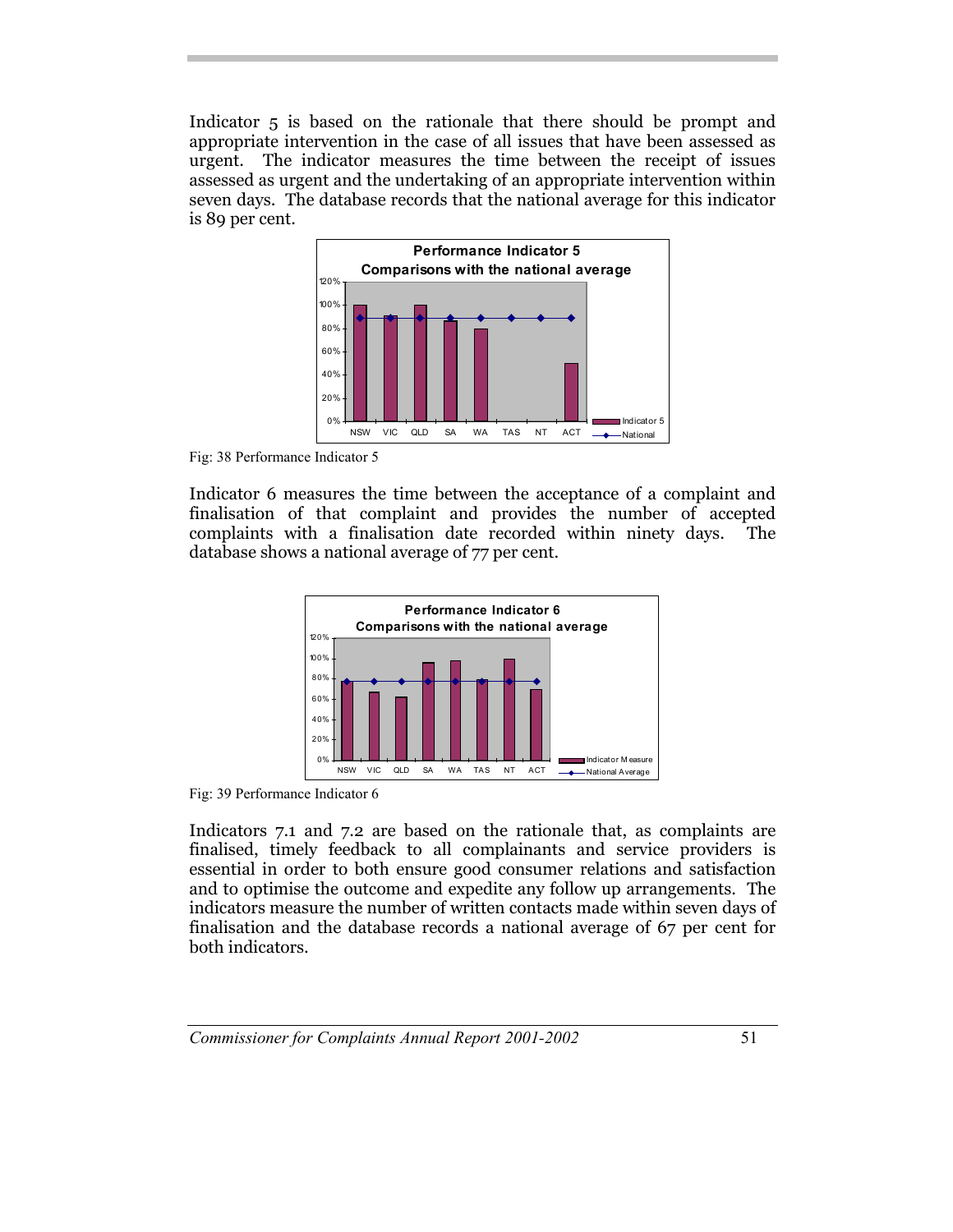

Fig: 40 Performance Indicators 7.1 & 7.2

Indicator 8 proposes that determination reports outlining the results of hearings conducted by committees should be provided within seven working days from the date the determination is received by the secretariat. This indicator was met in 100 per cent of cases.

Similarly, indicator 9 requires that a Determination Review: Notice of Decision is provided to all parties within seven days of the signing of the report. This indicator was met in 100 per cent of cases.

Indicator 10 is based on the rationale that complainants are entitled to receive timely advice as to the outcome of their appeal against the nonacceptance of their complaint. The Commissioner is required to provide advice to the Secretary in relation to these matters. The Indicator measures the time between the Secretary's request for advice and the provision of that advice by the Commissioner. This indicator was met in 88 per cent of cases.

Indicators 11.1 and 12.1 record the number of complainants and service providers respectively who have been provided with a satisfaction survey for completion at the time each complaint is finalised. In both instances the database records a national average of 72 per cent.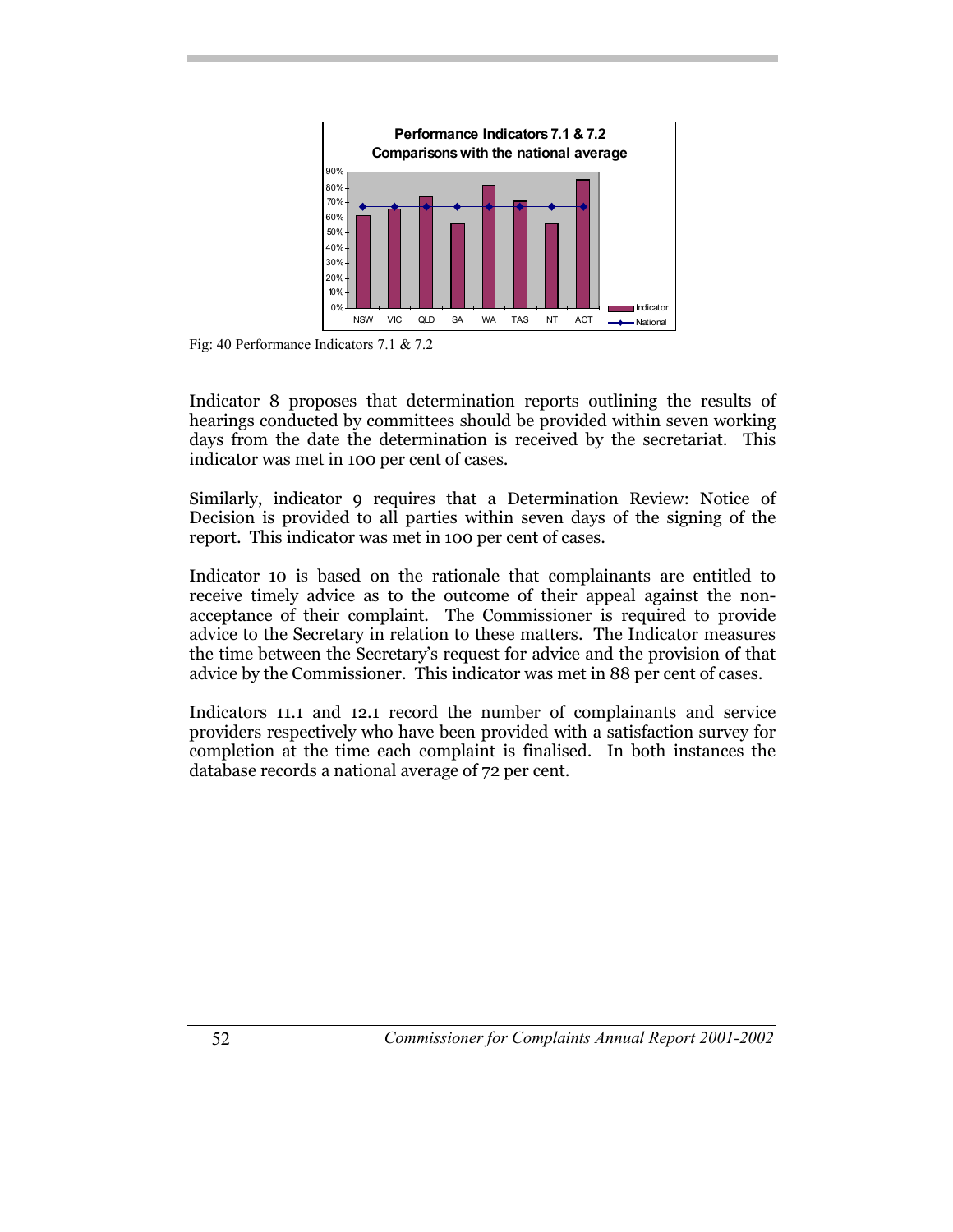

Fig: 41 Performance Indicators 11.1 & 12.1

Indicators 11.2 and 12.2 record the number of complainants (expressed as a percentage) and service providers who indicate they are satisfied or mostly satisfied with the way their complaint was handled by the Scheme. These figures are taken from the satisfaction survey database and show that 86 per cent of complainants who responded to the survey were satisfied or mostly satisfied with the service provided by the Scheme. Separately, 89 per cent of those service providers responding to the survey indicated that they were satisfied or mostly satisfied with the service provided by the Scheme.

Indicator 13 relates to the provision of staff training and reports the number of new and current staff who have undertaken an internal or national training program against the total number of new staff employed. As the database is yet to be refined to provide this information each State/Territory was asked to make available information as to the training opportunities offered and taken up by staff during the reporting period. In the previous year all staff from the Scheme had participated in the national three day orientation program and it should be noted that not all States/Territories had recruited new staff during this current reporting period.

In Queensland two new staff had participated in an internal training program and the national orientation program. In addition five staff participated in an effective writing course. Staff in New South Wales participated in a range of educational programs. Three new staff attended the national orientation program; six received education in relation to strategic negotiation skills; two officers attended a seminar on developments in mediation practices; one participated in a writing course, five attended seminars provided ACATs and eight participated in programs with The Aged Rights Service (TARS). All new staff in the Victorian office attended the national orientation program and two staff attended a two day seminar on negotiation. In Tasmania five staff participated in an internal orientation program and three attended the national orientation program.